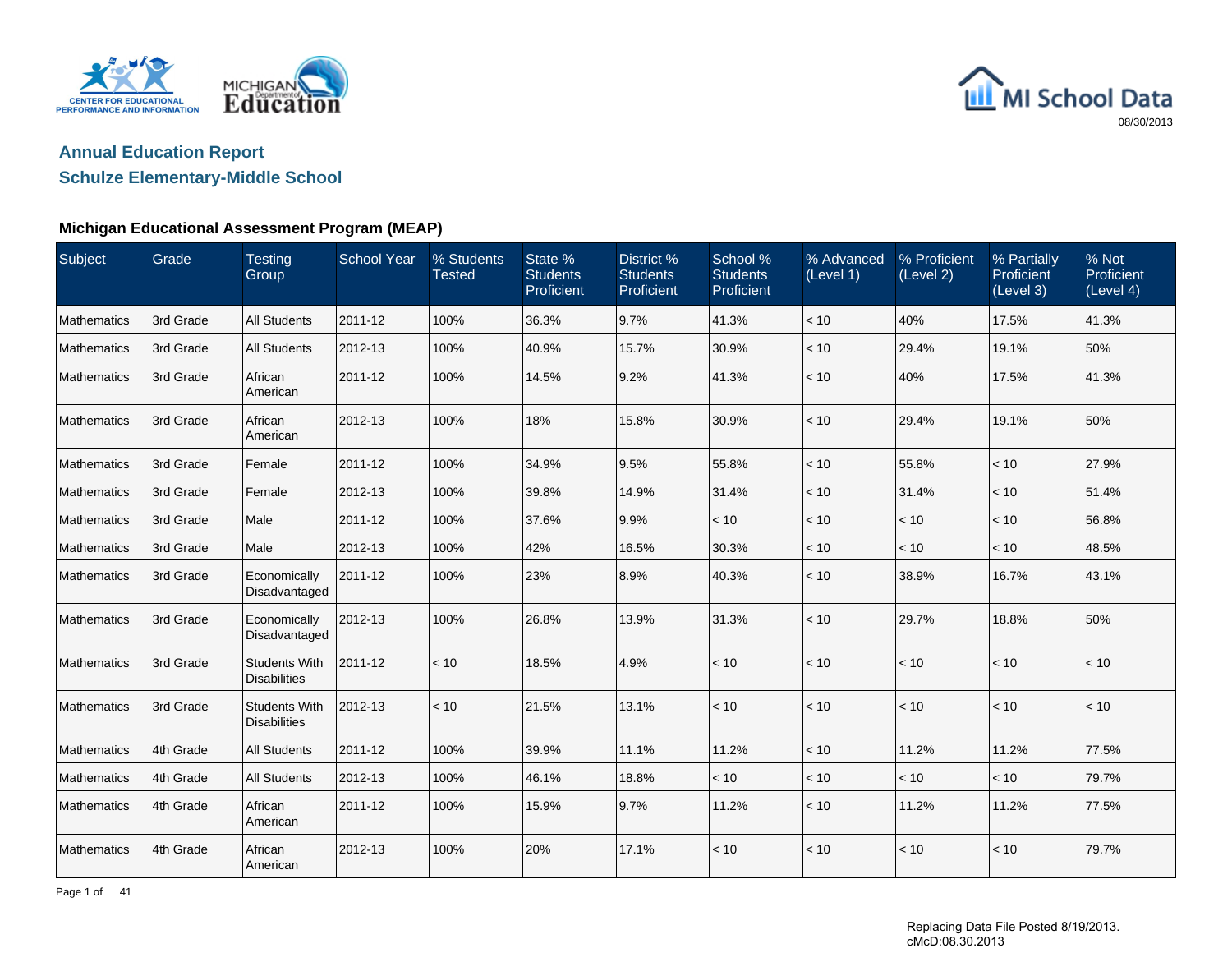



## **Schulze Elementary-Middle School**

| Subject                     | Grade     | <b>Testing</b><br>Group                     | <b>School Year</b> | % Students<br><b>Tested</b> | State %<br><b>Students</b><br>Proficient | District %<br><b>Students</b><br>Proficient | School %<br><b>Students</b><br>Proficient | % Advanced<br>(Level 1) | % Proficient<br>(Level 2) | % Partially<br>Proficient<br>(Level 3) | % Not<br>Proficient<br>(Level 4) |
|-----------------------------|-----------|---------------------------------------------|--------------------|-----------------------------|------------------------------------------|---------------------------------------------|-------------------------------------------|-------------------------|---------------------------|----------------------------------------|----------------------------------|
| Mathematics                 | 4th Grade | Female                                      | 2011-12            | 100%                        | 38.5%                                    | 10.9%                                       | < 10                                      | < 10                    | < 10                      | < 10                                   | 76.5%                            |
| Mathematics                 | 4th Grade | Female                                      | 2012-13            | 100%                        | 45.7%                                    | 18.4%                                       | $<10$                                     | $<10$                   | $<10$                     | < 10                                   | 79.3%                            |
| Mathematics                 | 4th Grade | Male                                        | 2011-12            | 100%                        | 41.2%                                    | 11.3%                                       | < 10                                      | < 10                    | < 10                      | < 10                                   | 78.9%                            |
| <b>Mathematics</b>          | 4th Grade | Male                                        | 2012-13            | 100%                        | 46.4%                                    | 19.2%                                       | < 10                                      | < 10                    | < 10                      | < 10                                   | 80%                              |
| Mathematics                 | 4th Grade | Economically<br>Disadvantaged               | 2011-12            | 100%                        | 25.3%                                    | 10.3%                                       | < 10                                      | < 10                    | < 10                      | < 10                                   | 78.5%                            |
| Mathematics                 | 4th Grade | Economically<br>Disadvantaged               | 2012-13            | 100%                        | 31.1%                                    | 17.4%                                       | < 10                                      | < 10                    | < 10                      | < 10                                   | 80%                              |
| Mathematics                 | 4th Grade | <b>Students With</b><br><b>Disabilities</b> | 2011-12            | < 10                        | 18.3%                                    | 7.1%                                        | < 10                                      | < 10                    | < 10                      | < 10                                   | < 10                             |
| Mathematics                 | 4th Grade | <b>Students With</b><br><b>Disabilities</b> | 2012-13            | < 10                        | 23%                                      | 7%                                          | < 10                                      | < 10                    | < 10                      | < 10                                   | < 10                             |
| Mathematics                 | 5th Grade | <b>All Students</b>                         | 2011-12            | 100%                        | 39.6%                                    | 11.4%                                       | 13.3%                                     | < 10                    | 13.3%                     | 20.5%                                  | 66.3%                            |
| Mathematics                 | 5th Grade | All Students                                | 2012-13            | 100%                        | 45.7%                                    | 17%                                         | < 10                                      | < 10                    | < 10                      | 22.2%                                  | 65.1%                            |
| <b>Mathematics</b>          | 5th Grade | African<br>American                         | 2011-12            | 100%                        | 17%                                      | 9.8%                                        | 13.3%                                     | < 10                    | 13.3%                     | 20.5%                                  | 66.3%                            |
| l Mathematics               | 5th Grade | African<br>American                         | 2012-13            | 100%                        | 20.5%                                    | 15.4%                                       | < 10                                      | < 10                    | < 10                      | 22.2%                                  | 65.1%                            |
| Mathematics                 | 5th Grade | Female                                      | 2011-12            | 100%                        | 37.5%                                    | 9.8%                                        | < 10                                      | < 10                    | < 10                      | < 10                                   | 82.9%                            |
| Mathematics                 | 5th Grade | Female                                      | 2012-13            | 100%                        | 43.9%                                    | 15.7%                                       | < 10                                      | $<10$                   | $<10$                     | < 10                                   | 72.7%                            |
| Mathematics                 | 5th Grade | Male                                        | 2011-12            | 100%                        | 41.6%                                    | 12.9%                                       | < 10                                      | < 10                    | < 10                      | 28.6%                                  | 50%                              |
| Mathematics                 | 5th Grade | Male                                        | 2012-13            | 100%                        | 47.5%                                    | 18.4%                                       | < 10                                      | < 10                    | < 10                      | < 10                                   | 56.7%                            |
| Mathematics<br>Page 2 of 41 | 5th Grade | Economically<br>Disadvantaged               | 2011-12            | 100%                        | 24.9%                                    | 10.8%                                       | < 10                                      | < 10                    | < 10                      | 21.9%                                  | 67.2%                            |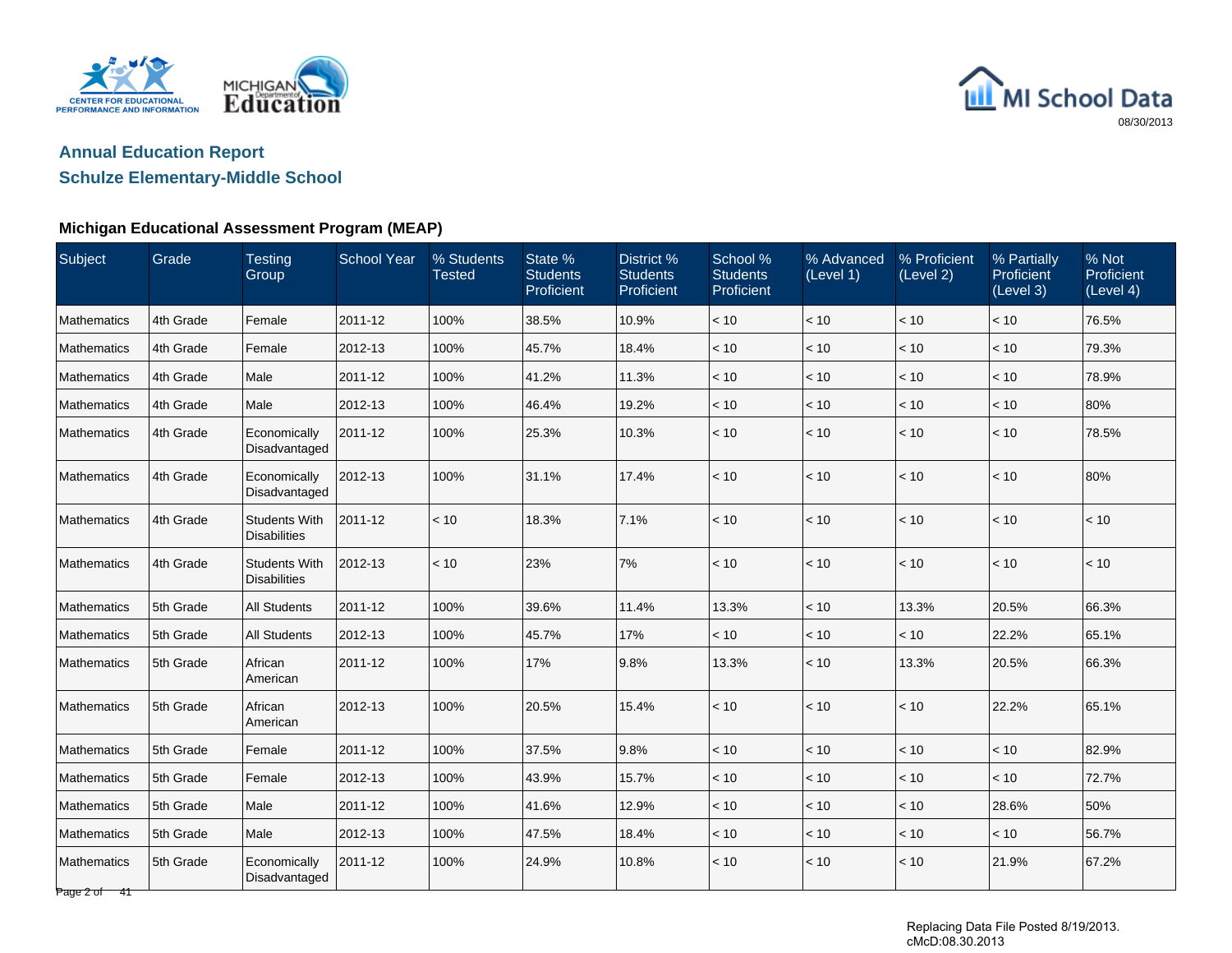



## **Schulze Elementary-Middle School**

### **Michigan Educational Assessment Program (MEAP)**

| Subject                            | Grade     | <b>Testing</b><br>Group                     | <b>School Year</b> | % Students<br><b>Tested</b> | State %<br><b>Students</b><br>Proficient | District <sub>%</sub><br><b>Students</b><br>Proficient | School %<br><b>Students</b><br>Proficient | % Advanced<br>(Level 1) | % Proficient<br>(Level 2) | % Partially<br>Proficient<br>(Level 3) | % Not<br>Proficient<br>(Level 4) |
|------------------------------------|-----------|---------------------------------------------|--------------------|-----------------------------|------------------------------------------|--------------------------------------------------------|-------------------------------------------|-------------------------|---------------------------|----------------------------------------|----------------------------------|
| <b>Mathematics</b>                 | 5th Grade | Economically<br>Disadvantaged               | 2012-13            | 100%                        | 30.3%                                    | 15.7%                                                  | $<10$                                     | < 10                    | < 10                      | 21.1%                                  | 66.7%                            |
| Mathematics                        | 5th Grade | Students With<br><b>Disabilities</b>        | 2011-12            | 100%                        | 16%                                      | 4.9%                                                   | < 10                                      | $<10$                   | < 10                      | < 10                                   | < 10                             |
| Mathematics                        | 5th Grade | <b>Students With</b><br>Disabilities        | 2012-13            | < 10                        | 19.9%                                    | 10.2%                                                  | < 10                                      | $<10$                   | < 10                      | < 10                                   | < 10                             |
| Mathematics                        | 6th Grade | <b>All Students</b>                         | 2011-12            | 100%                        | 37.1%                                    | 13.1%                                                  | 23.9%                                     | < 10                    | 22.7%                     | 26.1%                                  | 50%                              |
| <b>Mathematics</b>                 | 6th Grade | <b>All Students</b>                         | 2012-13            | 100%                        | 40.2%                                    | 13.6%                                                  | $<10$                                     | $<10$                   | $<10$                     | 26.5%                                  | 61.2%                            |
| <b>Mathematics</b>                 | 6th Grade | African<br>American                         | 2011-12            | 100%                        | 15.4%                                    | 13.3%                                                  | 24.1%                                     | < 10                    | 23%                       | 25.3%                                  | 50.6%                            |
| <b>Mathematics</b>                 | 6th Grade | African<br>American                         | 2012-13            | 100%                        | 15.9%                                    | 12.6%                                                  | < 10                                      | < 10                    | < 10                      | 26.5%                                  | 61.2%                            |
| <b>Mathematics</b>                 | 6th Grade | White                                       | 2011-12            | < 10                        | 43%                                      | < 10                                                   | < 10                                      | < 10                    | < 10                      | < 10                                   | < 10                             |
| Mathematics                        | 6th Grade | Female                                      | 2011-12            | 100%                        | 36.8%                                    | 13.7%                                                  | < 10                                      | < 10                    | < 10                      | 32.6%                                  | 48.8%                            |
| Mathematics                        | 6th Grade | Female                                      | 2012-13            | 100%                        | 38.8%                                    | 13%                                                    | < 10                                      | < 10                    | < 10                      | < 10                                   | 76.2%                            |
| Mathematics                        | 6th Grade | Male                                        | 2011-12            | 100%                        | 37.4%                                    | 12.4%                                                  | 28.9%                                     | < 10                    | 26.7%                     | < 10                                   | 51.1%                            |
| Mathematics                        | 6th Grade | Male                                        | 2012-13            | 100%                        | 41.4%                                    | 14.2%                                                  | < 10                                      | < 10                    | < 10                      | < 10                                   | 50%                              |
| Mathematics                        | 6th Grade | Economically<br>Disadvantaged               | 2011-12            | 100%                        | 22.5%                                    | 11.1%                                                  | 22.1%                                     | < 10                    | 20.6%                     | 23.5%                                  | 54.4%                            |
| Mathematics                        | 6th Grade | Economically<br>Disadvantaged               | 2012-13            | 100%                        | 24.6%                                    | 12.4%                                                  | < 10                                      | < 10                    | < 10                      | 27.3%                                  | 61.4%                            |
| Mathematics                        | 6th Grade | <b>Students With</b><br><b>Disabilities</b> | 2011-12            | 100%                        | 11%                                      | 6.2%                                                   | < 10                                      | < 10                    | < 10                      | < 10                                   | < 10                             |
| <b>Mathematics</b><br>Page 3 of 41 | 6th Grade | <b>Students With</b><br><b>Disabilities</b> | 2012-13            | < 10                        | 13.2%                                    | 5.2%                                                   | < 10                                      | < 10                    | < 10                      | < 10                                   | < 10                             |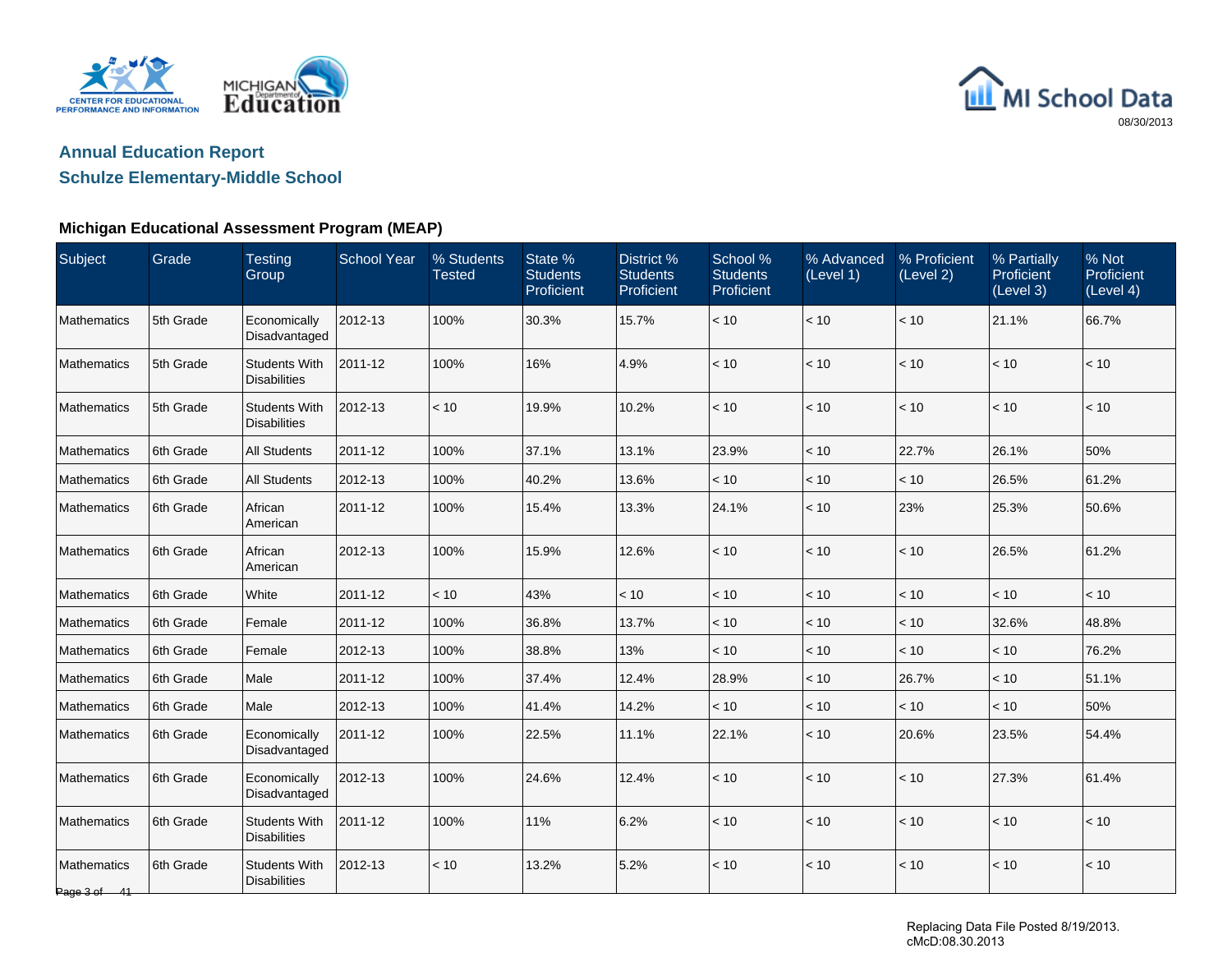



## **Schulze Elementary-Middle School**

### **Michigan Educational Assessment Program (MEAP)**

| Subject                     | Grade     | <b>Testing</b><br>Group                     | <b>School Year</b> | % Students<br><b>Tested</b> | State %<br><b>Students</b><br>Proficient | District <sub>%</sub><br><b>Students</b><br>Proficient | School %<br><b>Students</b><br>Proficient | % Advanced<br>(Level 1) | % Proficient<br>(Level 2) | % Partially<br>Proficient<br>(Level 3) | % Not<br>Proficient<br>(Level 4) |
|-----------------------------|-----------|---------------------------------------------|--------------------|-----------------------------|------------------------------------------|--------------------------------------------------------|-------------------------------------------|-------------------------|---------------------------|----------------------------------------|----------------------------------|
| <b>Mathematics</b>          | 7th Grade | <b>All Students</b>                         | 2011-12            | 100%                        | 37.2%                                    | 9.5%                                                   | $<10$                                     | < 10                    | < 10                      | 25%                                    | 68.1%                            |
| Mathematics                 | 7th Grade | <b>All Students</b>                         | 2012-13            | 100%                        | 38.1%                                    | 13.2%                                                  | < 10                                      | < 10                    | < 10                      | 29%                                    | 63.8%                            |
| Mathematics                 | 7th Grade | African<br>American                         | 2011-12            | 100%                        | 13.4%                                    | 8.8%                                                   | < 10                                      | < 10                    | < 10                      | 24.3%                                  | 68.6%                            |
| Mathematics                 | 7th Grade | African<br>American                         | 2012-13            | 100%                        | 15.4%                                    | 12.2%                                                  | < 10                                      | < 10                    | < 10                      | 29%                                    | 63.8%                            |
| Mathematics                 | 7th Grade | Hispanic of Any 2011-12<br>Race             |                    | < 10                        | 23.2%                                    | 10.9%                                                  | < 10                                      | < 10                    | < 10                      | < 10                                   | < 10                             |
| Mathematics                 | 7th Grade | Female                                      | 2011-12            | 100%                        | 38%                                      | 9.4%                                                   | < 10                                      | < 10                    | < 10                      | 26.3%                                  | 68.4%                            |
| Mathematics                 | 7th Grade | Female                                      | 2012-13            | 100%                        | 38.8%                                    | 13.2%                                                  | < 10                                      | < 10                    | < 10                      | < 10                                   | 64.5%                            |
| <b>Mathematics</b>          | 7th Grade | Male                                        | 2011-12            | 100%                        | 36.5%                                    | 9.6%                                                   | < 10                                      | < 10                    | < 10                      | < 10                                   | 67.6%                            |
| Mathematics                 | 7th Grade | Male                                        | 2012-13            | 100%                        | 37.5%                                    | 13.2%                                                  | < 10                                      | < 10                    | < 10                      | 28.9%                                  | 63.2%                            |
| Mathematics                 | 7th Grade | Economically<br>Disadvantaged               | 2011-12            | 100%                        | 21.6%                                    | 8.6%                                                   | < 10                                      | < 10                    | $<10$                     | 23.6%                                  | 69.1%                            |
| Mathematics                 | 7th Grade | Economically<br>Disadvantaged               | 2012-13            | 100%                        | 22.5%                                    | 10.7%                                                  | < 10                                      | < 10                    | < 10                      | 27.9%                                  | 63.9%                            |
| Mathematics                 | 7th Grade | English<br>Language<br>Learners             | 2011-12            | < 10                        | 15.5%                                    | 15.1%                                                  | < 10                                      | < 10                    | < 10                      | < 10                                   | < 10                             |
| Mathematics                 | 7th Grade | <b>Students With</b><br><b>Disabilities</b> | 2011-12            | < 10                        | 8.6%                                     | < 10                                                   | < 10                                      | < 10                    | < 10                      | < 10                                   | < 10                             |
| <b>Mathematics</b>          | 7th Grade | <b>Students With</b><br><b>Disabilities</b> | 2012-13            | < 10                        | 9.8%                                     | 4.3%                                                   | < 10                                      | < 10                    | < 10                      | < 10                                   | < 10                             |
| Mathematics                 | 8th Grade | <b>All Students</b>                         | 2011-12            | 100%                        | 29.4%                                    | 7.2%                                                   | < 10                                      | < 10                    | < 10                      | 21.8%                                  | 74.7%                            |
| Mathematics<br>Page 4 of 41 | 8th Grade | <b>All Students</b>                         | 2012-13            | 100%                        | 34.5%                                    | 11.1%                                                  | < 10                                      | < 10                    | < 10                      | 15.9%                                  | 79.4%                            |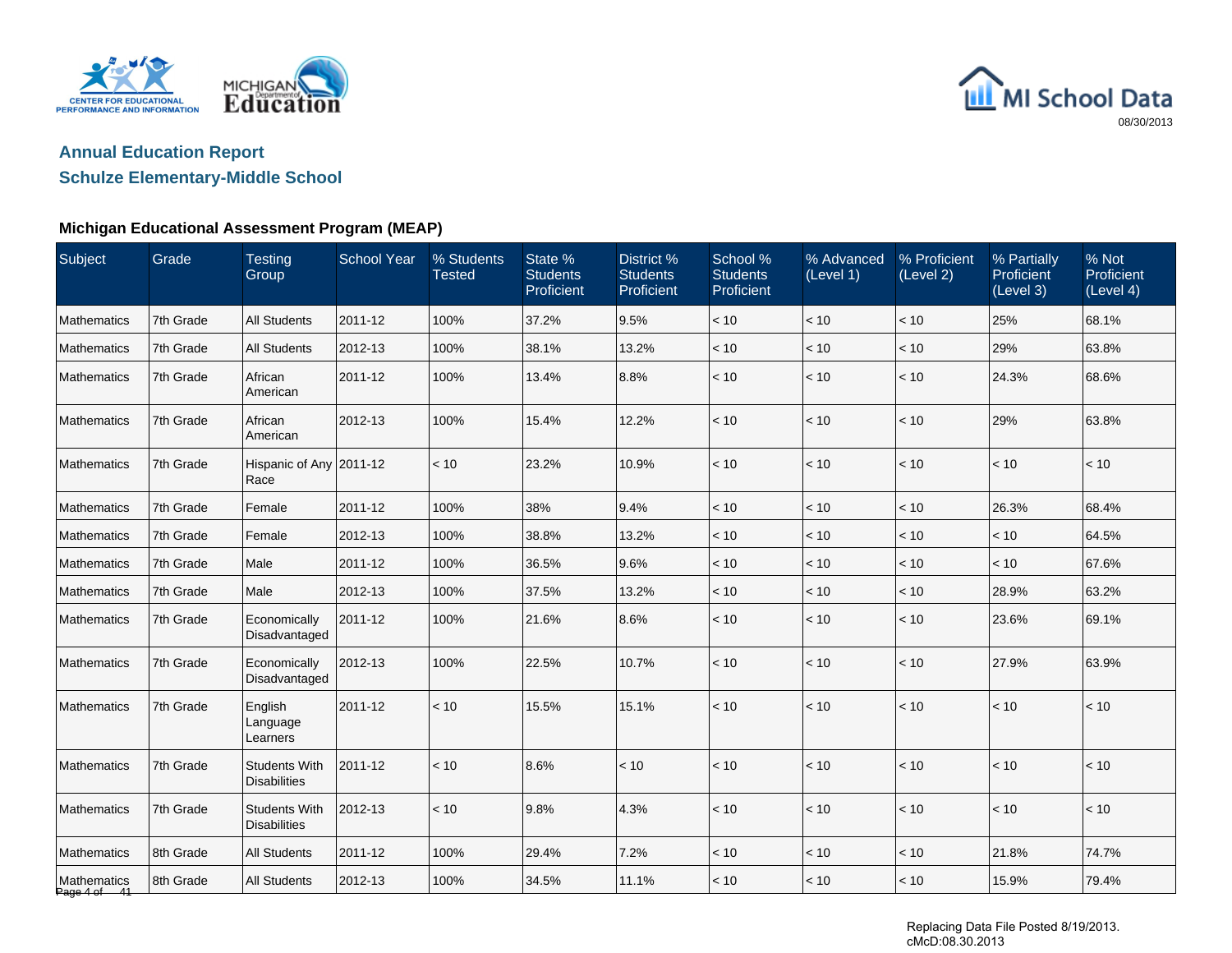



## **Schulze Elementary-Middle School**

### **Michigan Educational Assessment Program (MEAP)**

| Subject              | Grade     | <b>Testing</b><br>Group                     | <b>School Year</b> | % Students<br><b>Tested</b> | State %<br><b>Students</b><br>Proficient | District %<br><b>Students</b><br>Proficient | School %<br><b>Students</b><br>Proficient | % Advanced<br>(Level 1) | % Proficient<br>(Level 2) | % Partially<br>Proficient<br>(Level 3) | % Not<br>Proficient<br>(Level 4) |
|----------------------|-----------|---------------------------------------------|--------------------|-----------------------------|------------------------------------------|---------------------------------------------|-------------------------------------------|-------------------------|---------------------------|----------------------------------------|----------------------------------|
| <b>Mathematics</b>   | 8th Grade | African<br>American                         | 2011-12            | 100%                        | 9.1%                                     | 6.1%                                        | $<10$                                     | < 10                    | $<10$                     | 21.8%                                  | 74.7%                            |
| Mathematics          | 8th Grade | African<br>American                         | 2012-13            | 100%                        | 11.9%                                    | 9.8%                                        | < 10                                      | < 10                    | < 10                      | 16.1%                                  | 79%                              |
| Mathematics          | 8th Grade | Hispanic of Any 2012-13<br>Race             |                    | < 10                        | 19.9%                                    | 11.6%                                       | < 10                                      | < 10                    | < 10                      | < 10                                   | < 10                             |
| Mathematics          | 8th Grade | Female                                      | 2011-12            | 100%                        | 28%                                      | 6.8%                                        | < 10                                      | < 10                    | < 10                      | < 10                                   | 84.8%                            |
| Mathematics          | 8th Grade | Female                                      | 2012-13            | 100%                        | 34.1%                                    | 10.3%                                       | $<10$                                     | < 10                    | $<10$                     | < 10                                   | 77.1%                            |
| Mathematics          | 8th Grade | Male                                        | 2011-12            | 100%                        | 30.7%                                    | 7.6%                                        | < 10                                      | < 10                    | $<10$                     | 31.7%                                  | 63.4%                            |
| Mathematics          | 8th Grade | Male                                        | 2012-13            | 100%                        | 34.9%                                    | 12%                                         | < 10                                      | < 10                    | < 10                      | < 10                                   | 82.1%                            |
| Mathematics          | 8th Grade | Economically<br>Disadvantaged               | 2011-12            | 100%                        | 15.3%                                    | 6.3%                                        | < 10                                      | < 10                    | < 10                      | 21.7%                                  | 73.9%                            |
| Mathematics          | 8th Grade | Economically<br>Disadvantaged               | 2012-13            | 100%                        | 18.7%                                    | 9.6%                                        | < 10                                      | < 10                    | < 10                      | < 10                                   | 78%                              |
| Mathematics          | 8th Grade | <b>Students With</b><br><b>Disabilities</b> | 2011-12            | < 10                        | 5.7%                                     | < 10                                        | $<10$                                     | < 10                    | < 10                      | < 10                                   | < 10                             |
| Mathematics          | 8th Grade | <b>Students With</b><br><b>Disabilities</b> | 2012-13            | < 10                        | 6.9%                                     | < 10                                        | < 10                                      | < 10                    | $<10$                     | < 10                                   | < 10                             |
| Reading              | 3rd Grade | <b>All Students</b>                         | 2011-12            | 100%                        | 62.4%                                    | 32.7%                                       | 53.8%                                     | 15%                     | 38.8%                     | 35%                                    | < 10                             |
| Reading              | 3rd Grade | <b>All Students</b>                         | 2012-13            | 100%                        | 66.5%                                    | 42.7%                                       | 67.6%                                     | < 10                    | 55.9%                     | 27.9%                                  | < 10                             |
| Reading              | 3rd Grade | African<br>American                         | 2011-12            | 100%                        | 38.4%                                    | 33%                                         | 53.8%                                     | 15%                     | 38.8%                     | 35%                                    | < 10                             |
| Reading              | 3rd Grade | African<br>American                         | 2012-13            | 100%                        | 44.8%                                    | 43.2%                                       | 67.6%                                     | < 10                    | 55.9%                     | 27.9%                                  | < 10                             |
| Reading<br>Page 5 of | 3rd Grade | Female                                      | 2011-12            | 100%                        | 65.9%                                    | 36.2%                                       | 50%                                       | < 10                    | 38.6%                     | 34.1%                                  | $<10$                            |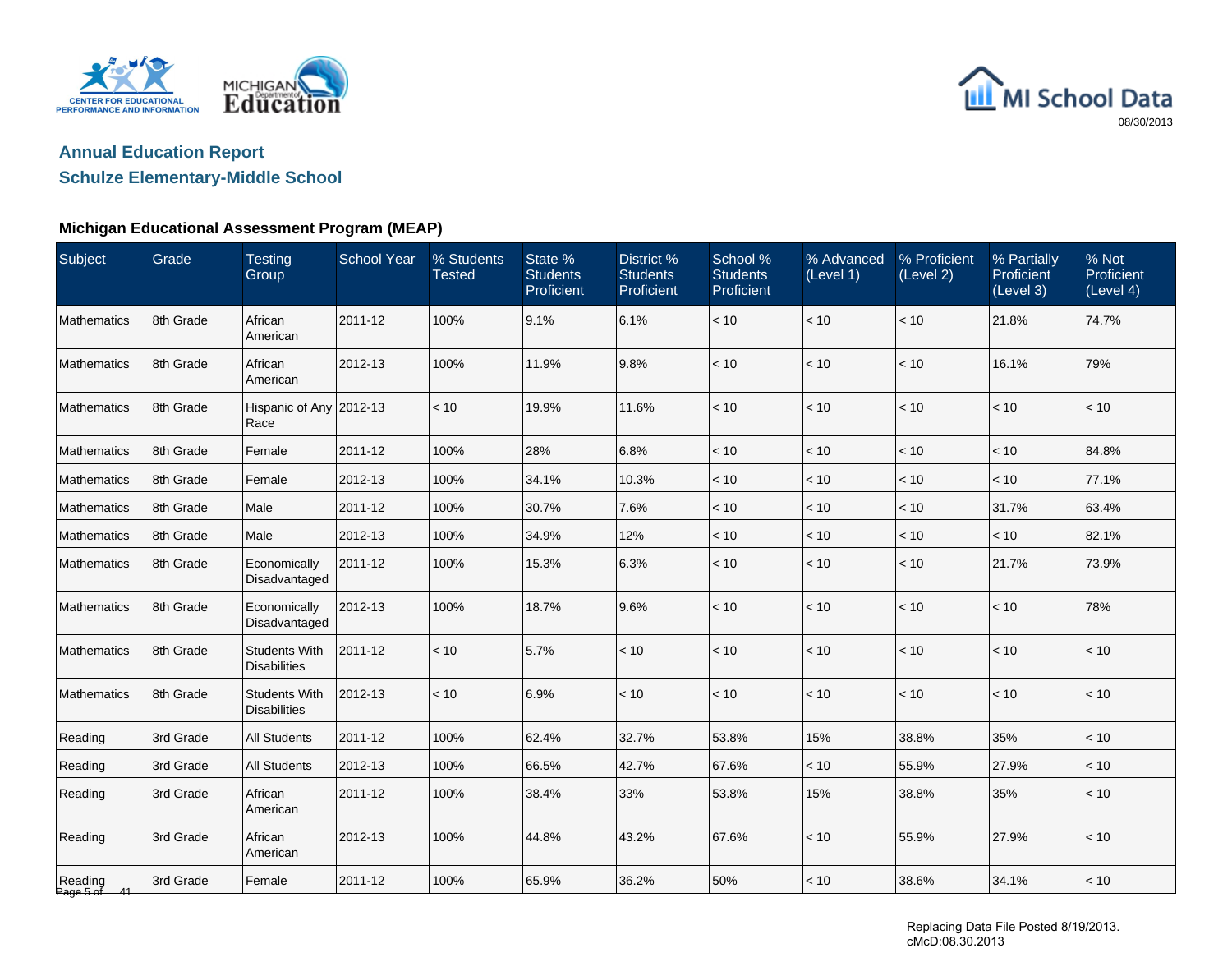



## **Schulze Elementary-Middle School**

| Subject | Grade     | <b>Testing</b><br>Group                     | <b>School Year</b> | % Students<br><b>Tested</b> | State %<br><b>Students</b><br>Proficient | District %<br><b>Students</b><br>Proficient | School %<br><b>Students</b><br>Proficient | % Advanced<br>(Level 1) | % Proficient<br>(Level 2) | % Partially<br>Proficient<br>(Level 3) | % Not<br>Proficient<br>(Level 4) |
|---------|-----------|---------------------------------------------|--------------------|-----------------------------|------------------------------------------|---------------------------------------------|-------------------------------------------|-------------------------|---------------------------|----------------------------------------|----------------------------------|
| Reading | 3rd Grade | Female                                      | 2012-13            | 100%                        | 70.2%                                    | 45.7%                                       | 74.3%                                     | < 10                    | 54.3%                     | < 10                                   | < 10                             |
| Reading | 3rd Grade | Male                                        | 2011-12            | 100%                        | 59%                                      | 29.3%                                       | 58.3%                                     | < 10                    | 38.9%                     | 36.1%                                  | < 10                             |
| Reading | 3rd Grade | Male                                        | 2012-13            | 100%                        | 63%                                      | 39.7%                                       | 60.6%                                     | < 10                    | 57.6%                     | 33.3%                                  | < 10                             |
| Reading | 3rd Grade | Economically<br>Disadvantaged               | 2011-12            | 100%                        | 49.5%                                    | 31.3%                                       | 54.9%                                     | < 10                    | 42.3%                     | 33.8%                                  | < 10                             |
| Reading | 3rd Grade | Economically<br>Disadvantaged               | 2012-13            | 100%                        | 53.8%                                    | 40.5%                                       | 68.8%                                     | < 10                    | 56.3%                     | 26.6%                                  | < 10                             |
| Reading | 3rd Grade | <b>Students With</b><br><b>Disabilities</b> | 2011-12            | < 10                        | 34.3%                                    | 18%                                         | < 10                                      | < 10                    | < 10                      | < 10                                   | < 10                             |
| Reading | 3rd Grade | <b>Students With</b><br><b>Disabilities</b> | 2012-13            | < 10                        | 37.9%                                    | 31.2%                                       | < 10                                      | < 10                    | < 10                      | < 10                                   | < 10                             |
| Reading | 4th Grade | <b>All Students</b>                         | 2011-12            | 100%                        | 67.7%                                    | 37.7%                                       | 32.2%                                     | < 10                    | 31.1%                     | 44.4%                                  | 23.3%                            |
| Reading | 4th Grade | <b>All Students</b>                         | 2012-13            | 100%                        | 68.1%                                    | 40.7%                                       | 41.7%                                     | < 10                    | 41.7%                     | 53.3%                                  | < 10                             |
| Reading | 4th Grade | African<br>American                         | 2011-12            | 100%                        | 45.1%                                    | 36.8%                                       | 32.2%                                     | < 10                    | 31.1%                     | 44.4%                                  | 23.3%                            |
| Reading | 4th Grade | African<br>American                         | 2012-13            | 100%                        | 43%                                      | 39.6%                                       | 41.7%                                     | $<10$                   | 41.7%                     | 53.3%                                  | < 10                             |
| Reading | 4th Grade | Female                                      | 2011-12            | 100%                        | 71.7%                                    | 44.1%                                       | 38.5%                                     | < 10                    | 38.5%                     | 38.5%                                  | 23.1%                            |
| Reading | 4th Grade | Female                                      | 2012-13            | 100%                        | 71.1%                                    | 43.7%                                       | 40%                                       | < 10                    | 40%                       | 56.7%                                  | < 10                             |
| Reading | 4th Grade | Male                                        | 2011-12            | 100%                        | 63.7%                                    | 31.1%                                       | < 10                                      | < 10                    | < 10                      | 52.6%                                  | < 10                             |
| Reading | 4th Grade | Male                                        | 2012-13            | 100%                        | 65.1%                                    | 37.7%                                       | 43.3%                                     | < 10                    | 43.3%                     | 50%                                    | < 10                             |
| Reading | 4th Grade | Economically<br>Disadvantaged               | 2011-12            | 100%                        | 55%                                      | 36.2%                                       | 32.9%                                     | < 10                    | 31.6%                     | 41.8%                                  | 25.3%                            |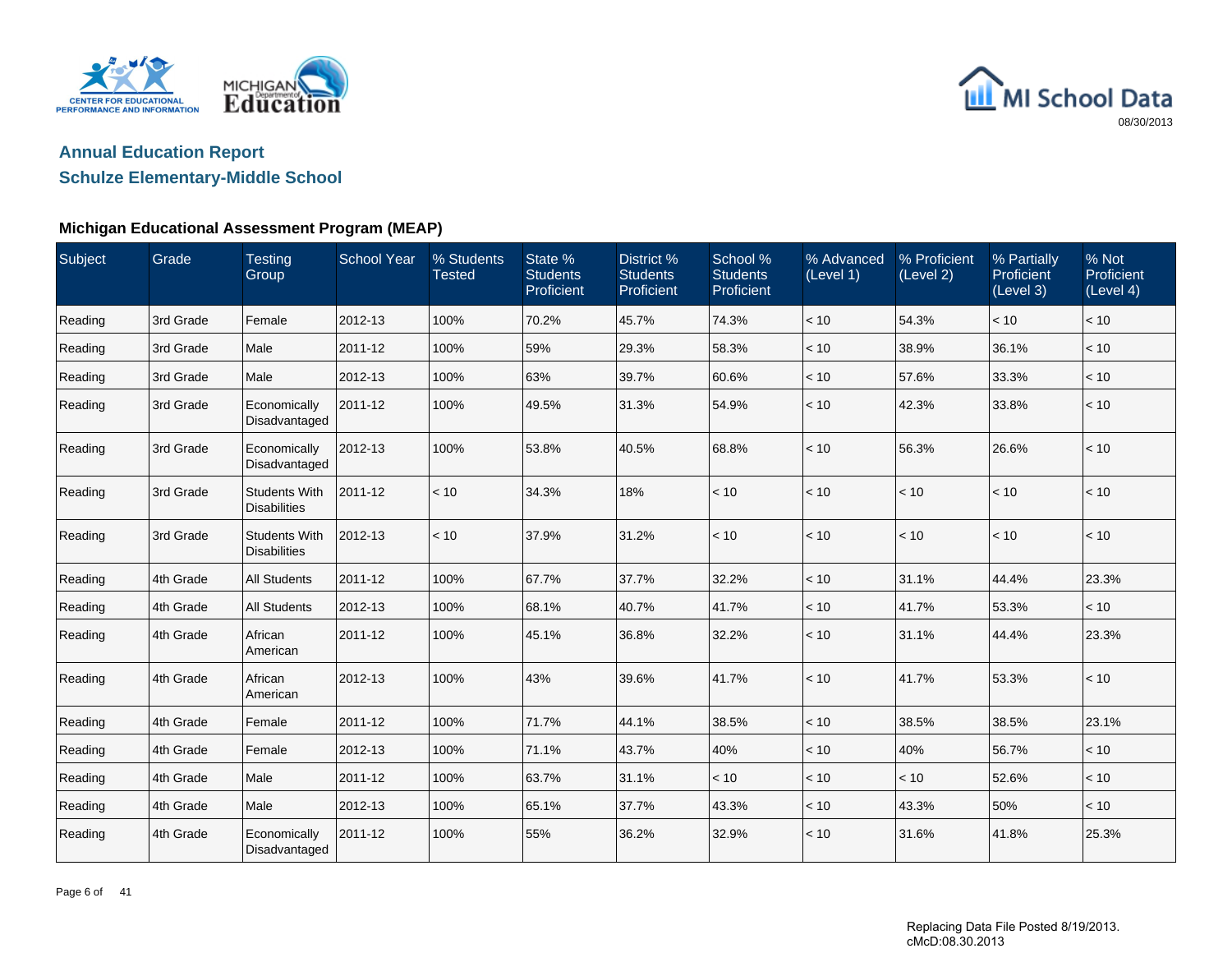



## **Schulze Elementary-Middle School**

### **Michigan Educational Assessment Program (MEAP)**

| Subject              | Grade     | <b>Testing</b><br>Group                     | <b>School Year</b> | % Students<br><b>Tested</b> | State %<br><b>Students</b><br>Proficient | District %<br><b>Students</b><br>Proficient | School %<br><b>Students</b><br>Proficient | % Advanced<br>(Level 1) | % Proficient<br>(Level 2) | % Partially<br>Proficient<br>(Level 3) | % Not<br>Proficient<br>(Level 4) |
|----------------------|-----------|---------------------------------------------|--------------------|-----------------------------|------------------------------------------|---------------------------------------------|-------------------------------------------|-------------------------|---------------------------|----------------------------------------|----------------------------------|
| Reading              | 4th Grade | Economically<br>Disadvantaged               | 2012-13            | 100%                        | 55.1%                                    | 38.7%                                       | 41.1%                                     | < 10                    | 41.1%                     | 55.4%                                  | < 10                             |
| Reading              | 4th Grade | <b>Students With</b><br><b>Disabilities</b> | 2011-12            | < 10                        | 35%                                      | 16.6%                                       | < 10                                      | < 10                    | < 10                      | < 10                                   | < 10                             |
| Reading              | 4th Grade | <b>Students With</b><br><b>Disabilities</b> | 2012-13            | < 10                        | 38.3%                                    | 22.1%                                       | < 10                                      | < 10                    | < 10                      | < 10                                   | < 10                             |
| Reading              | 5th Grade | <b>All Students</b>                         | 2011-12            | 100%                        | 68.8%                                    | 40.6%                                       | 46.1%                                     | < 10                    | 44.7%                     | 34.2%                                  | 19.7%                            |
| Reading              | 5th Grade | <b>All Students</b>                         | 2012-13            | 100%                        | 70.4%                                    | 44.5%                                       | 65.1%                                     | < 10                    | 63.5%                     | 27%                                    | < 10                             |
| Reading              | 5th Grade | African<br>American                         | 2011-12            | 100%                        | 48.3%                                    | 39.3%                                       | 46.1%                                     | < 10                    | 44.7%                     | 34.2%                                  | 19.7%                            |
| Reading              | 5th Grade | African<br>American                         | 2012-13            | 100%                        | 47.8%                                    | 44.3%                                       | 65.1%                                     | < 10                    | 63.5%                     | 27%                                    | < 10                             |
| Reading              | 5th Grade | Female                                      | 2011-12            | 100%                        | 71.7%                                    | 43.6%                                       | 45.9%                                     | < 10                    | 45.9%                     | 35.1%                                  | < 10                             |
| Reading              | 5th Grade | Female                                      | 2012-13            | 100%                        | 74.1%                                    | 48.2%                                       | 63.6%                                     | < 10                    | 60.6%                     | < 10                                   | < 10                             |
| Reading              | 5th Grade | Male                                        | 2011-12            | 100%                        | 65.9%                                    | 37.7%                                       | 46.2%                                     | < 10                    | 43.6%                     | 33.3%                                  | < 10                             |
| Reading              | 5th Grade | Male                                        | 2012-13            | 100%                        | 66.8%                                    | 40.8%                                       | 66.7%                                     | < 10                    | 66.7%                     | < 10                                   | < 10                             |
| Reading              | 5th Grade | Economically<br>Disadvantaged               | 2011-12            | 100%                        | 56.1%                                    | 39.1%                                       | 48.3%                                     | < 10                    | 46.6%                     | 29.3%                                  | 22.4%                            |
| Reading              | 5th Grade | Economically<br>Disadvantaged               | 2012-13            | 100%                        | 57.9%                                    | 42.6%                                       | 63.2%                                     | < 10                    | 61.4%                     | 28.1%                                  | < 10                             |
| Reading              | 5th Grade | <b>Students With</b><br><b>Disabilities</b> | 2011-12            | < 10                        | 34.2%                                    | 18.2%                                       | < 10                                      | < 10                    | $<10$                     | < 10                                   | < 10                             |
| Reading              | 5th Grade | <b>Students With</b><br><b>Disabilities</b> | 2012-13            | < 10                        | 36.6%                                    | 19.9%                                       | < 10                                      | < 10                    | $<10$                     | $<10$                                  | < 10                             |
| Reading<br>Page 7 of | 6th Grade | All Students                                | 2011-12            | 98.9%                       | 67%                                      | 37.6%                                       | 44.3%                                     | < 10                    | 39.8%                     | 30.7%                                  | 25%                              |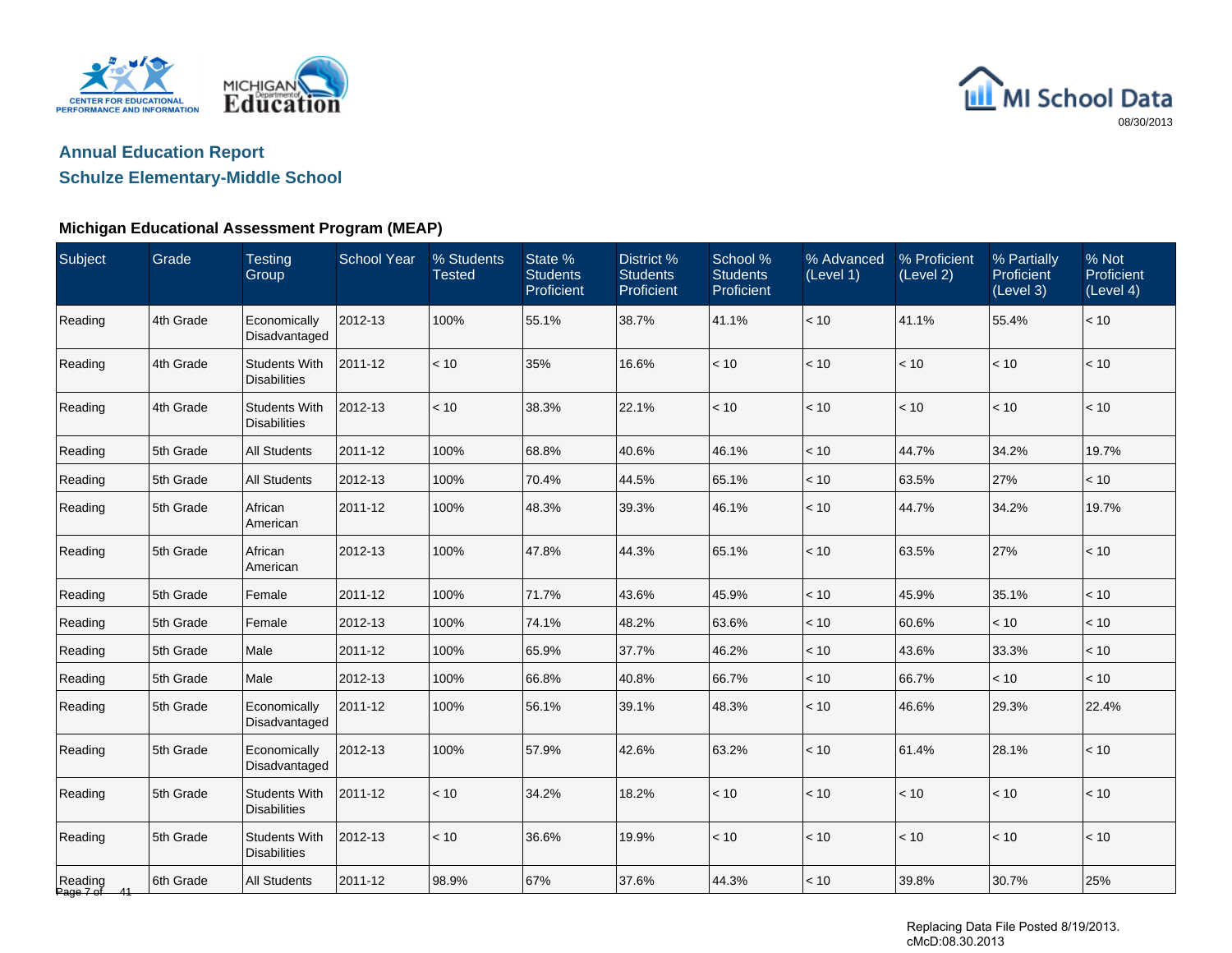



## **Schulze Elementary-Middle School**

### **Michigan Educational Assessment Program (MEAP)**

| Subject | Grade     | <b>Testing</b><br>Group                     | <b>School Year</b> | % Students<br><b>Tested</b> | State %<br><b>Students</b><br>Proficient | District %<br><b>Students</b><br>Proficient | School %<br><b>Students</b><br>Proficient | % Advanced<br>(Level 1) | % Proficient<br>(Level 2) | % Partially<br>Proficient<br>(Level 3) | % Not<br>Proficient<br>(Level 4) |
|---------|-----------|---------------------------------------------|--------------------|-----------------------------|------------------------------------------|---------------------------------------------|-------------------------------------------|-------------------------|---------------------------|----------------------------------------|----------------------------------|
| Reading | 6th Grade | <b>All Students</b>                         | 2012-13            | 100%                        | 68.2%                                    | 45.3%                                       | 40%                                       | $<10$                   | 38%                       | 28%                                    | 32%                              |
| Reading | 6th Grade | African<br>American                         | 2011-12            | 98.9%                       | 43.8%                                    | 36.9%                                       | 44.8%                                     | < 10                    | 40.2%                     | 29.9%                                  | 25.3%                            |
| Reading | 6th Grade | African<br>American                         | 2012-13            | 100%                        | 46.4%                                    | 43.8%                                       | 40%                                       | < 10                    | 38%                       | 28%                                    | 32%                              |
| Reading | 6th Grade | White                                       | 2011-12            | < 10                        | 74.1%                                    | 45.1%                                       | < 10                                      | < 10                    | < 10                      | < 10                                   | < 10                             |
| Reading | 6th Grade | Female                                      | 2011-12            | 100%                        | 70.2%                                    | 41.4%                                       | 36.4%                                     | $<10$                   | 29.5%                     | 31.8%                                  | 31.8%                            |
| Reading | 6th Grade | Female                                      | 2012-13            | 100%                        | 71.2%                                    | 48.2%                                       | < 10                                      | < 10                    | < 10                      | < 10                                   | < 10                             |
| Reading | 6th Grade | Male                                        | 2011-12            | 97.8%                       | 63.8%                                    | 33.8%                                       | 52.3%                                     | < 10                    | 50%                       | 29.5%                                  | < 10                             |
| Reading | 6th Grade | Male                                        | 2012-13            | 100%                        | 65.4%                                    | 42.4%                                       | 37.9%                                     | $<10$                   | 37.9%                     | < 10                                   | 34.5%                            |
| Reading | 6th Grade | Economically<br>Disadvantaged               | 2011-12            | 98.6%                       | 53.6%                                    | 35.2%                                       | 42.6%                                     | < 10                    | 39.7%                     | 32.4%                                  | 25%                              |
| Reading | 6th Grade | Economically<br>Disadvantaged               | 2012-13            | 100%                        | 56.4%                                    | 43.2%                                       | 42.2%                                     | < 10                    | 40%                       | 28.9%                                  | 28.9%                            |
| Reading | 6th Grade | <b>Students With</b><br><b>Disabilities</b> | 2011-12            | < 10                        | 28.9%                                    | 10.9%                                       | < 10                                      | < 10                    | < 10                      | < 10                                   | $<10$                            |
| Reading | 6th Grade | <b>Students With</b><br><b>Disabilities</b> | 2012-13            | < 10                        | 32.8%                                    | 16.6%                                       | < 10                                      | < 10                    | < 10                      | < 10                                   | < 10                             |
| Reading | 7th Grade | <b>All Students</b>                         | 2011-12            | 100%                        | 59.7%                                    | 29.5%                                       | 32.9%                                     | < 10                    | 28.9%                     | 42.1%                                  | 25%                              |
| Reading | 7th Grade | <b>All Students</b>                         | 2012-13            | 100%                        | 62%                                      | 33%                                         | 31.4%                                     | < 10                    | 31.4%                     | 37.1%                                  | 31.4%                            |
| Reading | 7th Grade | African<br>American                         | 2011-12            | 100%                        | 34.7%                                    | 28.7%                                       | 32.4%                                     | < 10                    | 28.4%                     | 41.9%                                  | 25.7%                            |
| Reading | 7th Grade | African<br>American                         | 2012-13            | 100%                        | 36.8%                                    | 32.6%                                       | 31.4%                                     | < 10                    | 31.4%                     | 37.1%                                  | 31.4%                            |

Page 8 of 41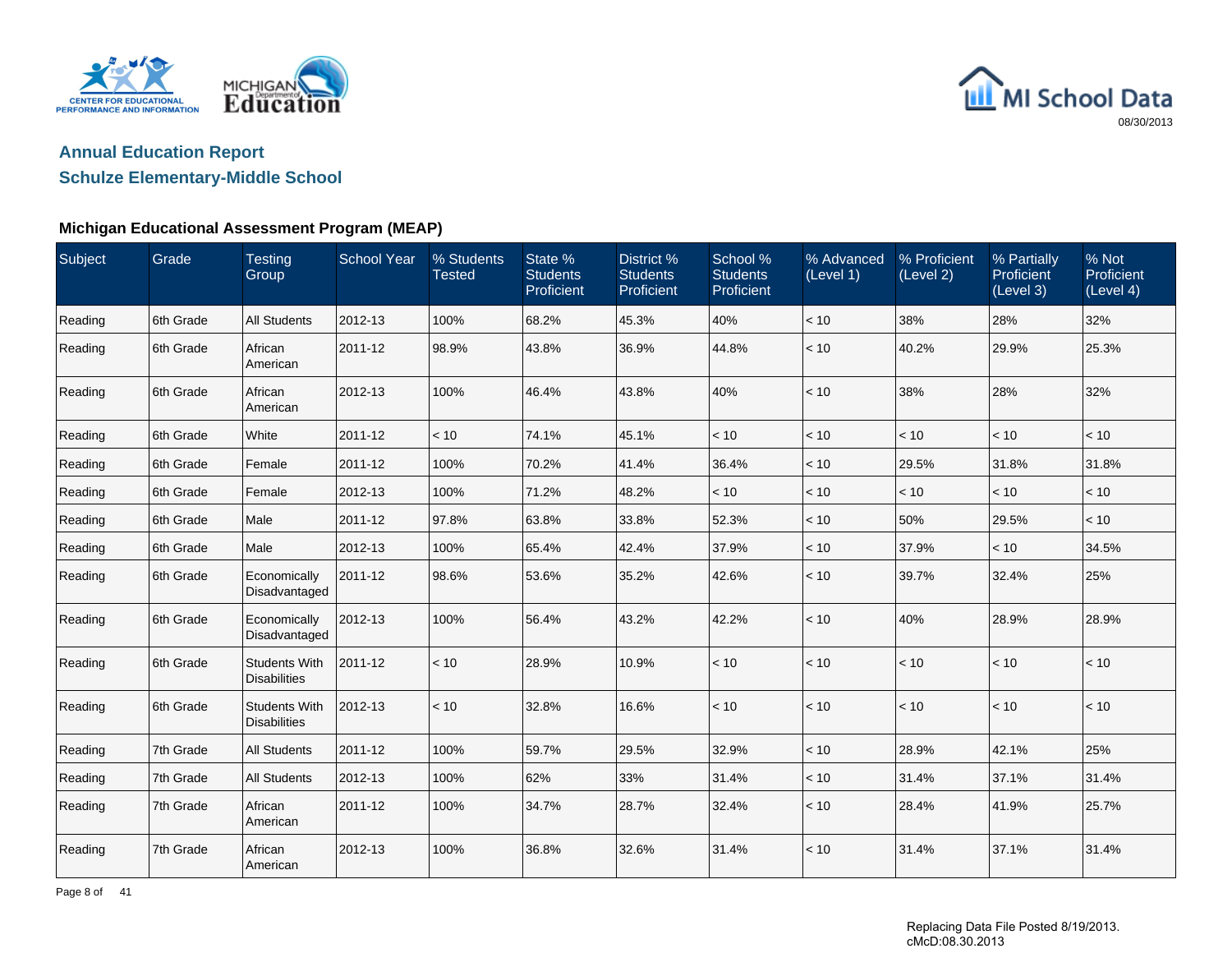



## **Schulze Elementary-Middle School**

| Subject | Grade     | <b>Testing</b><br>Group                     | <b>School Year</b> | % Students<br><b>Tested</b> | State %<br><b>Students</b><br>Proficient | District %<br><b>Students</b><br>Proficient | School %<br><b>Students</b><br>Proficient | % Advanced<br>(Level 1) | % Proficient<br>(Level 2) | % Partially<br>Proficient<br>(Level 3) | % Not<br>Proficient<br>(Level 4) |
|---------|-----------|---------------------------------------------|--------------------|-----------------------------|------------------------------------------|---------------------------------------------|-------------------------------------------|-------------------------|---------------------------|----------------------------------------|----------------------------------|
| Reading | 7th Grade | Hispanic of Any 2011-12<br>Race             |                    | < 10                        | 46%                                      | 35.7%                                       | $<10$                                     | < 10                    | $<10$                     | < 10                                   | < 10                             |
| Reading | 7th Grade | Female                                      | 2011-12            | 100%                        | 63.9%                                    | 32.1%                                       | 41.5%                                     | < 10                    | 34.1%                     | 34.1%                                  | 24.4%                            |
| Reading | 7th Grade | Female                                      | 2012-13            | 100%                        | 65.3%                                    | 35.7%                                       | < 10                                      | < 10                    | < 10                      | 37.5%                                  | 34.4%                            |
| Reading | 7th Grade | Male                                        | 2011-12            | 100%                        | 55.6%                                    | 26.9%                                       | $<10$                                     | $<10$                   | < 10                      | 51.4%                                  | $<10$                            |
| Reading | 7th Grade | Male                                        | 2012-13            | 100%                        | 58.8%                                    | 30.3%                                       | 34.2%                                     | < 10                    | 34.2%                     | 36.8%                                  | 28.9%                            |
| Reading | 7th Grade | Economically<br>Disadvantaged               | 2011-12            | 100%                        | 44.5%                                    | 27.5%                                       | 30.5%                                     | < 10                    | 25.4%                     | 42.4%                                  | 27.1%                            |
| Reading | 7th Grade | Economically<br>Disadvantaged               | 2012-13            | 100%                        | 47.4%                                    | 30.3%                                       | 32.3%                                     | < 10                    | 32.3%                     | 33.9%                                  | 33.9%                            |
| Reading | 7th Grade | English<br>Language<br>Learners             | 2011-12            | < 10                        | 21.3%                                    | 37.5%                                       | < 10                                      | < 10                    | $<10$                     | < 10                                   | < 10                             |
| Reading | 7th Grade | <b>Students With</b><br><b>Disabilities</b> | 2011-12            | < 10                        | 19%                                      | 7.2%                                        | < 10                                      | < 10                    | < 10                      | < 10                                   | < 10                             |
| Reading | 7th Grade | <b>Students With</b><br><b>Disabilities</b> | 2012-13            | $<10$                       | 23%                                      | 9.9%                                        | < 10                                      | < 10                    | < 10                      | < 10                                   | < 10                             |
| Reading | 8th Grade | <b>All Students</b>                         | 2011-12            | 100%                        | 60.5%                                    | 34.6%                                       | 41.6%                                     | < 10                    | 37.1%                     | 36%                                    | 22.5%                            |
| Reading | 8th Grade | <b>All Students</b>                         | 2012-13            | 100%                        | 65.7%                                    | 45.8%                                       | 50%                                       | < 10                    | 43.8%                     | 42.2%                                  | < 10                             |
| Reading | 8th Grade | African<br>American                         | 2011-12            | 100%                        | 39.4%                                    | 34.2%                                       | 41.6%                                     | < 10                    | 37.1%                     | 36%                                    | 22.5%                            |
| Reading | 8th Grade | African<br>American                         | 2012-13            | 100%                        | 45.2%                                    | 44.7%                                       | 49.2%                                     | < 10                    | 42.9%                     | 42.9%                                  | $<10$                            |
| Reading | 8th Grade | Hispanic of Any 2012-13<br>Race             |                    | < 10                        | 56.5%                                    | 51.8%                                       | < 10                                      | < 10                    | < 10                      | < 10                                   | $<10$                            |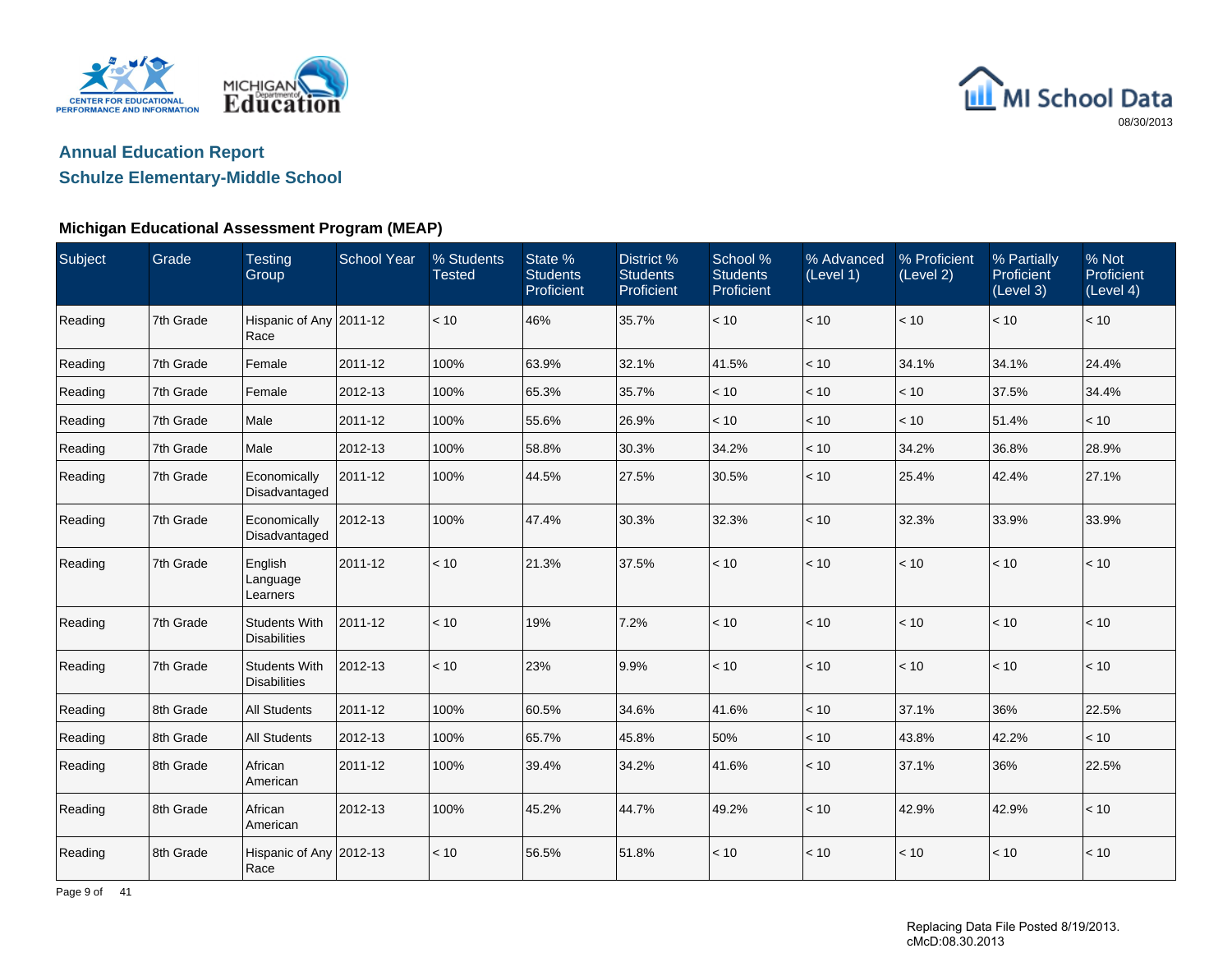



## **Schulze Elementary-Middle School**

| Subject                  | Grade     | <b>Testing</b><br>Group                     | <b>School Year</b> | % Students<br>Tested | State %<br><b>Students</b><br>Proficient | District %<br><b>Students</b><br>Proficient | School %<br><b>Students</b><br>Proficient | % Advanced<br>(Level 1) | % Proficient<br>(Level 2) | % Partially<br>Proficient<br>(Level 3) | % Not<br>Proficient<br>(Level 4) |
|--------------------------|-----------|---------------------------------------------|--------------------|----------------------|------------------------------------------|---------------------------------------------|-------------------------------------------|-------------------------|---------------------------|----------------------------------------|----------------------------------|
| Reading                  | 8th Grade | Female                                      | 2011-12            | 100%                 | 65.3%                                    | 39.8%                                       | 43.5%                                     | < 10                    | 37%                       | 34.8%                                  | 21.7%                            |
| Reading                  | 8th Grade | Female                                      | 2012-13            | 100%                 | 70.1%                                    | 50.9%                                       | 64.7%                                     | < 10                    | 58.8%                     | 32.4%                                  | $<10$                            |
| Reading                  | 8th Grade | Male                                        | 2011-12            | 100%                 | 55.9%                                    | 29.4%                                       | 39.5%                                     | < 10                    | 37.2%                     | 37.2%                                  | 23.3%                            |
| Reading                  | 8th Grade | Male                                        | 2012-13            | 100%                 | 61.5%                                    | 40.5%                                       | 33.3%                                     | < 10                    | < 10                      | 53.3%                                  | < 10                             |
| Reading                  | 8th Grade | Economically<br>Disadvantaged               | 2011-12            | 100%                 | 46.7%                                    | 32.3%                                       | 47.8%                                     | $<10$                   | 43.5%                     | 30.4%                                  | 21.7%                            |
| Reading                  | 8th Grade | Economically<br>Disadvantaged               | 2012-13            | 100%                 | 53%                                      | 43.4%                                       | 49%                                       | < 10                    | 43.1%                     | 41.2%                                  | < 10                             |
| Reading                  | 8th Grade | <b>Students With</b><br><b>Disabilities</b> | 2011-12            | < 10                 | 20.3%                                    | 8.6%                                        | < 10                                      | < 10                    | < 10                      | < 10                                   | < 10                             |
| Reading                  | 8th Grade | <b>Students With</b><br><b>Disabilities</b> | 2012-13            | < 10                 | 26.4%                                    | 15.6%                                       | < 10                                      | < 10                    | < 10                      | < 10                                   | < 10                             |
| Science                  | 5th Grade | <b>All Students</b>                         | 2011-12            | 100%                 | 15.3%                                    | 2.8%                                        | < 10                                      | < 10                    | < 10                      | 22.4%                                  | 76.5%                            |
| Science                  | 5th Grade | <b>All Students</b>                         | 2012-13            | 100%                 | 13.1%                                    | 2.3%                                        | < 10                                      | < 10                    | < 10                      | < 10                                   | 86.4%                            |
| Science                  | 5th Grade | African<br>American                         | 2011-12            | 100%                 | 3.2%                                     | 2.9%                                        | < 10                                      | < 10                    | < 10                      | 22.4%                                  | 76.5%                            |
| Science                  | 5th Grade | African<br>American                         | 2012-13            | 100%                 | 2.6%                                     | 2.4%                                        | < 10                                      | < 10                    | < 10                      | < 10                                   | 86.4%                            |
| Science                  | 5th Grade | Female                                      | 2011-12            | 100%                 | 13.6%                                    | 2.6%                                        | < 10                                      | < 10                    | < 10                      | < 10                                   | 82.9%                            |
| Science                  | 5th Grade | Female                                      | 2012-13            | 100%                 | 11.6%                                    | 1.7%                                        | $<10$                                     | $<10$                   | $<10$                     | $<10$                                  | 78.8%                            |
| Science                  | 5th Grade | Male                                        | 2011-12            | 100%                 | 17%                                      | 3%                                          | < 10                                      | < 10                    | < 10                      | 27.3%                                  | 70.5%                            |
| Science                  | 5th Grade | Male                                        | 2012-13            | 100%                 | 14.5%                                    | 2.8%                                        | < 10                                      | < 10                    | < 10                      | < 10                                   | 93.9%                            |
| Science<br>Page 10 of 41 | 5th Grade | Economically<br>Disadvantaged               | 2011-12            | 100%                 | 7%                                       | 2.3%                                        | < 10                                      | < 10                    | < 10                      | 19.7%                                  | 80.3%                            |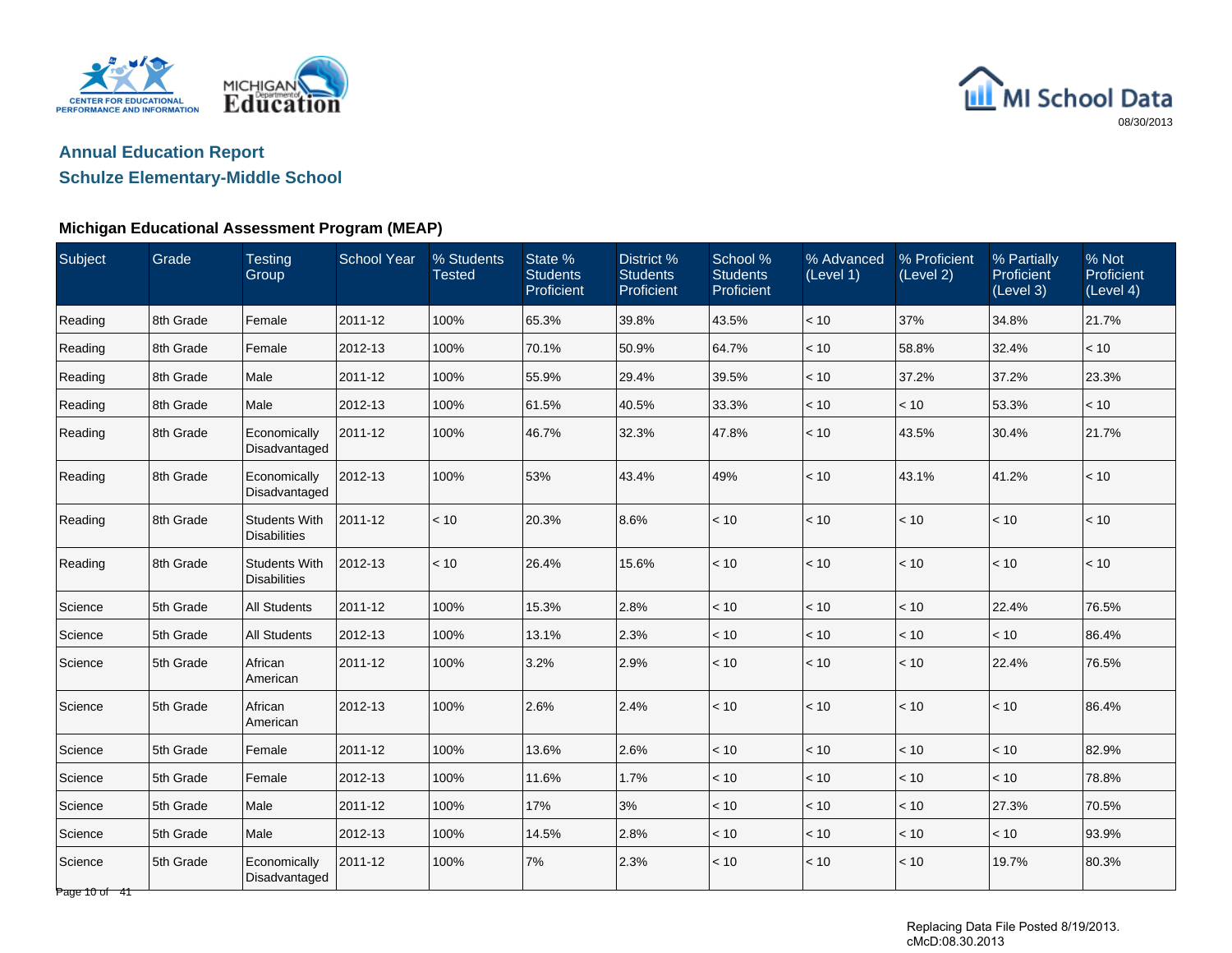



## **Schulze Elementary-Middle School**

| Subject | Grade     | <b>Testing</b><br>Group                     | <b>School Year</b> | % Students<br><b>Tested</b> | State %<br><b>Students</b><br>Proficient | District %<br><b>Students</b><br>Proficient | School %<br><b>Students</b><br>Proficient | % Advanced<br>(Level 1) | % Proficient<br>(Level 2) | % Partially<br><b>Proficient</b><br>(Level 3) | % Not<br>Proficient<br>(Level 4) |
|---------|-----------|---------------------------------------------|--------------------|-----------------------------|------------------------------------------|---------------------------------------------|-------------------------------------------|-------------------------|---------------------------|-----------------------------------------------|----------------------------------|
| Science | 5th Grade | Economically<br>Disadvantaged               | 2012-13            | 100%                        | 5.8%                                     | 1.9%                                        | < 10                                      | $<10$                   | < 10                      | < 10                                          | 88.3%                            |
| Science | 5th Grade | <b>Students With</b><br><b>Disabilities</b> | 2011-12            | 100%                        | 5.5%                                     | 1.7%                                        | < 10                                      | < 10                    | < 10                      | < 10                                          | 100%                             |
| Science | 5th Grade | <b>Students With</b><br><b>Disabilities</b> | 2012-13            | < 10                        | 4.1%                                     | < 10                                        | < 10                                      | < 10                    | < 10                      | < 10                                          | < 10                             |
| Science | 8th Grade | <b>All Students</b>                         | 2011-12            | 100%                        | 16.5%                                    | 2.1%                                        | < 10                                      | < 10                    | $<10$                     | $<10$                                         | 91.5%                            |
| Science | 8th Grade | <b>All Students</b>                         | 2012-13            | 100%                        | 15.9%                                    | 3.5%                                        | < 10                                      | < 10                    | < 10                      | < 10                                          | 92.9%                            |
| Science | 8th Grade | African<br>American                         | 2011-12            | 100%                        | 3.3%                                     | 1.5%                                        | < 10                                      | < 10                    | < 10                      | $<10$                                         | 91.5%                            |
| Science | 8th Grade | African<br>American                         | 2012-13            | 100%                        | 3.3%                                     | 2.7%                                        | < 10                                      | < 10                    | < 10                      | $<10$                                         | 92.8%                            |
| Science | 8th Grade | Hispanic of Any 2012-13<br>Race             |                    | < 10                        | 7.1%                                     | 5.8%                                        | < 10                                      | < 10                    | < 10                      | < 10                                          | < 10                             |
| Science | 8th Grade | Female                                      | 2011-12            | 100%                        | 13.8%                                    | 1.9%                                        | < 10                                      | < 10                    | < 10                      | < 10                                          | 89.4%                            |
| Science | 8th Grade | Female                                      | 2012-13            | 100%                        | 13.7%                                    | 2.8%                                        | < 10                                      | < 10                    | < 10                      | < 10                                          | 91.7%                            |
| Science | 8th Grade | Male                                        | 2011-12            | 100%                        | 19%                                      | 2.3%                                        | < 10                                      | $<10$                   | $<10$                     | < 10                                          | 93.6%                            |
| Science | 8th Grade | Male                                        | 2012-13            | 100%                        | 18%                                      | 4.2%                                        | < 10                                      | < 10                    | < 10                      | < 10                                          | 94.1%                            |
| Science | 8th Grade | Economically<br>Disadvantaged               | 2011-12            | 100%                        | 7.7%                                     | 2%                                          | < 10                                      | < 10                    | < 10                      | < 10                                          | 90.5%                            |
| Science | 8th Grade | Economically<br>Disadvantaged               | 2012-13            | 100%                        | 7.4%                                     | 3.3%                                        | < 10                                      | < 10                    | < 10                      | $<10$                                         | 92.9%                            |
| Science | 8th Grade | <b>Students With</b><br><b>Disabilities</b> | 2011-12            | 100%                        | 3.5%                                     | < 10                                        | < 10                                      | < 10                    | < 10                      | < 10                                          | 91.7%                            |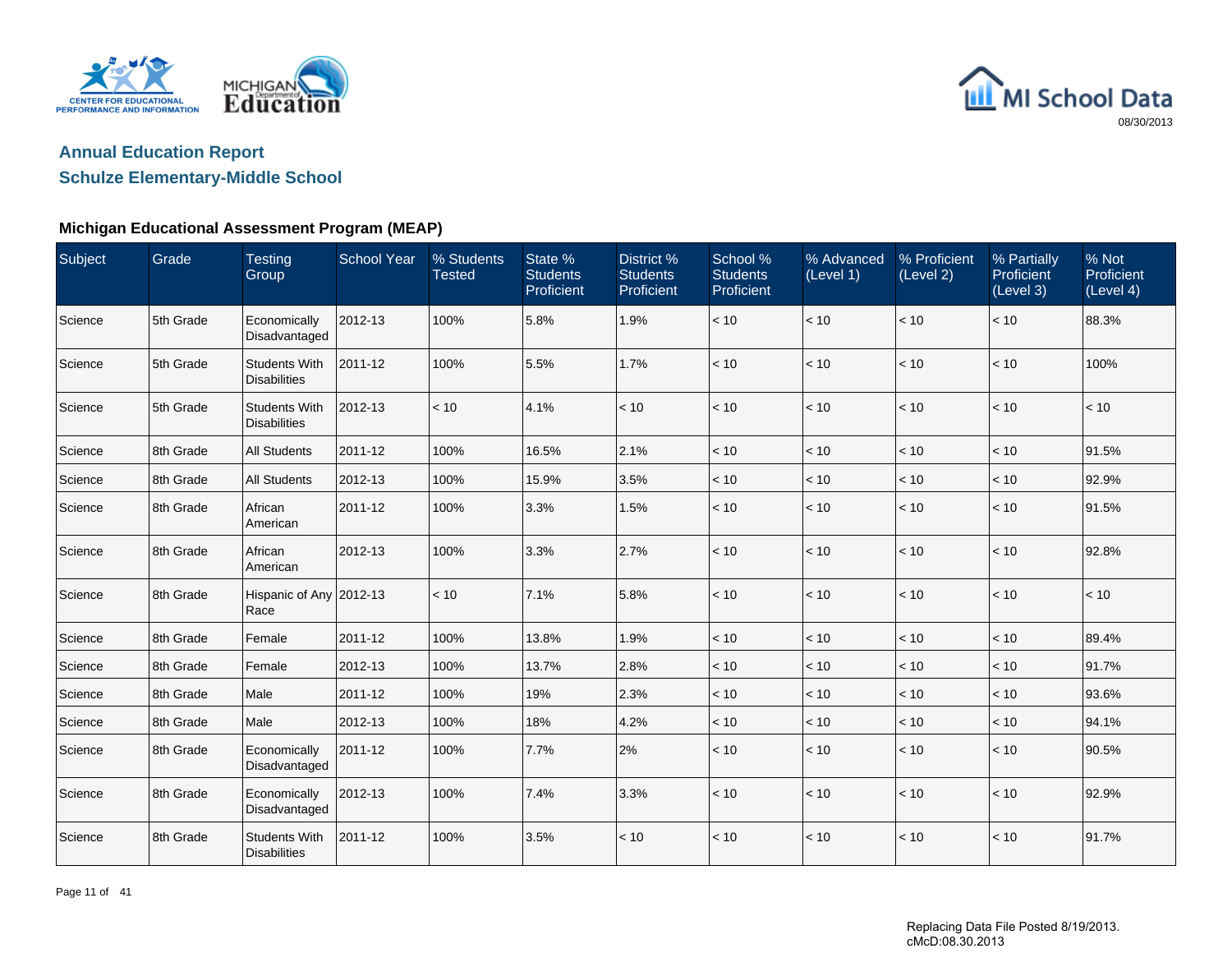



**Schulze Elementary-Middle School**

| Subject | Grade     | <b>Testing</b><br>Group       | School Year  | % Students<br><b>Tested</b> | State %<br><b>Students</b><br><b>Proficient</b> | District %<br><b>Students</b><br>Proficient | School %<br><b>Students</b><br><b>Proficient</b> | % Advanced<br>(Level 1) | % Proficient<br>(Level 2) | % Partially<br>Proficient<br>(Level 3) | % Not<br>Proficient<br>(Level 4) |
|---------|-----------|-------------------------------|--------------|-----------------------------|-------------------------------------------------|---------------------------------------------|--------------------------------------------------|-------------------------|---------------------------|----------------------------------------|----------------------------------|
| Science | 8th Grade | Students With<br>Disabilities | $12012 - 13$ | 100%                        | 3.5%                                            | < 10                                        | < 10                                             | < 10                    | $\vert$ < 10              | < 10                                   | 100%                             |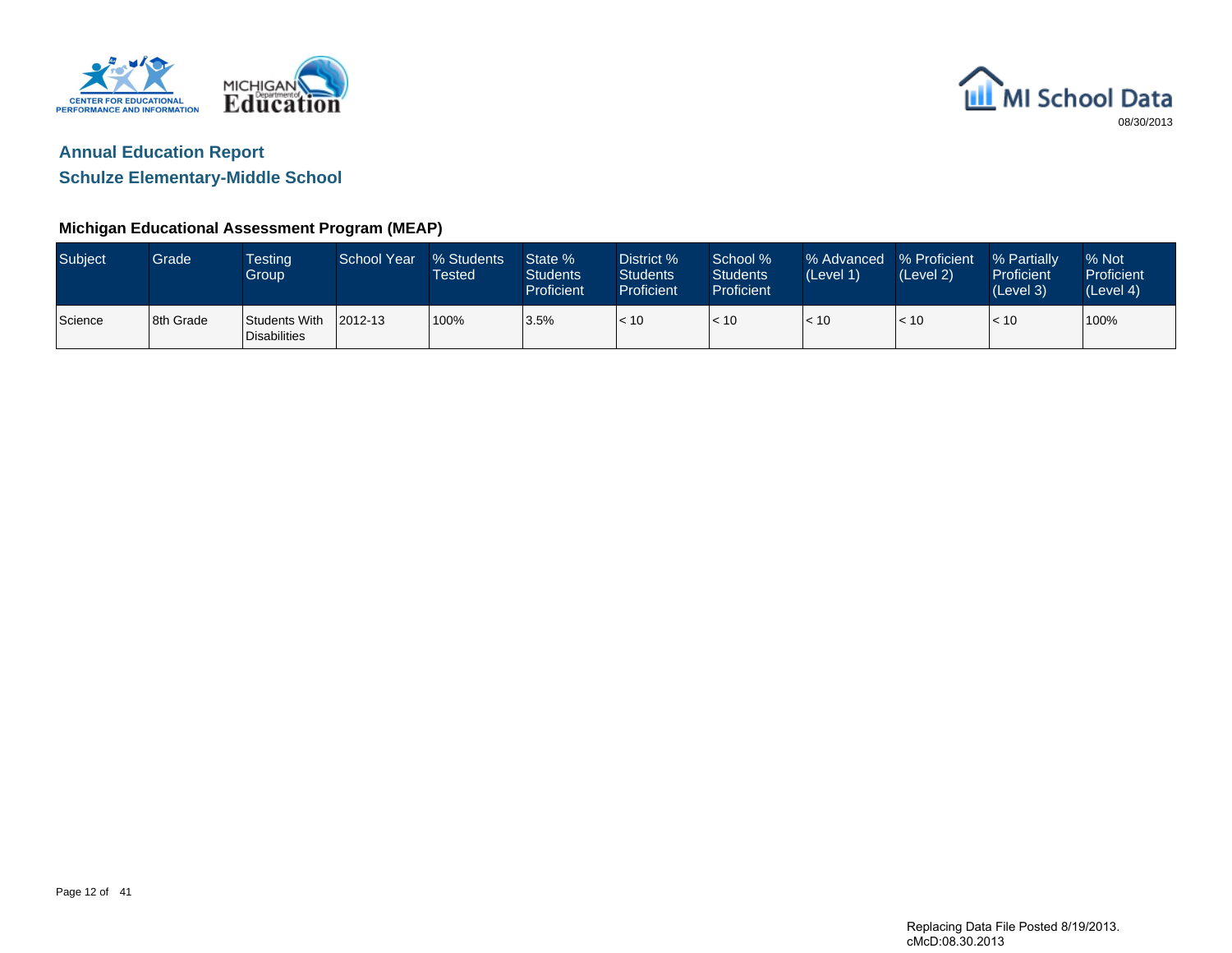



#### **Michigan Merit Examination (MME)**

| Subject            | Grade <sup>1</sup> | <b>Testing</b><br>Group | School Year | % Students<br><b>Tested</b> | State %<br><b>Students</b><br>Proficient | District %<br><b>Students</b><br><b>Proficient</b> | School %<br><b>Students</b><br>Proficient | % Advanced % Proficient<br>(Level 1) | (Level 2) | % Partially<br>Proficient<br>(Level 3) | % Not<br>Proficient<br>(Level 4) |
|--------------------|--------------------|-------------------------|-------------|-----------------------------|------------------------------------------|----------------------------------------------------|-------------------------------------------|--------------------------------------|-----------|----------------------------------------|----------------------------------|
| No Data to Display |                    |                         |             |                             |                                          |                                                    |                                           |                                      |           |                                        |                                  |

Page 13 of 41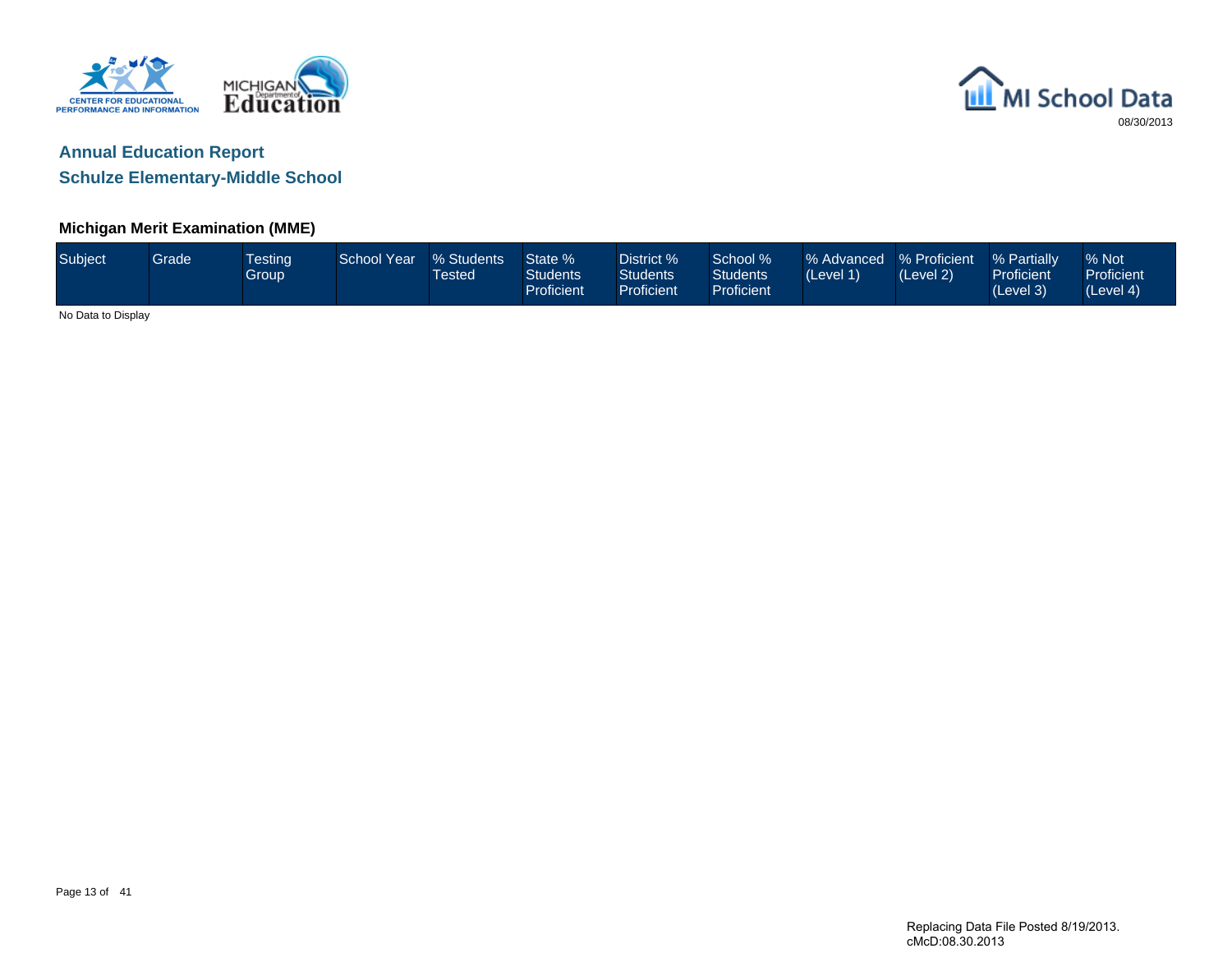



### **Schulze Elementary-Middle School**

### **Michigan Educational Assessment Program Access (MEAP - Access)**

| Subject            | Grade     | <b>Testing Group</b>          | <b>School Year</b> | % Students<br><b>Tested</b> | State %<br><b>Students</b><br>Proficient | District %<br><b>Students</b><br>Proficient | School %<br><b>Students</b><br>Proficient | % Exceeded | % Met | % Progressing |
|--------------------|-----------|-------------------------------|--------------------|-----------------------------|------------------------------------------|---------------------------------------------|-------------------------------------------|------------|-------|---------------|
| Mathematics        | 3rd Grade | <b>All Students</b>           | 2011-12            | 100%                        | 56.4%                                    | 45.3%                                       | 66.7%                                     | 33.3%      | 33.3% | 33.3%         |
| <b>Mathematics</b> | 3rd Grade | <b>All Students</b>           | 2012-13            | 100%                        | 63.7%                                    | 62.4%                                       | 83.3%                                     | < 10       | 66.7% | < 10          |
| Mathematics        | 3rd Grade | African American 2011-12      |                    | 100%                        | 47.2%                                    | 47.4%                                       | 66.7%                                     | < 10       | < 10  | < 10          |
| Mathematics        | 3rd Grade | African American 2012-13      |                    | 100%                        | 56.5%                                    | 69.8%                                       | 83.3%                                     | < 10       | 66.7% | < 10          |
| Mathematics        | 3rd Grade | Female                        | 2011-12            | < 10                        | 51.9%                                    | 39.4%                                       | < 10                                      | < 10       | < 10  | < 10          |
| Mathematics        | 3rd Grade | Female                        | 2012-13            | 100%                        | 58.4%                                    | 52.5%                                       | 75%                                       | < 10       | 75%   | < 10          |
| Mathematics        | 3rd Grade | Male                          | 2011-12            | 100%                        | 62.6%                                    | 45.7%                                       | 100%                                      | < 10       | < 10  | < 10          |
| Mathematics        | 3rd Grade | Male                          | 2012-13            | 100%                        | 66.4%                                    | 67.1%                                       | 100%                                      | < 10       | < 10  | < 10          |
| Mathematics        | 3rd Grade | Economically<br>Disadvantaged | 2011-12            | 100%                        | 57.7%                                    | 42.7%                                       | 66.7%                                     | < 10       | < 10  | < 10          |
| Mathematics        | 3rd Grade | Economically<br>Disadvantaged | 2012-13            | 100%                        | 62.4%                                    | 66%                                         | 83.3%                                     | < 10       | 66.7% | < 10          |
| Mathematics        | 4th Grade | <b>All Students</b>           | 2011-12            | 100%                        | 55.1%                                    | 46.4%                                       | 50%                                       | < 10       | 50%   | 50%           |
| Mathematics        | 4th Grade | <b>All Students</b>           | 2012-13            | 83.3%                       | 57.5%                                    | 48.8%                                       | 60%                                       | < 10       | 60%   | 40%           |
| Mathematics        | 4th Grade | African American   2011-12    |                    | 100%                        | 49%                                      | 46.8%                                       | 50%                                       | < 10       | 50%   | 50%           |
| Mathematics        | 4th Grade | African American 2012-13      |                    | 80%                         | 47%                                      | 50.4%                                       | 75%                                       | < 10       | 75%   | < 10          |
| Mathematics        | 4th Grade | White                         | 2012-13            | < 10                        | 63.6%                                    | 35.7%                                       | < 10                                      | < 10       | < 10  | < 10          |
| Mathematics        | 4th Grade | Female                        | 2011-12            | < 10                        | 53.4%                                    | 39.5%                                       | < 10                                      | < 10       | < 10  | < 10          |
| Mathematics        | 4th Grade | Female                        | 2012-13            | 66.7%                       | 56.8%                                    | 60%                                         | 100%                                      | < 10       | 100%  | < 10          |
| Mathematics        | 4th Grade | Male                          | 2011-12            | 100%                        | 58.9%                                    | 49%                                         | 42.9%                                     | < 10       | 42.9% | 57.1%         |
| Mathematics        | 4th Grade | Male                          | 2012-13            | 100%                        | 57.9%                                    | 42.6%                                       | < 10                                      | < 10       | < 10  | 66.7%         |

Page 14 of 41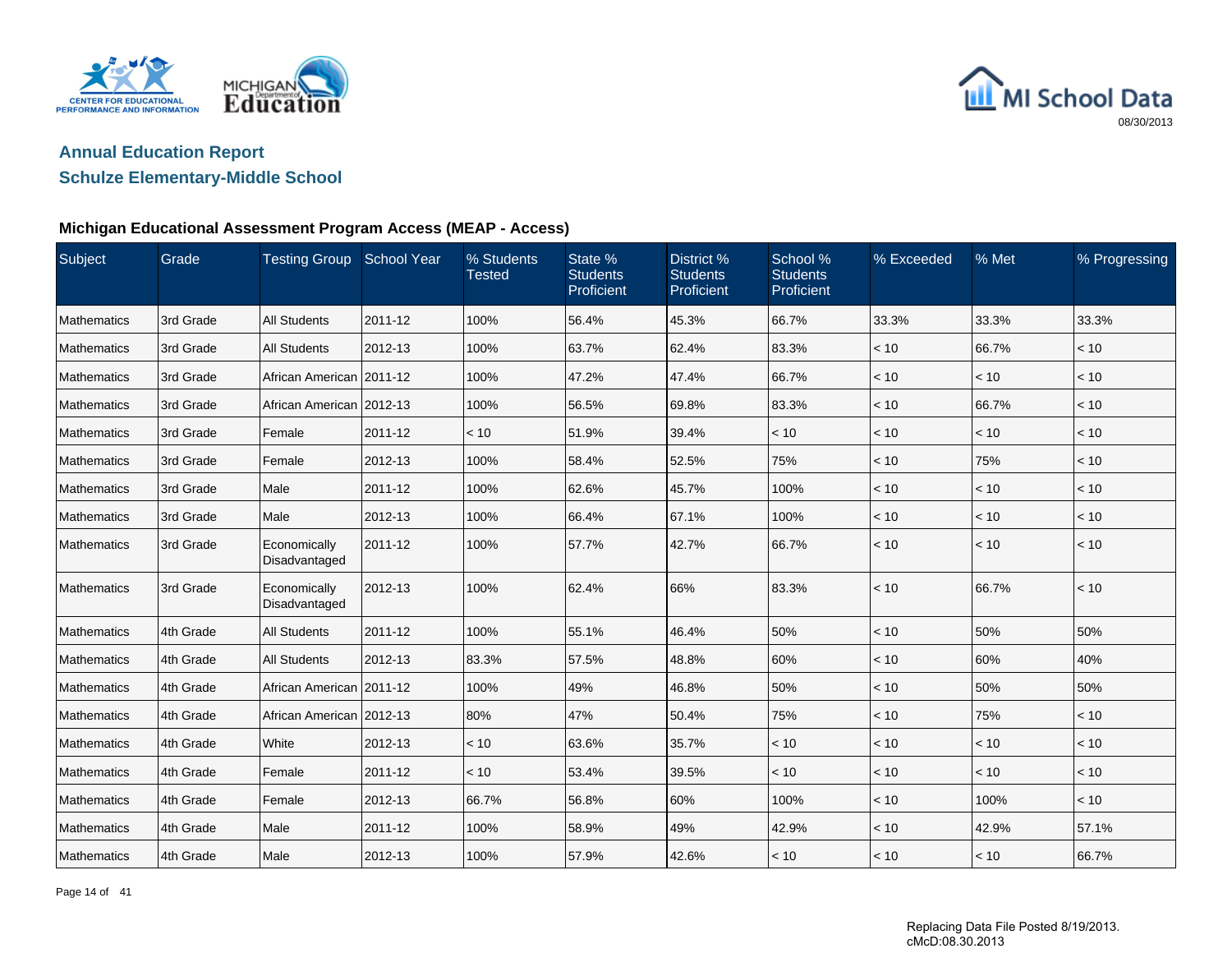



### **Schulze Elementary-Middle School**

| Subject            | Grade     | Testing Group School Year     |         | % Students<br><b>Tested</b> | State %<br><b>Students</b><br>Proficient | District %<br><b>Students</b><br>Proficient | School %<br><b>Students</b><br>Proficient | % Exceeded | % Met | % Progressing |
|--------------------|-----------|-------------------------------|---------|-----------------------------|------------------------------------------|---------------------------------------------|-------------------------------------------|------------|-------|---------------|
| Mathematics        | 4th Grade | Economically<br>Disadvantaged | 2011-12 | 100%                        | 54.6%                                    | 43.1%                                       | 50%                                       | < 10       | 50%   | 50%           |
| <b>Mathematics</b> | 4th Grade | Economically<br>Disadvantaged | 2012-13 | 80%                         | 55.5%                                    | 50%                                         | 50%                                       | < 10       | 50%   | 50%           |
| Mathematics        | 5th Grade | <b>All Students</b>           | 2011-12 | 100%                        | 59.9%                                    | 43.3%                                       | < 10                                      | < 10       | < 10  | 100%          |
| <b>Mathematics</b> | 5th Grade | <b>All Students</b>           | 2012-13 | 100%                        | 58.5%                                    | 49%                                         | 28.6%                                     | < 10       | 28.6% | 71.4%         |
| <b>Mathematics</b> | 5th Grade | African American 2011-12      |         | 100%                        | 50.9%                                    | 40.2%                                       | < 10                                      | < 10       | < 10  | 100%          |
| Mathematics        | 5th Grade | African American 2012-13      |         | 100%                        | 47.4%                                    | 48.8%                                       | 28.6%                                     | < 10       | 28.6% | 71.4%         |
| Mathematics        | 5th Grade | Female                        | 2012-13 | 100%                        | 55.1%                                    | 53.6%                                       | < 10                                      | < 10       | < 10  | < 10          |
| <b>Mathematics</b> | 5th Grade | Male                          | 2011-12 | 100%                        | 64%                                      | 50%                                         | < 10                                      | < 10       | < 10  | 100%          |
| <b>Mathematics</b> | 5th Grade | Male                          | 2012-13 | 100%                        | 60.4%                                    | 46.5%                                       | < 10                                      | < 10       | < 10  | 80%           |
| <b>Mathematics</b> | 5th Grade | Economically<br>Disadvantaged | 2011-12 | 100%                        | 59.3%                                    | 44.9%                                       | < 10                                      | < 10       | < 10  | 100%          |
| <b>Mathematics</b> | 5th Grade | Economically<br>Disadvantaged | 2012-13 | 100%                        | 55.7%                                    | 49.4%                                       | 28.6%                                     | < 10       | 28.6% | 71.4%         |
| Mathematics        | 6th Grade | <b>All Students</b>           | 2011-12 | 85.7%                       | 59.6%                                    | 45.6%                                       | 33.3%                                     | < 10       | 33.3% | 66.7%         |
| <b>Mathematics</b> | 6th Grade | <b>All Students</b>           | 2012-13 | 100%                        | 57.9%                                    | 45.3%                                       | 100%                                      | 75%        | < 10  | < 10          |
| <b>Mathematics</b> | 6th Grade | African American 2011-12      |         | 85.7%                       | 53.1%                                    | 44.5%                                       | 33.3%                                     | < 10       | 33.3% | 66.7%         |
| Mathematics        | 6th Grade | African American 2012-13      |         | 100%                        | 49.3%                                    | 45.2%                                       | 100%                                      | 75%        | < 10  | < 10          |
| Mathematics        | 6th Grade | Female                        | 2011-12 | 100%                        | 58.5%                                    | 46.8%                                       | < 10                                      | < 10       | < 10  | 100%          |
| Mathematics        | 6th Grade | Female                        | 2012-13 | 100%                        | 57.6%                                    | 46.4%                                       | 100%                                      | < 10       | < 10  | < 10          |
| Mathematics        | 6th Grade | Male                          | 2011-12 | 75%                         | 63.1%                                    | 46.5%                                       | 66.7%                                     | < 10       | 66.7% | $ $ < 10      |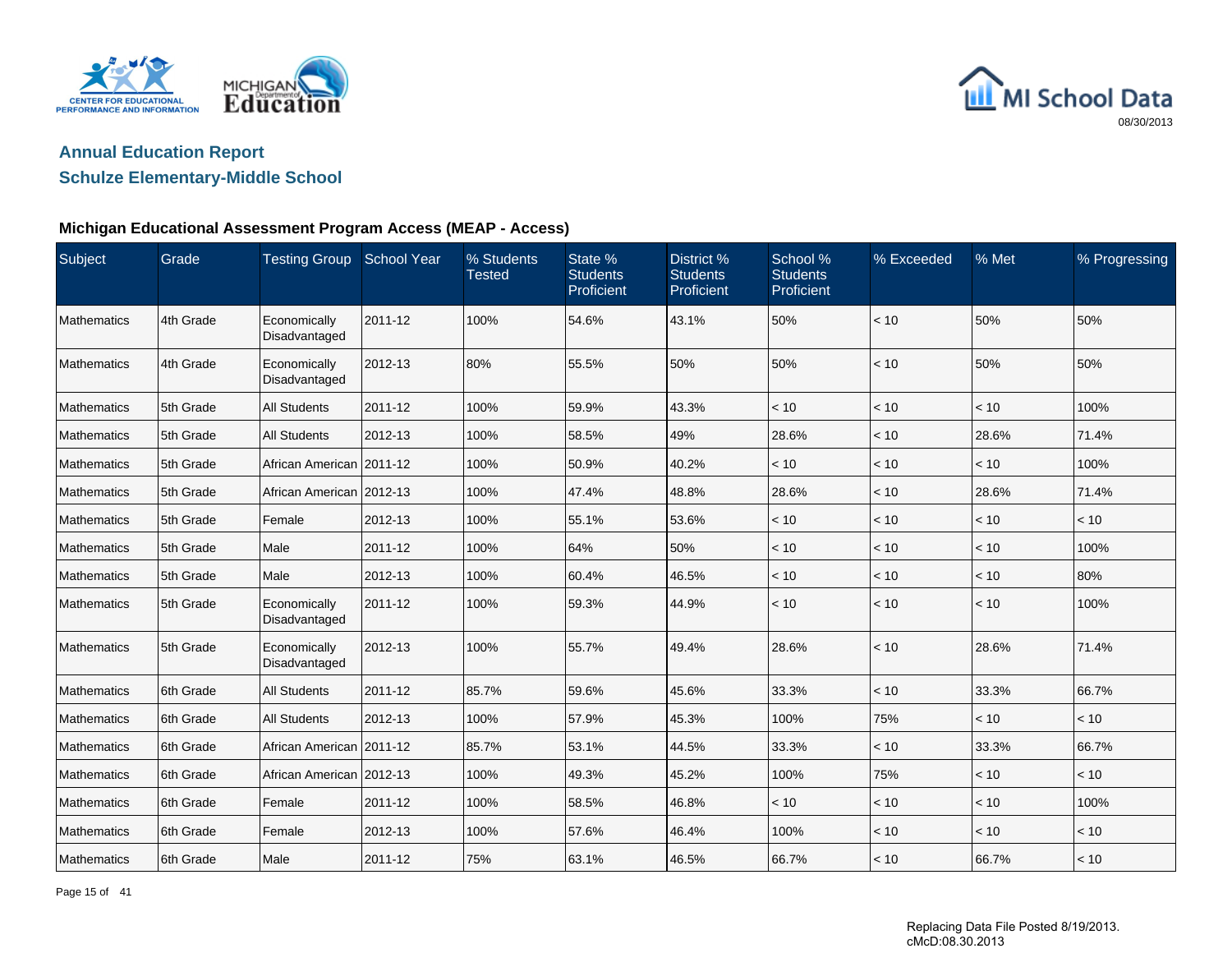



### **Schulze Elementary-Middle School**

| Subject            | Grade     | <b>Testing Group</b>          | <b>School Year</b> | % Students<br><b>Tested</b> | State %<br><b>Students</b><br>Proficient | District %<br><b>Students</b><br>Proficient | School %<br><b>Students</b><br>Proficient | % Exceeded | % Met | % Progressing |
|--------------------|-----------|-------------------------------|--------------------|-----------------------------|------------------------------------------|---------------------------------------------|-------------------------------------------|------------|-------|---------------|
| Mathematics        | 6th Grade | Male                          | 2012-13            | 100%                        | 58.1%                                    | 44.8%                                       | 100%                                      | 100%       | < 10  | < 10          |
| <b>Mathematics</b> | 6th Grade | Economically<br>Disadvantaged | 2011-12            | 85.7%                       | 60.5%                                    | 43.5%                                       | 33.3%                                     | < 10       | 33.3% | 66.7%         |
| <b>Mathematics</b> | 6th Grade | Economically<br>Disadvantaged | 2012-13            | 100%                        | 55.3%                                    | 44.1%                                       | 100%                                      | 75%        | < 10  | < 10          |
| <b>Mathematics</b> | 7th Grade | <b>All Students</b>           | 2011-12            | 100%                        | 43.5%                                    | 37%                                         | 33.3%                                     | < 10       | 33.3% | 66.7%         |
| <b>Mathematics</b> | 7th Grade | <b>All Students</b>           | 2012-13            | 88.9%                       | 45%                                      | 31.5%                                       | 37.5%                                     | < 10       | 25%   | 62.5%         |
| Mathematics        | 7th Grade | African American   2011-12    |                    | 100%                        | 40.4%                                    | 37.3%                                       | 33.3%                                     | < 10       | 33.3% | 66.7%         |
| <b>Mathematics</b> | 7th Grade | African American 2012-13      |                    | 88.9%                       | 36.3%                                    | 31.7%                                       | 37.5%                                     | < 10       | 25%   | 62.5%         |
| <b>Mathematics</b> | 7th Grade | Female                        | 2011-12            | 100%                        | 48.8%                                    | 50%                                         | < 10                                      | < 10       | < 10  | 100%          |
| Mathematics        | 7th Grade | Female                        | 2012-13            | 100%                        | 45.1%                                    | 29.6%                                       | < 10                                      | < 10       | < 10  | 80%           |
| Mathematics        | 7th Grade | Male                          | 2011-12            | 100%                        | 41.7%                                    | 30.3%                                       | 44.4%                                     | < 10       | 44.4% | 55.6%         |
| Mathematics        | 7th Grade | Male                          | 2012-13            | 75%                         | 45%                                      | 32.3%                                       | 66.7%                                     | < 10       | < 10  | < 10          |
| Mathematics        | 7th Grade | Economically<br>Disadvantaged | 2011-12            | 100%                        | 42.6%                                    | 40.2%                                       | 33.3%                                     | < 10       | 33.3% | 66.7%         |
| Mathematics        | 7th Grade | Economically<br>Disadvantaged | 2012-13            | 87.5%                       | 42.9%                                    | 32.7%                                       | 42.9%                                     | < 10       | 28.6% | 57.1%         |
| <b>Mathematics</b> | 8th Grade | <b>All Students</b>           | 2011-12            | 100%                        | 43%                                      | 29.6%                                       | 42.9%                                     | 14.3%      | 28.6% | 57.1%         |
| Mathematics        | 8th Grade | <b>All Students</b>           | 2012-13            | 100%                        | 33.9%                                    | 25.7%                                       | 28.6%                                     | < 10       | 28.6% | 71.4%         |
| Mathematics        | 8th Grade | African American 2011-12      |                    | 100%                        | 37.8%                                    | 28.9%                                       | 42.9%                                     | < 10       | 28.6% | 57.1%         |
| <b>Mathematics</b> | 8th Grade | African American 2012-13      |                    | 100%                        | 23.1%                                    | 24.3%                                       | 28.6%                                     | < 10       | 28.6% | 71.4%         |
| Mathematics        | 8th Grade | Female                        | 2011-12            | < 10                        | 45.4%                                    | 30.6%                                       | < 10                                      | < 10       | < 10  | $ $ < 10      |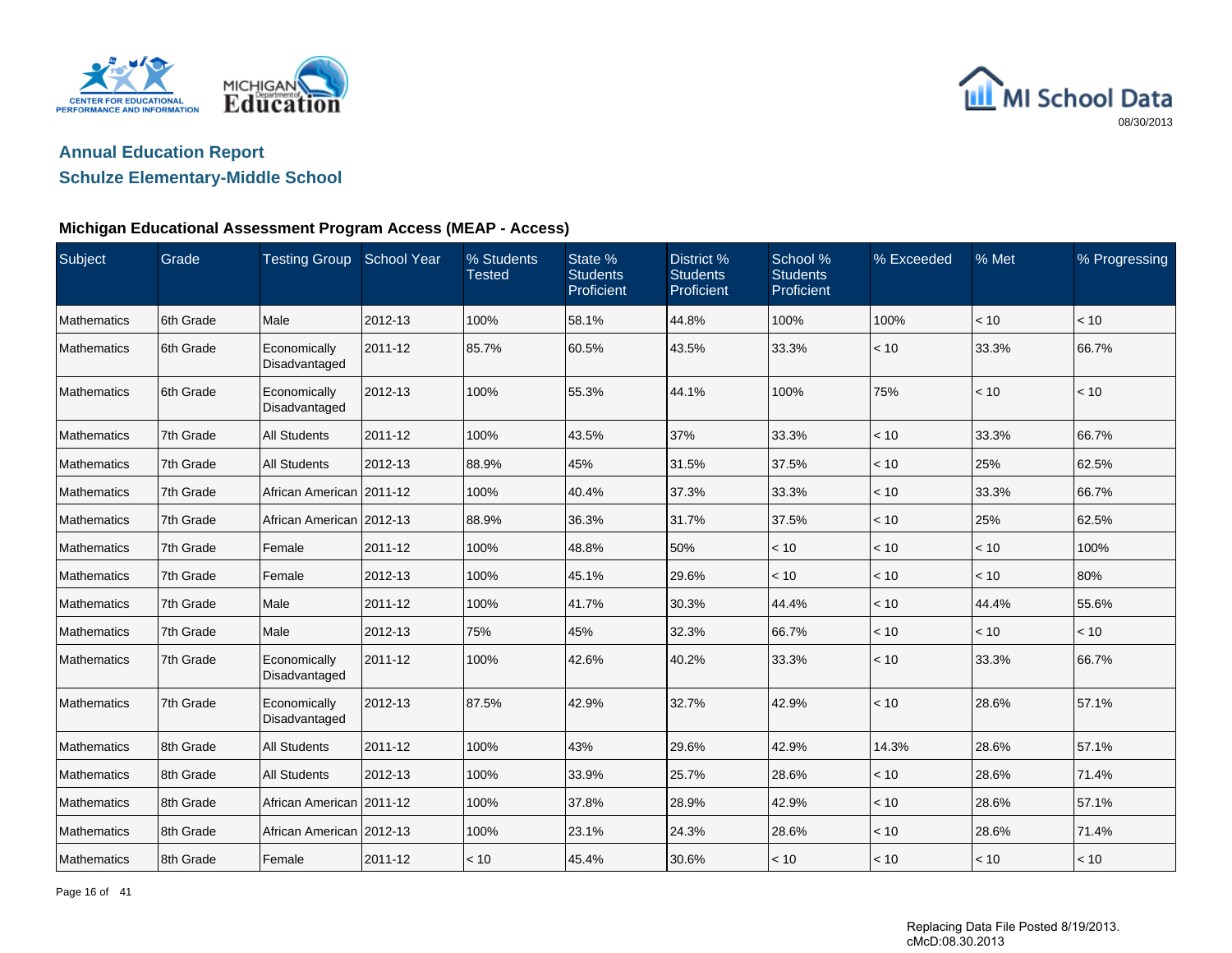



### **Schulze Elementary-Middle School**

| Subject            | Grade     | <b>Testing Group</b>          | School Year | % Students<br><b>Tested</b> | State %<br><b>Students</b><br>Proficient | District %<br><b>Students</b><br>Proficient | School %<br><b>Students</b><br>Proficient | % Exceeded | % Met | % Progressing |
|--------------------|-----------|-------------------------------|-------------|-----------------------------|------------------------------------------|---------------------------------------------|-------------------------------------------|------------|-------|---------------|
| <b>Mathematics</b> | 8th Grade | Female                        | 2012-13     | < 10                        | 33.1%                                    | 30.6%                                       | < 10                                      | < 10       | < 10  | < 10          |
| <b>Mathematics</b> | 8th Grade | Male                          | 2011-12     | 100%                        | 44.3%                                    | 30.2%                                       | 50%                                       | < 10       | 33.3% | 50%           |
| Mathematics        | 8th Grade | Male                          | 2012-13     | 100%                        | 34.5%                                    | 22.2%                                       | 33.3%                                     | < 10       | 33.3% | 66.7%         |
| <b>Mathematics</b> | 8th Grade | Economically<br>Disadvantaged | 2011-12     | 100%                        | 42.3%                                    | 27.7%                                       | < 10                                      | < 10       | < 10  | 80%           |
| <b>Mathematics</b> | 8th Grade | Economically<br>Disadvantaged | 2012-13     | 100%                        | 30.3%                                    | 24.6%                                       | < 10                                      | < 10       | < 10  | 83.3%         |
| Reading            | 3rd Grade | <b>All Students</b>           | 2011-12     | 100%                        | 42.1%                                    | 44.6%                                       | 33.3%                                     | < 10       | 33.3% | 66.7%         |
| Reading            | 3rd Grade | <b>All Students</b>           | 2012-13     | 88.9%                       | 39.3%                                    | 41.4%                                       | 75%                                       | 50%        | 25%   | 25%           |
| Reading            | 3rd Grade | African American 2011-12      |             | 100%                        | 43.5%                                    | 47.5%                                       | < 10                                      | < 10       | < 10  | 66.7%         |
| Reading            | 3rd Grade | African American 2012-13      |             | 88.9%                       | 34.2%                                    | 44.4%                                       | 75%                                       | 50%        | 25%   | 25%           |
| Reading            | 3rd Grade | Female                        | 2011-12     | < 10                        | 43.8%                                    | 45.7%                                       | < 10                                      | < 10       | < 10  | < 10          |
| Reading            | 3rd Grade | Female                        | 2012-13     | 100%                        | 41.5%                                    | 38.1%                                       | 80%                                       | 40%        | 40%   | < 10          |
| Reading            | 3rd Grade | Male                          | 2011-12     | 100%                        | 40.8%                                    | 40.6%                                       | < 10                                      | < 10       | < 10  | < 10          |
| Reading            | 3rd Grade | Male                          | 2012-13     | 75%                         | 38.3%                                    | 43%                                         | 66.7%                                     | 66.7%      | < 10  | < 10          |
| Reading            | 3rd Grade | Economically<br>Disadvantaged | 2011-12     | 100%                        | 39.1%                                    | 42.3%                                       | < 10                                      | < 10       | < 10  | 66.7%         |
| Reading            | 3rd Grade | Economically<br>Disadvantaged | 2012-13     | 88.9%                       | 34.6%                                    | 43.1%                                       | 75%                                       | 50%        | 25%   | 25%           |
| Reading            | 4th Grade | <b>All Students</b>           | 2011-12     | 100%                        | 45.8%                                    | 38.1%                                       | 33.3%                                     | 16.7%      | 16.7% | 66.7%         |
| Reading            | 4th Grade | <b>All Students</b>           | 2012-13     | 80%                         | 46.3%                                    | 39.9%                                       | 50%                                       | < 10       | 50%   | 50%           |
| Reading            | 4th Grade | African American   2011-12    |             | 100%                        | 39.7%                                    | 39.2%                                       | 33.3%                                     | 16.7%      | 16.7% | 66.7%         |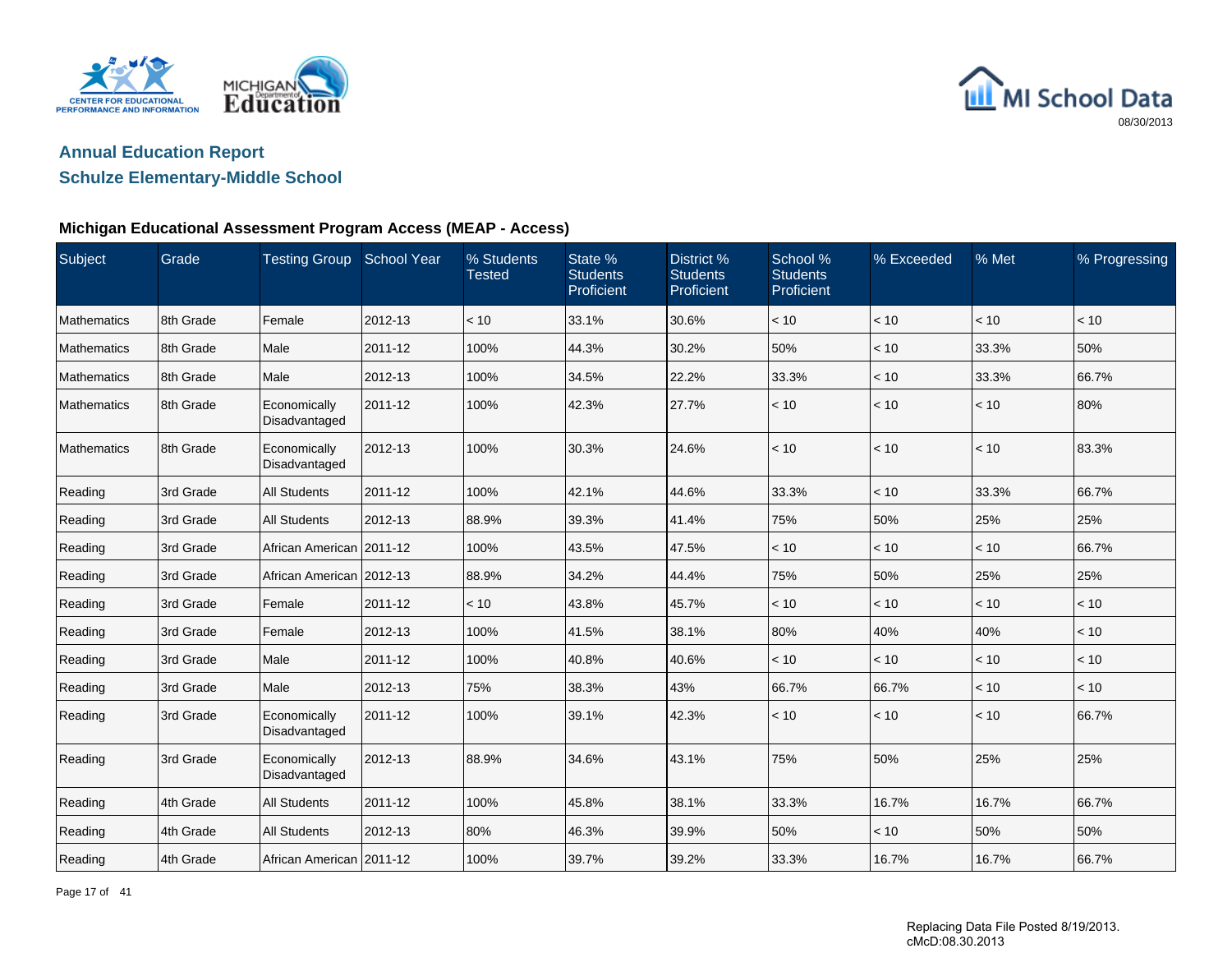



### **Schulze Elementary-Middle School**

### **Michigan Educational Assessment Program Access (MEAP - Access)**

| Subject | Grade     | <b>Testing Group</b>          | <b>School Year</b> | % Students<br><b>Tested</b> | State %<br><b>Students</b><br>Proficient | District %<br><b>Students</b><br>Proficient | School %<br><b>Students</b><br>Proficient | % Exceeded | % Met | % Progressing |
|---------|-----------|-------------------------------|--------------------|-----------------------------|------------------------------------------|---------------------------------------------|-------------------------------------------|------------|-------|---------------|
| Reading | 4th Grade | African American 2012-13      |                    | 75%                         | 36.3%                                    | 45.1%                                       | 66.7%                                     | < 10       | 66.7% | < 10          |
| Reading | 4th Grade | White                         | 2012-13            | < 10                        | 51.4%                                    | 28.6%                                       | < 10                                      | < 10       | < 10  | < 10          |
| Reading | 4th Grade | Female                        | 2011-12            | < 10                        | 46.6%                                    | 44.4%                                       | < 10                                      | < 10       | < 10  | < 10          |
| Reading | 4th Grade | Female                        | 2012-13            | < 10                        | 50.8%                                    | 45.8%                                       | < 10                                      | < 10       | < 10  | < 10          |
| Reading | 4th Grade | Male                          | 2011-12            | 100%                        | 47.6%                                    | 34.3%                                       | 20%                                       | < 10       | 20%   | 80%           |
| Reading | 4th Grade | Male                          | 2012-13            | 100%                        | 44%                                      | 36.7%                                       | < 10                                      | < 10       | < 10  | 66.7%         |
| Reading | 4th Grade | Economically<br>Disadvantaged | 2011-12            | 100%                        | 44.5%                                    | 35.6%                                       | 33.3%                                     | < 10       | < 10  | 66.7%         |
| Reading | 4th Grade | Economically<br>Disadvantaged | 2012-13            | 75%                         | 43.3%                                    | 38.9%                                       | < 10                                      | < 10       | < 10  | 66.7%         |
| Reading | 5th Grade | <b>All Students</b>           | 2011-12            | 100%                        | 55%                                      | 40.6%                                       | 50%                                       | 25%        | 25%   | 50%           |
| Reading | 5th Grade | <b>All Students</b>           | 2012-13            | 100%                        | 59.8%                                    | 53.3%                                       | 62.5%                                     | 37.5%      | 25%   | 37.5%         |
| Reading | 5th Grade | African American 2011-12      |                    | 100%                        | 47.3%                                    | 40.5%                                       | 50%                                       | 25%        | 25%   | 50%           |
| Reading | 5th Grade | African American 2012-13      |                    | 100%                        | 50.4%                                    | 53.4%                                       | 62.5%                                     | 37.5%      | 25%   | 37.5%         |
| Reading | 5th Grade | Female                        | 2011-12            | 100%                        | 57.3%                                    | 44.4%                                       | 100%                                      | $<10$      | < 10  | < 10          |
| Reading | 5th Grade | Female                        | 2012-13            | 100%                        | 64.2%                                    | 61.8%                                       | 100%                                      | < 10       | < 10  | < 10          |
| Reading | 5th Grade | Male                          | 2011-12            | 100%                        | 56.8%                                    | 38.9%                                       | < 10                                      | < 10       | < 10  | 80%           |
| Reading | 5th Grade | Male                          | 2012-13            | 100%                        | 57.4%                                    | 48.9%                                       | 50%                                       | 33.3%      | < 10  | 50%           |
| Reading | 5th Grade | Economically<br>Disadvantaged | 2011-12            | 100%                        | 52.8%                                    | 41.9%                                       | 42.9%                                     | 28.6%      | < 10  | 57.1%         |
| Reading | 5th Grade | Economically<br>Disadvantaged | 2012-13            | 100%                        | 58%                                      | 52%                                         | 62.5%                                     | 37.5%      | 25%   | 37.5%         |

Page 18 of 41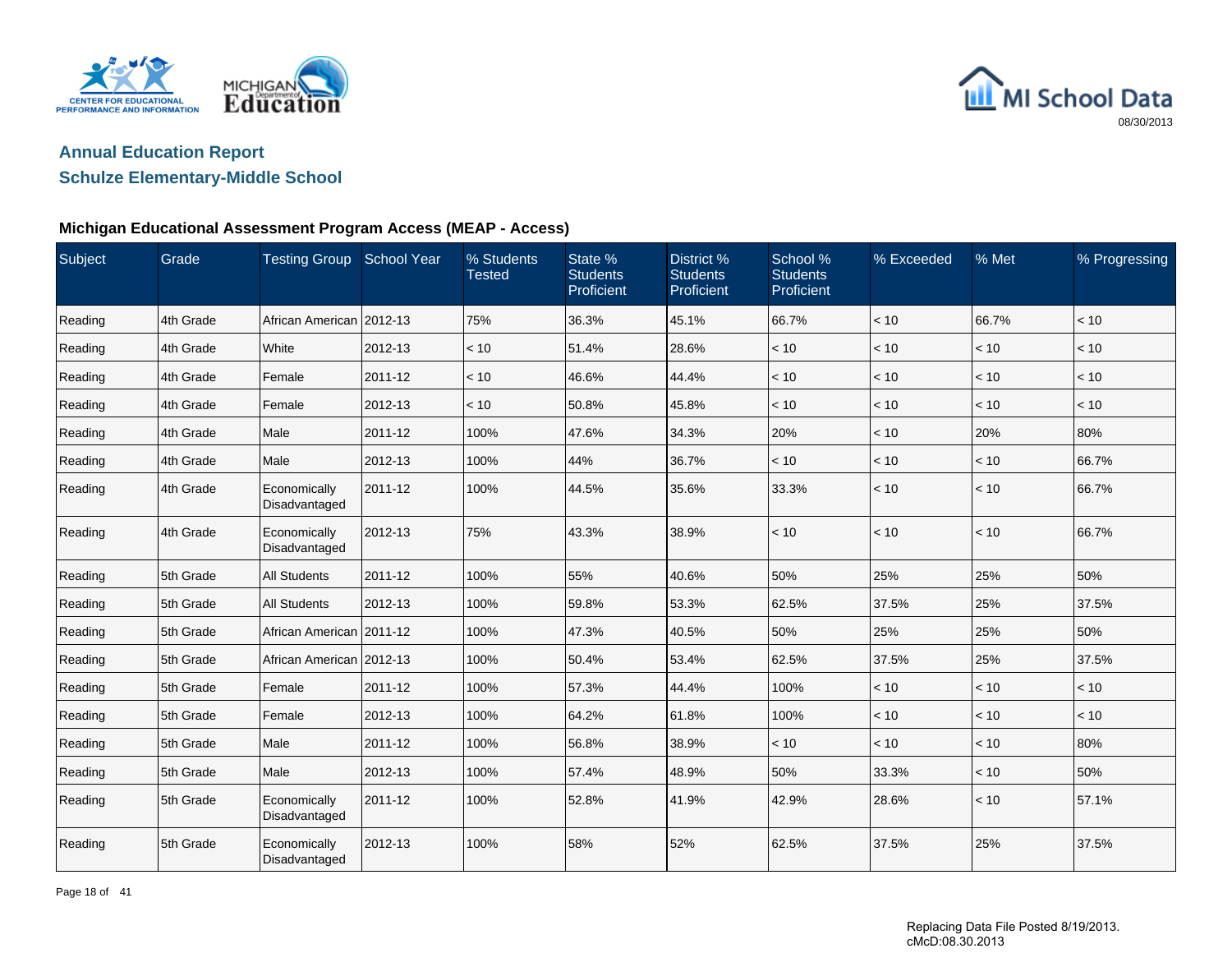



### **Schulze Elementary-Middle School**

### **Michigan Educational Assessment Program Access (MEAP - Access)**

| Subject | Grade     | <b>Testing Group</b>          | <b>School Year</b> | % Students<br><b>Tested</b> | State %<br><b>Students</b><br>Proficient | District %<br><b>Students</b><br>Proficient | School %<br><b>Students</b><br>Proficient | % Exceeded | % Met | % Progressing |
|---------|-----------|-------------------------------|--------------------|-----------------------------|------------------------------------------|---------------------------------------------|-------------------------------------------|------------|-------|---------------|
| Reading | 6th Grade | <b>All Students</b>           | 2011-12            | 85.7%                       | 59%                                      | 50.5%                                       | 100%                                      | 16.7%      | 83.3% | < 10          |
| Reading | 6th Grade | <b>All Students</b>           | 2012-13            | 100%                        | 58.7%                                    | 47.2%                                       | 100%                                      | 75%        | < 10  | < 10          |
| Reading | 6th Grade | African American 2011-12      |                    | 85.7%                       | 51.3%                                    | 51.4%                                       | 100%                                      | < 10       | 83.3% | $<10$         |
| Reading | 6th Grade | African American   2012-13    |                    | 100%                        | 49.3%                                    | 46.8%                                       | 100%                                      | 75%        | < 10  | < 10          |
| Reading | 6th Grade | Female                        | 2011-12            | 100%                        | 65.3%                                    | 60%                                         | 100%                                      | < 10       | 66.7% | < 10          |
| Reading | 6th Grade | Female                        | 2012-13            | 100%                        | 62.7%                                    | 57.1%                                       | 100%                                      | < 10       | < 10  | < 10          |
| Reading | 6th Grade | Male                          | 2011-12            | 75%                         | 58.6%                                    | 44.7%                                       | 100%                                      | < 10       | 100%  | < 10          |
| Reading | 6th Grade | Male                          | 2012-13            | 100%                        | 56.5%                                    | 43.3%                                       | 100%                                      | 100%       | < 10  | < 10          |
| Reading | 6th Grade | Economically<br>Disadvantaged | 2011-12            | 85.7%                       | 59.3%                                    | 47.8%                                       | 100%                                      | < 10       | 83.3% | < 10          |
| Reading | 6th Grade | Economically<br>Disadvantaged | 2012-13            | 100%                        | 55.6%                                    | 47.2%                                       | 100%                                      | 75%        | < 10  | $<10$         |
| Reading | 7th Grade | <b>All Students</b>           | 2011-12            | 100%                        | 61.5%                                    | 39.1%                                       | 44.4%                                     | 44.4%      | < 10  | 55.6%         |
| Reading | 7th Grade | <b>All Students</b>           | 2012-13            | 88.9%                       | 61.4%                                    | 50.3%                                       | 62.5%                                     | 25%        | 37.5% | 37.5%         |
| Reading | 7th Grade | African American   2011-12    |                    | 100%                        | 55.1%                                    | 37.9%                                       | 44.4%                                     | 44.4%      | < 10  | 55.6%         |
| Reading | 7th Grade | African American   2012-13    |                    | 88.9%                       | 48.7%                                    | 51.2%                                       | 62.5%                                     | 25%        | 37.5% | 37.5%         |
| Reading | 7th Grade | Female                        | 2011-12            | < 10                        | 71.1%                                    | 57.9%                                       | < 10                                      | < 10       | < 10  | < 10          |
| Reading | 7th Grade | Female                        | 2012-13            | 100%                        | 65.5%                                    | 58.2%                                       | 60%                                       | < 10       | 40%   | 40%           |
| Reading | 7th Grade | Male                          | 2011-12            | 100%                        | 59.4%                                    | 31.6%                                       | 37.5%                                     | 37.5%      | < 10  | 62.5%         |
| Reading | 7th Grade | Male                          | 2012-13            | 75%                         | 59.1%                                    | 46.8%                                       | 66.7%                                     | < 10       | < 10  | < 10          |
| Reading | 7th Grade | Economically<br>Disadvantaged | 2011-12            | 100%                        | 62.3%                                    | 39.8%                                       | 44.4%                                     | 44.4%      | < 10  | 55.6%         |

Page 19 of 41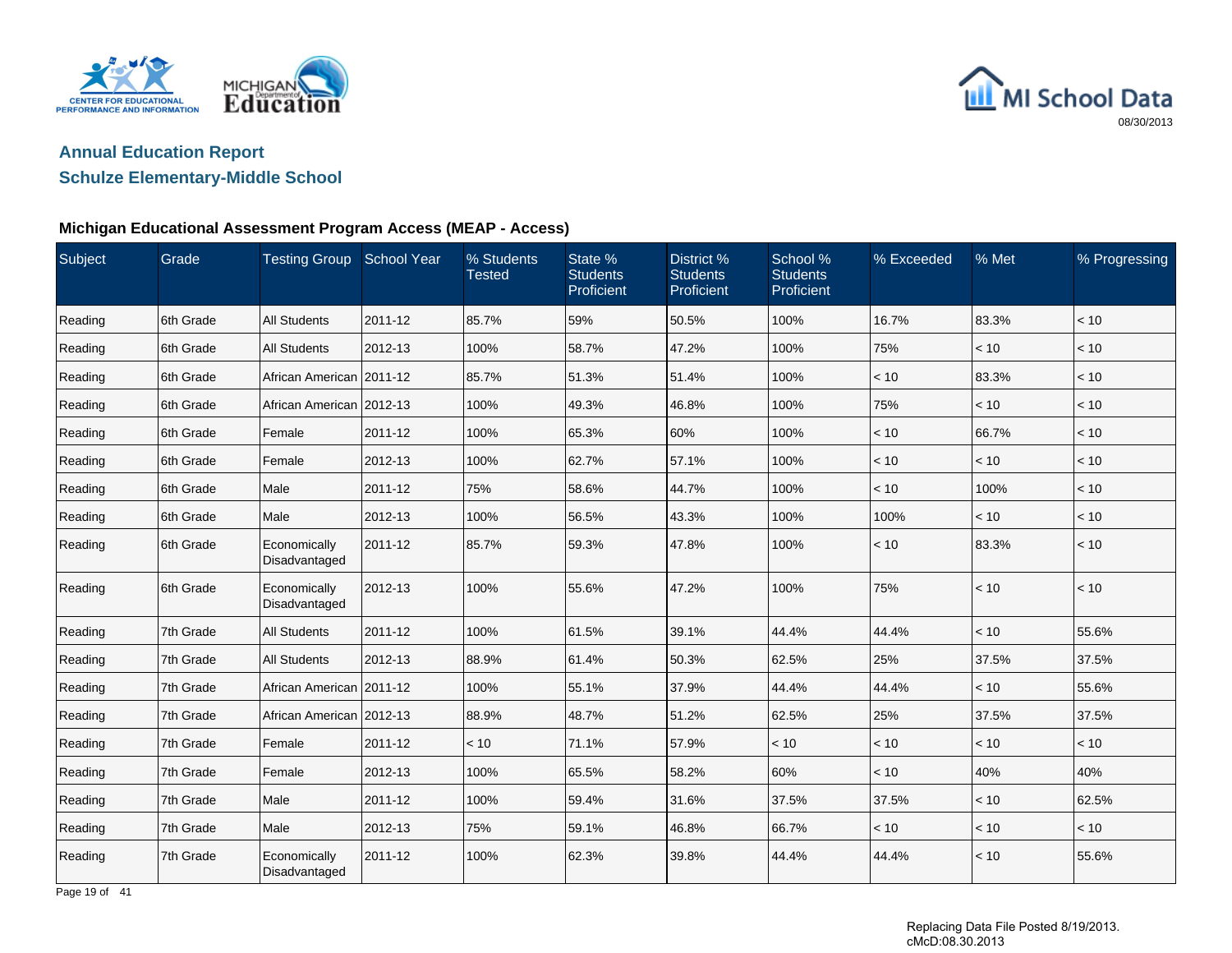



### **Schulze Elementary-Middle School**

| Subject | Grade     | <b>Testing Group</b>          | <b>School Year</b> | % Students<br>Tested | State %<br><b>Students</b><br>Proficient | District %<br><b>Students</b><br>Proficient | School %<br><b>Students</b><br><b>Proficient</b> | % Exceeded | % Met | % Progressing |
|---------|-----------|-------------------------------|--------------------|----------------------|------------------------------------------|---------------------------------------------|--------------------------------------------------|------------|-------|---------------|
| Reading | 7th Grade | Economically<br>Disadvantaged | 2012-13            | 87.5%                | 58.7%                                    | 49.1%                                       | 57.1%                                            | < 10       | 42.9% | 42.9%         |
| Reading | 8th Grade | <b>All Students</b>           | 2011-12            | 100%                 | 60.7%                                    | 42.6%                                       | 33.3%                                            | < 10       | 33.3% | 66.7%         |
| Reading | 8th Grade | <b>All Students</b>           | 2012-13            | 100%                 | 68.2%                                    | 40.9%                                       | 71.4%                                            | < 10       | 57.1% | 28.6%         |
| Reading | 8th Grade | African American 2011-12      |                    | 100%                 | 53.2%                                    | 41.7%                                       | < 10                                             | < 10       | < 10  | 66.7%         |
| Reading | 8th Grade | African American 2012-13      |                    | 100%                 | 56.3%                                    | 38.6%                                       | 71.4%                                            | < 10       | 57.1% | 28.6%         |
| Reading | 8th Grade | Female                        | 2012-13            | 100%                 | 70.5%                                    | 47.7%                                       | 100%                                             | < 10       | 100%  | < 10          |
| Reading | 8th Grade | Male                          | 2011-12            | 100%                 | 62.5%                                    | 44.2%                                       | < 10                                             | < 10       | < 10  | 66.7%         |
| Reading | 8th Grade | Male                          | 2012-13            | 100%                 | 67%                                      | 36.2%                                       | 60%                                              | < 10       | 40%   | 40%           |
| Reading | 8th Grade | Economically<br>Disadvantaged | 2011-12            | 100%                 | 60.5%                                    | 43%                                         | < 10                                             | < 10       | < 10  | 66.7%         |
| Reading | 8th Grade | Economically<br>Disadvantaged | 2012-13            | 100%                 | 65.3%                                    | 41.5%                                       | 66.7%                                            | < 10       | 50%   | 33.3%         |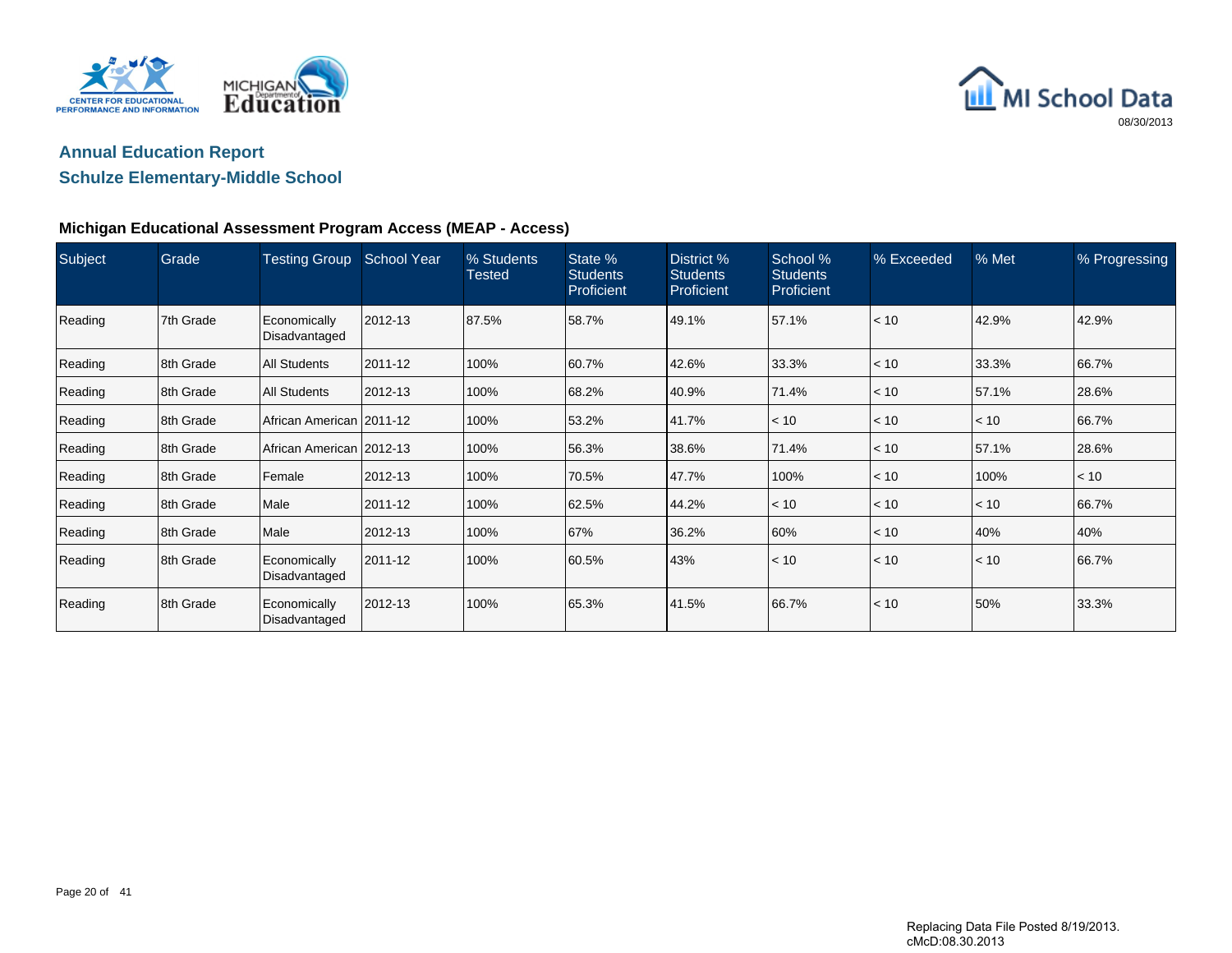



#### **MI-Access Functional Independence**

| Subject                          | Grade     | <b>Testing Group</b>          | <b>School Year</b> | % Students<br><b>Tested</b> | State %<br><b>Students</b><br>Proficient | District %<br><b>Students</b><br>Proficient | School %<br><b>Students</b><br>Proficient | % Surpassed<br>(Level 1) | % Attained<br>(Level 2) | % Emerging<br>(Level 3) |
|----------------------------------|-----------|-------------------------------|--------------------|-----------------------------|------------------------------------------|---------------------------------------------|-------------------------------------------|--------------------------|-------------------------|-------------------------|
| Mathematics                      | 3rd Grade | <b>All Students</b>           | 2012-13            | < 10                        | 77.5%                                    | 1540.3%                                     | < 10                                      | < 10                     | $<10$                   | < 10                    |
| Reading                          | 3rd Grade | <b>All Students</b>           | 2012-13            | < 10                        | 81.7%                                    | 1766.2%                                     | < 10                                      | < 10                     | < 10                    | < 10                    |
| Mathematics                      | 3rd Grade | African American 2012-13      |                    | < 10                        | 68.8%                                    | 410.3%                                      | < 10                                      | < 10                     | < 10                    | < 10                    |
| Reading                          | 3rd Grade | African American 2012-13      |                    | < 10                        | 73.2%                                    | 449.2%                                      | < 10                                      | < 10                     | < 10                    | $<10$                   |
| Mathematics                      | 3rd Grade | Male                          | 2012-13            | < 10                        | 77.8%                                    | 1518.2%                                     | < 10                                      | < 10                     | $<10$                   | < 10                    |
| Reading                          | 3rd Grade | Male                          | 2012-13            | < 10                        | 81.7%                                    | 1795.5%                                     | < 10                                      | < 10                     | < 10                    | < 10                    |
| Mathematics                      | 3rd Grade | Economically<br>Disadvantaged | 2012-13            | < 10                        | 78.5%                                    | 1370.2%                                     | < 10                                      | < 10                     | < 10                    | < 10                    |
| Reading                          | 3rd Grade | Economically<br>Disadvantaged | 2012-13            | < 10                        | 81.2%                                    | 1539.7%                                     | < 10                                      | < 10                     | < 10                    | < 10                    |
| Mathematics                      | 5th Grade | <b>All Students</b>           | 2011-12            | < 10                        | 69.9%                                    | 1145.7%                                     | < 10                                      | < 10                     | < 10                    | < 10                    |
| Reading                          | 5th Grade | <b>All Students</b>           | 2011-12            | < 10                        | 81%                                      | 1439.6%                                     | < 10                                      | < 10                     | < 10                    | < 10                    |
| Science                          | 5th Grade | <b>All Students</b>           | 2011-12            | < 10                        | 45.4%                                    | 720.9%                                      | < 10                                      | < 10                     | $<10$                   | < 10                    |
| Mathematics                      | 5th Grade | African American 2011-12      |                    | < 10                        | 61.2%                                    | 301%                                        | < 10                                      | < 10                     | < 10                    | < 10                    |
| Reading                          | 5th Grade | African American   2011-12    |                    | < 10                        | 78.2%                                    | 407.1%                                      | < 10                                      | < 10                     | < 10                    | < 10                    |
| Science                          | 5th Grade | African American 2011-12      |                    | < 10                        | 36.9%                                    | 178.6%                                      | < 10                                      | $<10$                    | < 10                    | < 10                    |
| <b>Mathematics</b>               | 5th Grade | Hispanic of Any<br>Race       | 2011-12            | < 10                        | 77.8%                                    | < 10                                        | < 10                                      | < 10                     | < 10                    | < 10                    |
| Reading                          | 5th Grade | Hispanic of Any<br>Race       | 2011-12            | < 10                        | 83.3%                                    | < 10                                        | < 10                                      | $\vert$ < 10             | < 10                    | < 10                    |
| Science                          | 5th Grade | Hispanic of Any<br>Race       | 2011-12            | < 10                        | 47.9%                                    | < 10                                        | < 10                                      | < 10                     | $<10$                   | < 10                    |
| Mathematics<br>$D0$ $24$ of $44$ | 5th Grade | Male                          | 2011-12            | < 10                        | 72.2%                                    | 1283.6%                                     | < 10                                      | < 10                     | < 10                    | < 10                    |

Page 21 of 41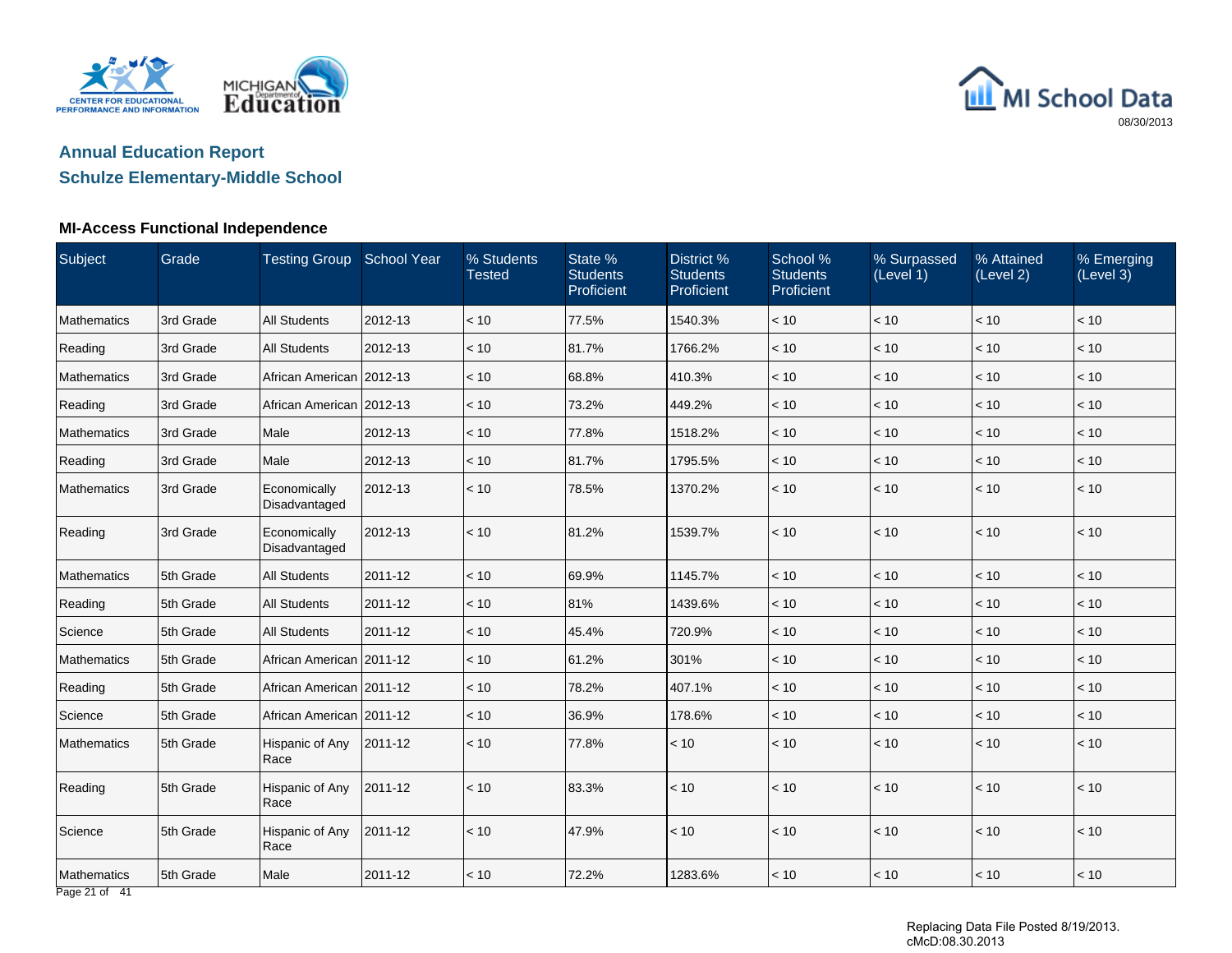



#### **MI-Access Functional Independence**

| Subject            | Grade      | Testing Group School Year     |         | % Students<br><b>Tested</b> | State %<br><b>Students</b><br>Proficient | District %<br><b>Students</b><br>Proficient | School %<br><b>Students</b><br>Proficient | % Surpassed<br>(Level 1) | % Attained<br>(Level 2) | % Emerging<br>(Level 3) |
|--------------------|------------|-------------------------------|---------|-----------------------------|------------------------------------------|---------------------------------------------|-------------------------------------------|--------------------------|-------------------------|-------------------------|
| Reading            | 5th Grade  | Male                          | 2011-12 | < 10                        | 80.4%                                    | 1583.9%                                     | < 10                                      | < 10                     | < 10                    | < 10                    |
| Science            | 5th Grade  | Male                          | 2011-12 | < 10                        | 47.6%                                    | 859.7%                                      | < 10                                      | < 10                     | < 10                    | < 10                    |
| <b>Mathematics</b> | 6th Grade  | <b>All Students</b>           | 2011-12 | < 10                        | 74.2%                                    | 1157.8%                                     | < 10                                      | < 10                     | < 10                    | < 10                    |
| Reading            | 6th Grade  | <b>All Students</b>           | 2011-12 | < 10                        | 84.9%                                    | 1368.1%                                     | < 10                                      | < 10                     | < 10                    | < 10                    |
| <b>Mathematics</b> | 6th Grade  | African American 2011-12      |         | < 10                        | 67.2%                                    | 314.4%                                      | < 10                                      | < 10                     | < 10                    | < 10                    |
| Reading            | 6th Grade  | African American 2011-12      |         | < 10                        | 81.4%                                    | 378.4%                                      | < 10                                      | < 10                     | < 10                    | < 10                    |
| <b>Mathematics</b> | 6th Grade  | Female                        | 2011-12 | < 10                        | 71.3%                                    | 1116.7%                                     | < 10                                      | < 10                     | < 10                    | < 10                    |
| Reading            | 6th Grade  | Female                        | 2011-12 | < 10                        | 84.6%                                    | 1300%                                       | < 10                                      | < 10                     | < 10                    | < 10                    |
| <b>Mathematics</b> | 6th Grade  | Male                          | 2011-12 | < 10                        | 75.8%                                    | 1181.1%                                     | < 10                                      | < 10                     | < 10                    | < 10                    |
| Reading            | 6th Grade  | Male                          | 2011-12 | < 10                        | 85%                                      | 1408.2%                                     | < 10                                      | < 10                     | < 10                    | < 10                    |
| <b>Mathematics</b> | 16th Grade | Economically<br>Disadvantaged | 2011-12 | < 10                        | 74.4%                                    | 986.7%                                      | < 10                                      | < 10                     | < 10                    | < 10                    |
| Reading            | 6th Grade  | Economically<br>Disadvantaged | 2011-12 | < 10                        | 84.9%                                    | 1162.6%                                     | < 10                                      | < 10                     | < 10                    | < 10                    |
| <b>Mathematics</b> | 7th Grade  | <b>All Students</b>           | 2011-12 | < 10                        | 71.6%                                    | 1038.1%                                     | < 10                                      | < 10                     | < 10                    | < 10                    |
| Reading            | 7th Grade  | <b>All Students</b>           | 2011-12 | < 10                        | 90.1%                                    | 1344.8%                                     | < 10                                      | < 10                     | < 10                    | < 10                    |
| <b>Mathematics</b> | 7th Grade  | African American 2011-12      |         | < 10                        | 61.7%                                    | 290.8%                                      | < 10                                      | < 10                     | < 10                    | < 10                    |
| Reading            | 7th Grade  | African American   2011-12    |         | < 10                        | 89%                                      | 416.8%                                      | < 10                                      | $<10$                    | < 10                    | < 10                    |
| <b>Mathematics</b> | 7th Grade  | Female                        | 2011-12 | < 10                        | 70.8%                                    | 1107%                                       | < 10                                      | < 10                     | < 10                    | < 10                    |
| Reading            | 7th Grade  | Female                        | 2011-12 | < 10                        | 90.7%                                    | 1423.8%                                     | < 10                                      | < 10                     | < 10                    | < 10                    |
| <b>Mathematics</b> | 7th Grade  | Economically<br>Disadvantaged | 2011-12 | < 10                        | 73.5%                                    | 1022.9%                                     | < 10                                      | < 10                     | < 10                    | < 10                    |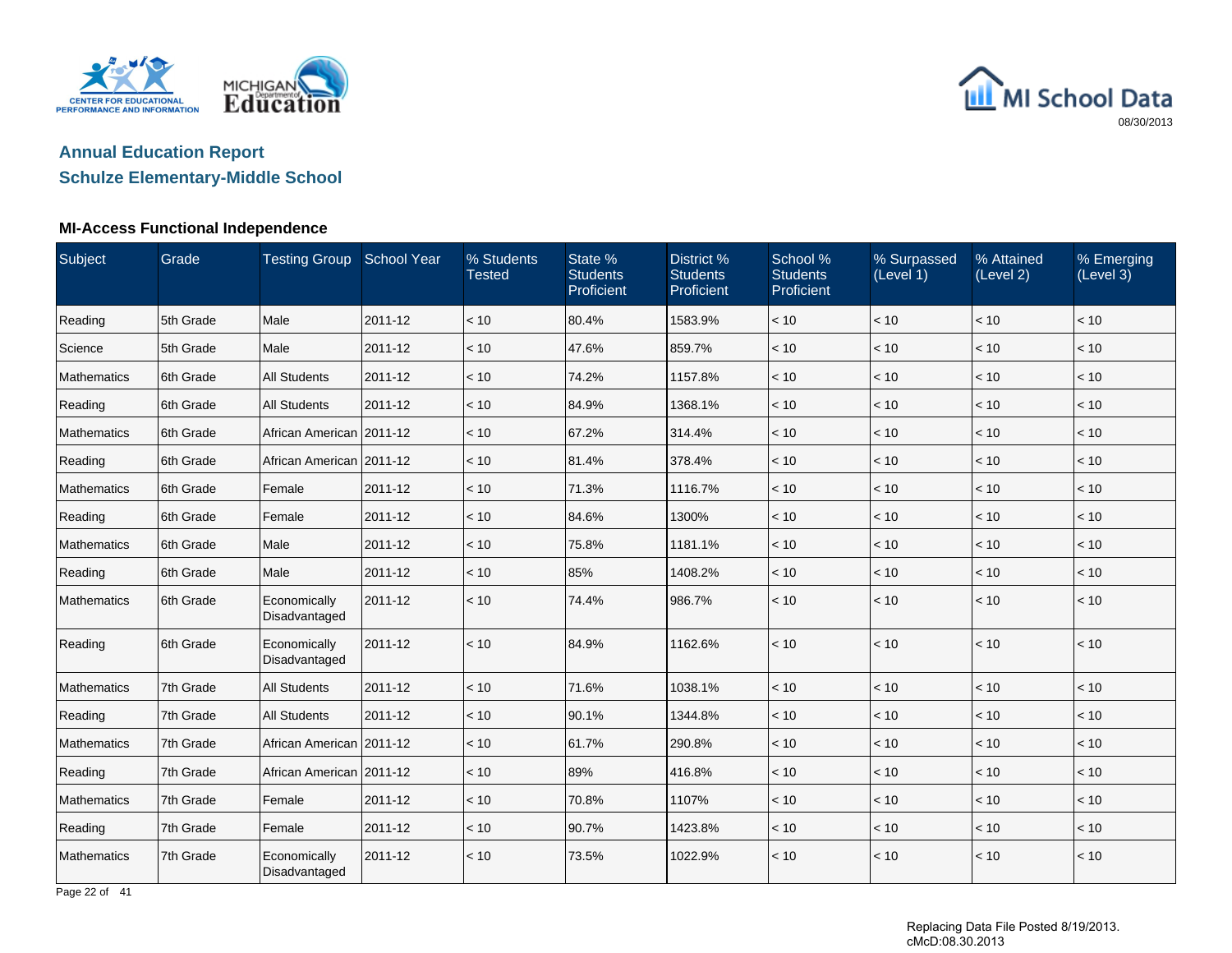



**Schulze Elementary-Middle School**

### **MI-Access Functional Independence**

| Subject | Grade     | Testing Group School Year       |         | % Students<br>Tested | State %<br><b>Students</b><br><b>Proficient</b> | District %<br><b>Students</b><br>Proficient | School %<br><b>Students</b><br><b>Proficient</b> | % Surpassed<br>(Level 1) | % Attained<br>(Level 2) | % Emerging<br>(Level 3) |
|---------|-----------|---------------------------------|---------|----------------------|-------------------------------------------------|---------------------------------------------|--------------------------------------------------|--------------------------|-------------------------|-------------------------|
| Reading | 7th Grade | l Economically<br>Disadvantaged | 2011-12 | < 10                 | 90.6%                                           | 1291.6%                                     | < 10                                             | < 10                     | < 10                    | < 10                    |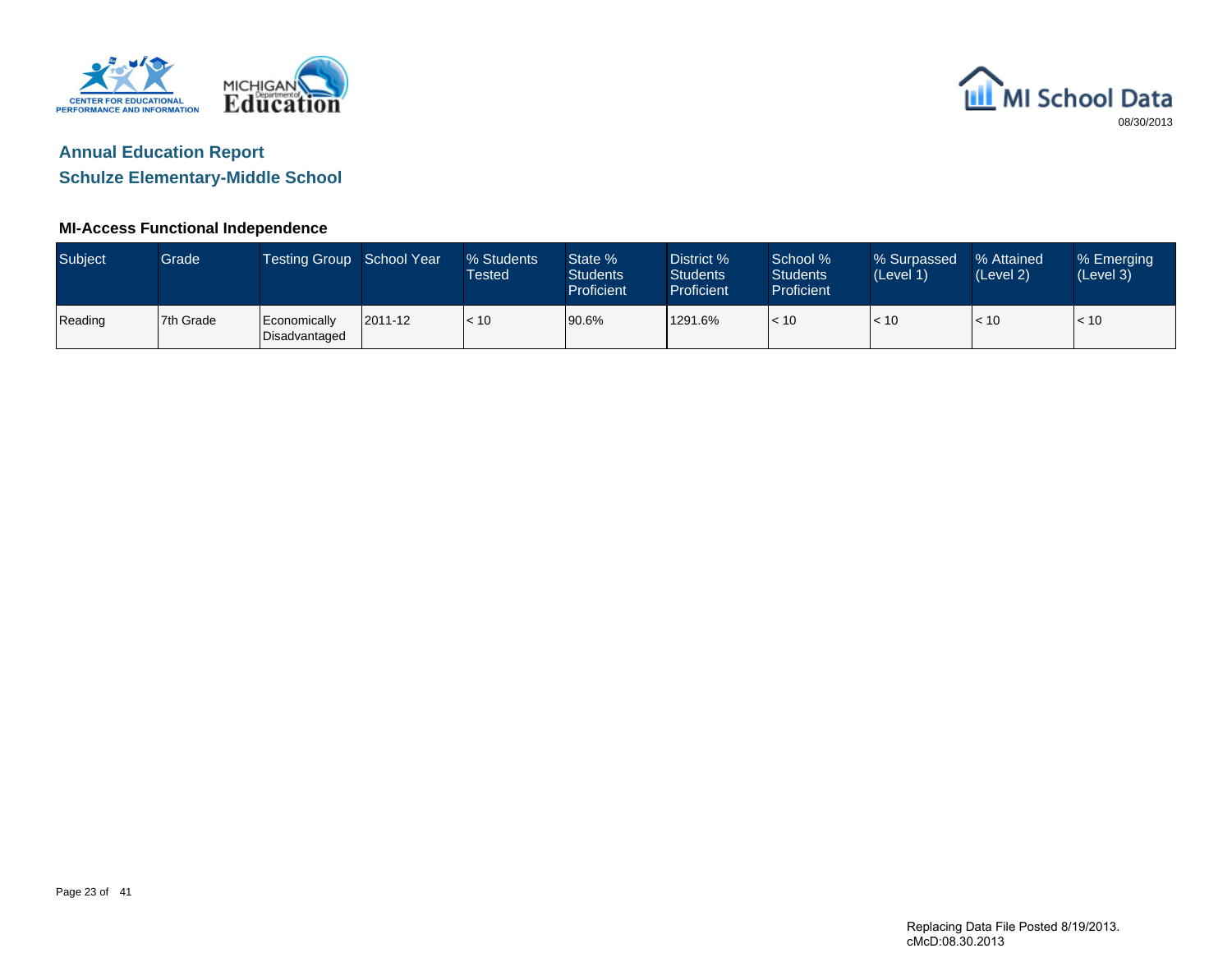



#### **MI-Access Supported Independence**

| Subject            | Grade      | Testing Group School Year     |         | % Students<br><b>Tested</b> | State %<br><b>Students</b><br>Proficient | District %<br><b>Students</b><br>Proficient | School %<br><b>Students</b><br>Proficient | % Surpassed<br>(Level 1) | % Attained<br>(Level 2) | % Emerging<br>(Level 3) |
|--------------------|------------|-------------------------------|---------|-----------------------------|------------------------------------------|---------------------------------------------|-------------------------------------------|--------------------------|-------------------------|-------------------------|
| <b>Mathematics</b> | 6th Grade  | <b>All Students</b>           | 2011-12 | < 10                        | 91.8%                                    | 1176.3%                                     | < 10                                      | < 10                     | < 10                    | < 10                    |
| <b>ELA</b>         | 6th Grade  | <b>All Students</b>           | 2011-12 | < 10                        | 86.7%                                    | 1034.1%                                     | < 10                                      | < 10                     | < 10                    | < 10                    |
| <b>Mathematics</b> | 6th Grade  | African American   2011-12    |         | < 10                        | 88.8%                                    | 294.3%                                      | < 10                                      | < 10                     | < 10                    | < 10                    |
| <b>ELA</b>         | 6th Grade  | African American 2011-12      |         | < 10                        | 86.6%                                    | 271.1%                                      | < 10                                      | < 10                     | < 10                    | < 10                    |
| <b>Mathematics</b> | 6th Grade  | Female                        | 2011-12 | < 10                        | 91.4%                                    | 986.7%                                      | < 10                                      | < 10                     | < 10                    | < 10                    |
| <b>ELA</b>         | 16th Grade | Female                        | 2011-12 | < 10                        | 84.7%                                    | 811.8%                                      | < 10                                      | < 10                     | < 10                    | < 10                    |
| <b>Mathematics</b> | 7th Grade  | <b>All Students</b>           | 2011-12 | < 10                        | 88.4%                                    | 725.4%                                      | < 10                                      | < 10                     | < 10                    | < 10                    |
| <b>ELA</b>         | 7th Grade  | <b>All Students</b>           | 2011-12 | < 10                        | 80%                                      | 648.3%                                      | < 10                                      | < 10                     | < 10                    | < 10                    |
| <b>Mathematics</b> | 7th Grade  | African American 2011-12      |         | < 10                        | 80%                                      | 173.6%                                      | < 10                                      | < 10                     | < 10                    | < 10                    |
| <b>ELA</b>         | 7th Grade  | African American 2011-12      |         | < 10                        | 80%                                      | 173.6%                                      | < 10                                      | < 10                     | < 10                    | < 10                    |
| <b>Mathematics</b> | 7th Grade  | Male                          | 2011-12 | < 10                        | 88.3%                                    | 735.1%                                      | < 10                                      | < 10                     | < 10                    | < 10                    |
| <b>ELA</b>         | 7th Grade  | Male                          | 2011-12 | < 10                        | 76.4%                                    | 637.8%                                      | < 10                                      | < 10                     | < 10                    | < 10                    |
| <b>Mathematics</b> | 7th Grade  | Economically<br>Disadvantaged | 2011-12 | < 10                        | 88.4%                                    | 496.2%                                      | < 10                                      | < 10                     | < 10                    | < 10                    |
| <b>ELA</b>         | 7th Grade  | Economically<br>Disadvantaged | 2011-12 | < 10                        | 81.2%                                    | 449.1%                                      | < 10                                      | < 10                     | < 10                    | < 10                    |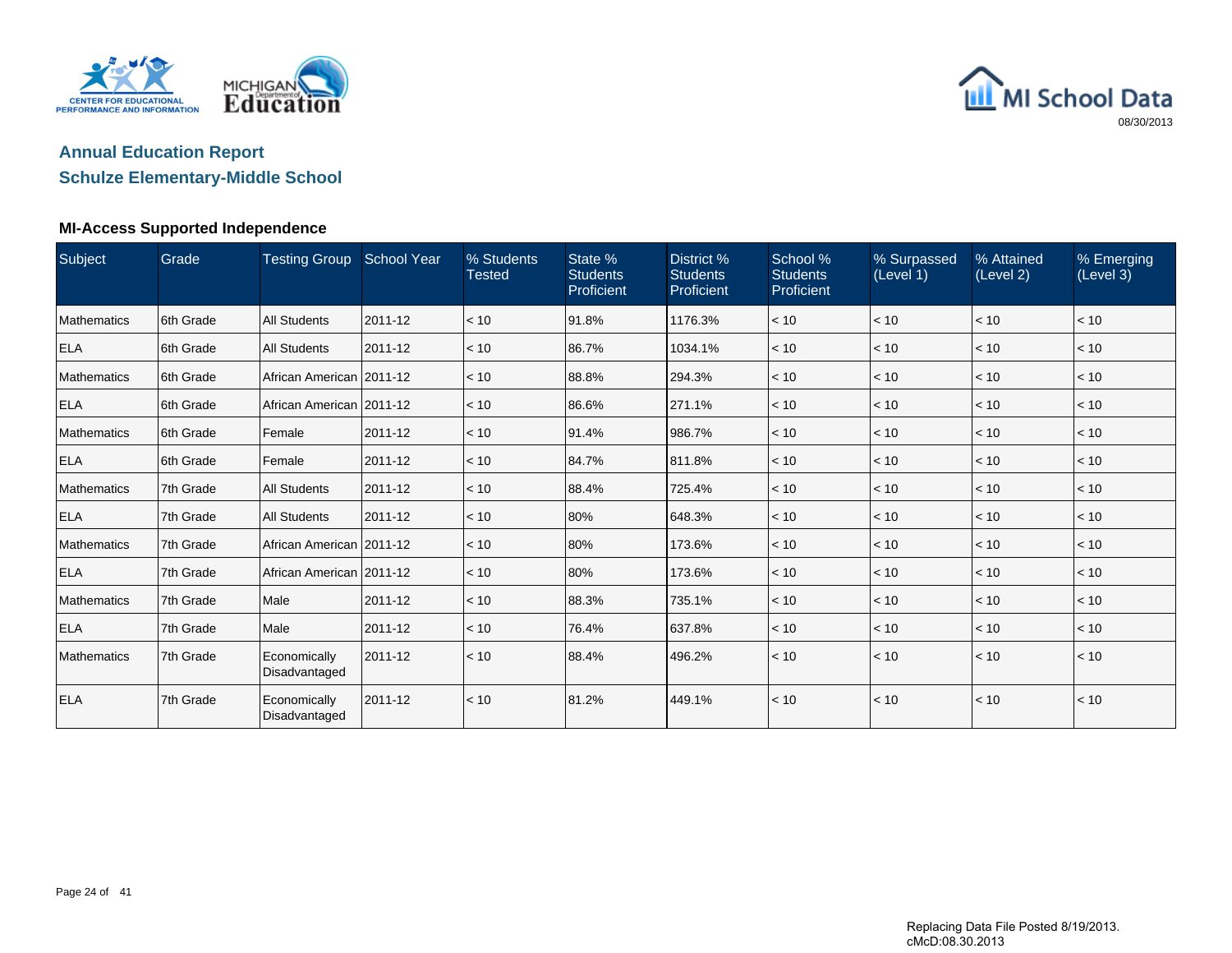



### **MI-Access Participation**

| Subject            | Grade | Testing Group School Year | % Students<br>Tested | State %<br><b>Students</b><br><b>Proficient</b> | District %<br><b>Students</b><br><b>Proficient</b> | School %<br>Students <sup>1</sup><br>Proficient | % Surpassed % Attained<br>(Level 1) | (Level 2) | % Emerging<br>(Level 3) |
|--------------------|-------|---------------------------|----------------------|-------------------------------------------------|----------------------------------------------------|-------------------------------------------------|-------------------------------------|-----------|-------------------------|
| No Data to Display |       |                           |                      |                                                 |                                                    |                                                 |                                     |           |                         |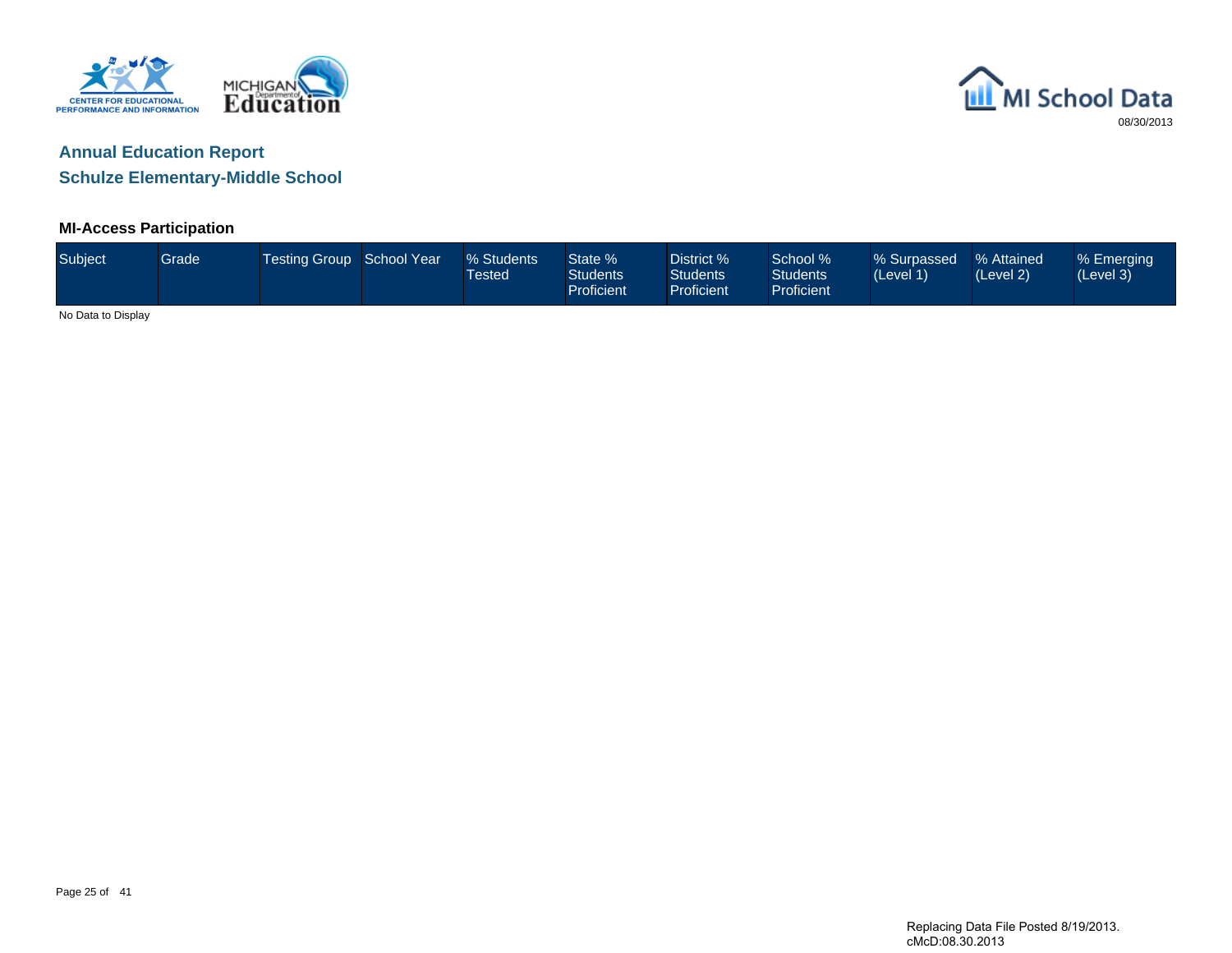





| <b>Testing Group</b>                         | Location        | Subject            | % Tested Total(Goal<br>95%) | % Proficient for<br>Accountability* |
|----------------------------------------------|-----------------|--------------------|-----------------------------|-------------------------------------|
| <b>All Students</b>                          | Statewide       | <b>Mathematics</b> | 98.7%                       | 58.2%                               |
| Bottom 30%                                   | Statewide       | <b>Mathematics</b> |                             | 11.2%                               |
| African American                             | Statewide       | <b>Mathematics</b> | 96.9%                       | 32.7%                               |
| American Indian                              | Statewide       | <b>Mathematics</b> | 98.5%                       | 48.4%                               |
| Asian                                        | Statewide       | <b>Mathematics</b> | 99.4%                       | 81.5%                               |
| Hispanic of Any Race                         | Statewide       | <b>Mathematics</b> | 98.6%                       | 45.9%                               |
| Native Hawaiian or Other<br>Pacific Islander | Statewide       | <b>Mathematics</b> | 97.4%                       | 64.9%                               |
| Two or More Races                            | Statewide       | <b>Mathematics</b> | 99.2%                       | 55.9%                               |
| White                                        | Statewide       | <b>Mathematics</b> | 99.2%                       | 64.4%                               |
| Economically Disadvantaged                   | Statewide       | <b>Mathematics</b> | 98.2%                       | 43.7%                               |
| English Language Learners                    | Statewide       | <b>Mathematics</b> | 98.9%                       | 36.9%                               |
| <b>Students With Disabilities</b>            | Statewide       | <b>Mathematics</b> | 97.8%                       | 32.5%                               |
| <b>All Students</b>                          | <b>District</b> | Mathematics        | 96.3%                       | 37.1%                               |
| Bottom 30%                                   | <b>District</b> | <b>Mathematics</b> |                             | 7.1%                                |
| African American                             | <b>District</b> | <b>Mathematics</b> | 96.2%                       | 35.5%                               |
| American Indian                              | District        | <b>Mathematics</b> | 93.9%                       | 31.4%                               |
| Asian                                        | <b>District</b> | Mathematics        | 98.8%                       | 62.5%                               |
| Hispanic of Any Race                         | <b>District</b> | <b>Mathematics</b> | 96.9%                       | 44.5%                               |
| Native Hawaiian or Other<br>Pacific Islander | <b>District</b> | <b>Mathematics</b> | 100%                        | 0%                                  |
| Two or More Races                            | <b>District</b> | Mathematics        | 94.1%                       | 29.5%                               |
| White                                        | <b>District</b> | Mathematics        | 96.2%                       | 39.8%                               |
| Economically Disadvantaged   District        |                 | Mathematics        | 96.5%                       | 35.5%                               |
| English Language Learners                    | <b>District</b> | Mathematics        | 97.6%                       | 46.2%                               |
| <b>Students With Disabilities</b>            | District        | Mathematics        | 92.2%                       | 28.3%                               |
| All Students                                 | School          | Mathematics        | 98.6%                       | 40%                                 |
| Bottom 30%                                   | School          | Mathematics        |                             | 11.2%                               |
| African American                             | School          | Mathematics        | 98.6%                       | 40.3%                               |
| Hispanic of Any Race                         | School          | Mathematics        | 100%                        | $0\%$                               |
| Two or More Races                            | School          | Mathematics        |                             | 0%                                  |
| White                                        | School          | Mathematics        | 100%                        | $0\%$                               |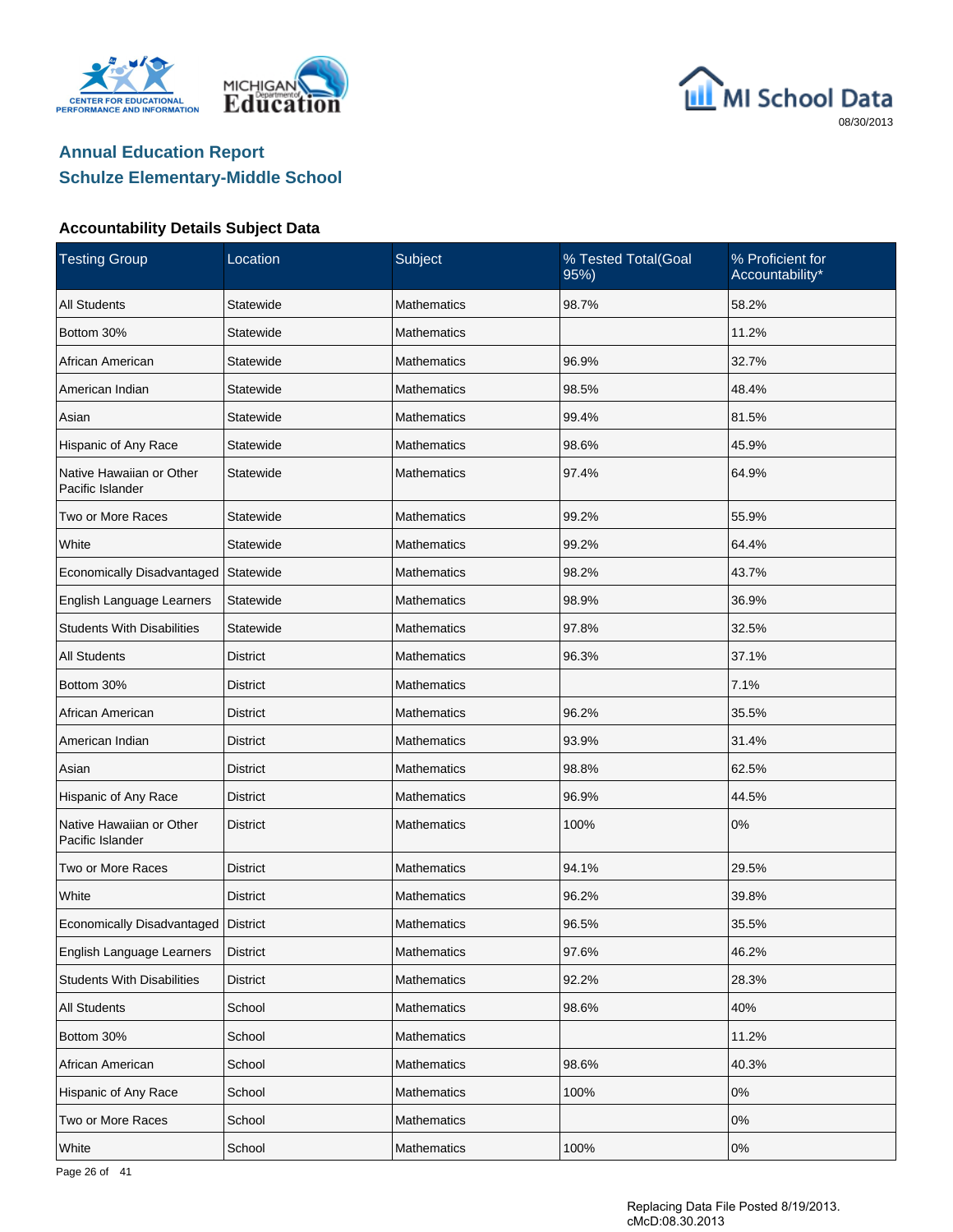





### **Accountability Details Subject Data**

| <b>Testing Group</b>                         | Location        | Subject            | % Tested Total(Goal<br>95%) | % Proficient for<br>Accountability* |
|----------------------------------------------|-----------------|--------------------|-----------------------------|-------------------------------------|
| Economically Disadvantaged                   | School          | <b>Mathematics</b> | 98.4%                       | 41.2%                               |
| English Language Learners                    | School          | <b>Mathematics</b> |                             | 0%                                  |
| <b>Students With Disabilities</b>            | School          | <b>Mathematics</b> | 96.8%                       | 33.3%                               |
| All Students                                 | Statewide       | Reading            | 99%                         | 83.1%                               |
| Bottom 30%                                   | Statewide       | Reading            |                             | 51.3%                               |
| African American                             | Statewide       | Reading            | 97.3%                       | 67.9%                               |
| American Indian                              | Statewide       | Reading            | 98.8%                       | 79.7%                               |
| Asian                                        | Statewide       | Reading            | 100.3%                      | 90.1%                               |
| Hispanic of Any Race                         | Statewide       | Reading            | 99.2%                       | 77%                                 |
| Native Hawaiian or Other<br>Pacific Islander | Statewide       | Reading            | 97.4%                       | 85.7%                               |
| Two or More Races                            | Statewide       | Reading            | 99.4%                       | 83.6%                               |
| White                                        | Statewide       | Reading            | 99.4%                       | 86.9%                               |
| Economically Disadvantaged                   | Statewide       | Reading            | 98.6%                       | 74.8%                               |
| English Language Learners                    | Statewide       | Reading            | 100.5%                      | 62.4%                               |
| <b>Students With Disabilities</b>            | Statewide       | Reading            | 98.1%                       | 51.8%                               |
| <b>All Students</b>                          | District        | Reading            | 96.8%                       | 67.4%                               |
| Bottom 30%                                   | District        | Reading            |                             | 16.8%                               |
| African American                             | District        | Reading            | 96.9%                       | 66.5%                               |
| American Indian                              | <b>District</b> | Reading            | 95.5%                       | 74.5%                               |
| Asian                                        | District        | Reading            | 88.5%                       | 78.8%                               |
| Hispanic of Any Race                         | <b>District</b> | Reading            | 97.3%                       | 71.4%                               |
| Native Hawaiian or Other<br>Pacific Islander | District        | Reading            | 100%                        | 100%                                |
| Two or More Races                            | <b>District</b> | Reading            | 94.1%                       | 68.9%                               |
| White                                        | District        | Reading            | 96.2%                       | 69%                                 |
| Economically Disadvantaged                   | <b>District</b> | Reading            | 96.9%                       | 66%                                 |
| English Language Learners                    | <b>District</b> | Reading            | 96.8%                       | 72%                                 |
| <b>Students With Disabilities</b>            | <b>District</b> | Reading            | 92.7%                       | 40.9%                               |
| <b>All Students</b>                          | School          | Reading            | 99.5%                       | 76.3%                               |
| Bottom 30%                                   | School          | Reading            |                             | 31.9%                               |
| African American                             | School          | Reading            | 99.5%                       | 76.7%                               |

Page 27 of 41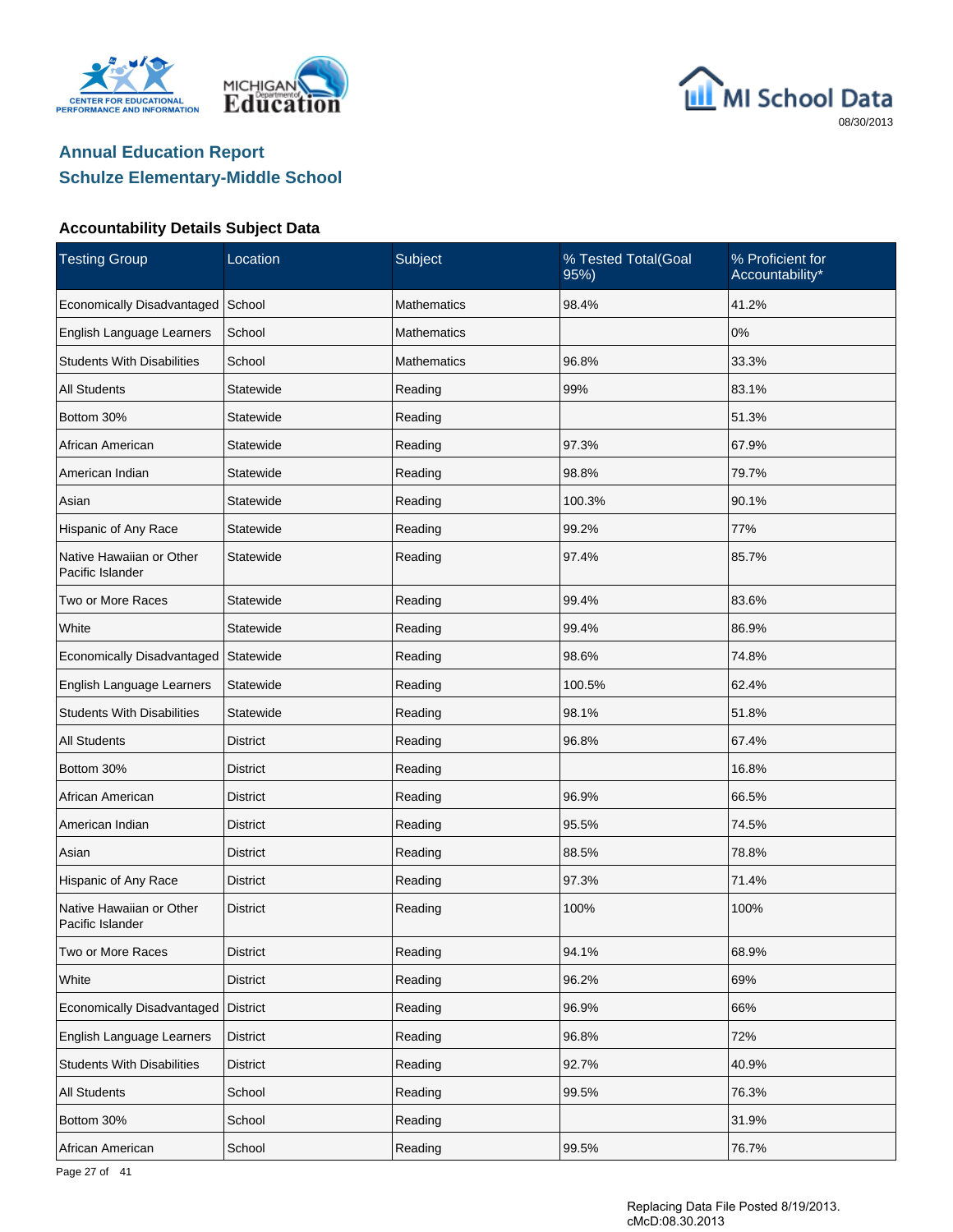





| <b>Testing Group</b>                         | Location        | Subject | % Tested Total(Goal<br>95%) | % Proficient for<br>Accountability* |
|----------------------------------------------|-----------------|---------|-----------------------------|-------------------------------------|
| Hispanic of Any Race                         | School          | Reading | 100%                        | 50%                                 |
| Two or More Races                            | School          | Reading |                             | $0\%$                               |
| White                                        | School          | Reading | 100%                        | 0%                                  |
| Economically Disadvantaged                   | School          | Reading | 99.5%                       | 75.7%                               |
| English Language Learners                    | School          | Reading |                             | 100%                                |
| <b>Students With Disabilities</b>            | School          | Reading | 100%                        | 53.2%                               |
| <b>All Students</b>                          | Statewide       | Science | 97.9%                       | 38.6%                               |
| Bottom 30%                                   | Statewide       | Science |                             | $1\%$                               |
| African American                             | Statewide       | Science | 94.8%                       | 12.8%                               |
| American Indian                              | Statewide       | Science | 97.5%                       | 29.4%                               |
| Asian                                        | Statewide       | Science | 99.1%                       | 57.4%                               |
| Hispanic of Any Race                         | Statewide       | Science | 97.9%                       | 22.9%                               |
| Native Hawaiian or Other<br>Pacific Islander | Statewide       | Science | 93.7%                       | 49.2%                               |
| Two or More Races                            | Statewide       | Science | 98.7%                       | 35.7%                               |
| White                                        | Statewide       | Science | 98.7%                       | 45%                                 |
| Economically Disadvantaged   Statewide       |                 | Science | 97%                         | 22.9%                               |
| English Language Learners                    | Statewide       | Science | 98%                         | 7.6%                                |
| <b>Students With Disabilities</b>            | Statewide       | Science | 96.5%                       | 15.1%                               |
| <b>All Students</b>                          | District        | Science | 94.1%                       | 11.7%                               |
| Bottom 30%                                   | District        | Science |                             | 0.6%                                |
| African American                             | District        | Science | 94.2%                       | 11.3%                               |
| American Indian                              | District        | Science | 95.2%                       | 14.3%                               |
| Asian                                        | <b>District</b> | Science | 98%                         | 33.6%                               |
| Hispanic of Any Race                         | <b>District</b> | Science | 92.8%                       | 11.8%                               |
| Native Hawaiian or Other<br>Pacific Islander | <b>District</b> | Science | 100%                        | $0\%$                               |
| Two or More Races                            | <b>District</b> | Science | 100%                        | 9.1%                                |
| White                                        | <b>District</b> | Science | 94.8%                       | 13.6%                               |
| Economically Disadvantaged                   | <b>District</b> | Science | 94.3%                       | 10%                                 |
| English Language Learners                    | <b>District</b> | Science | 94.6%                       | 13.4%                               |
| <b>Students With Disabilities</b>            | <b>District</b> | Science | 86.4%                       | 9.1%                                |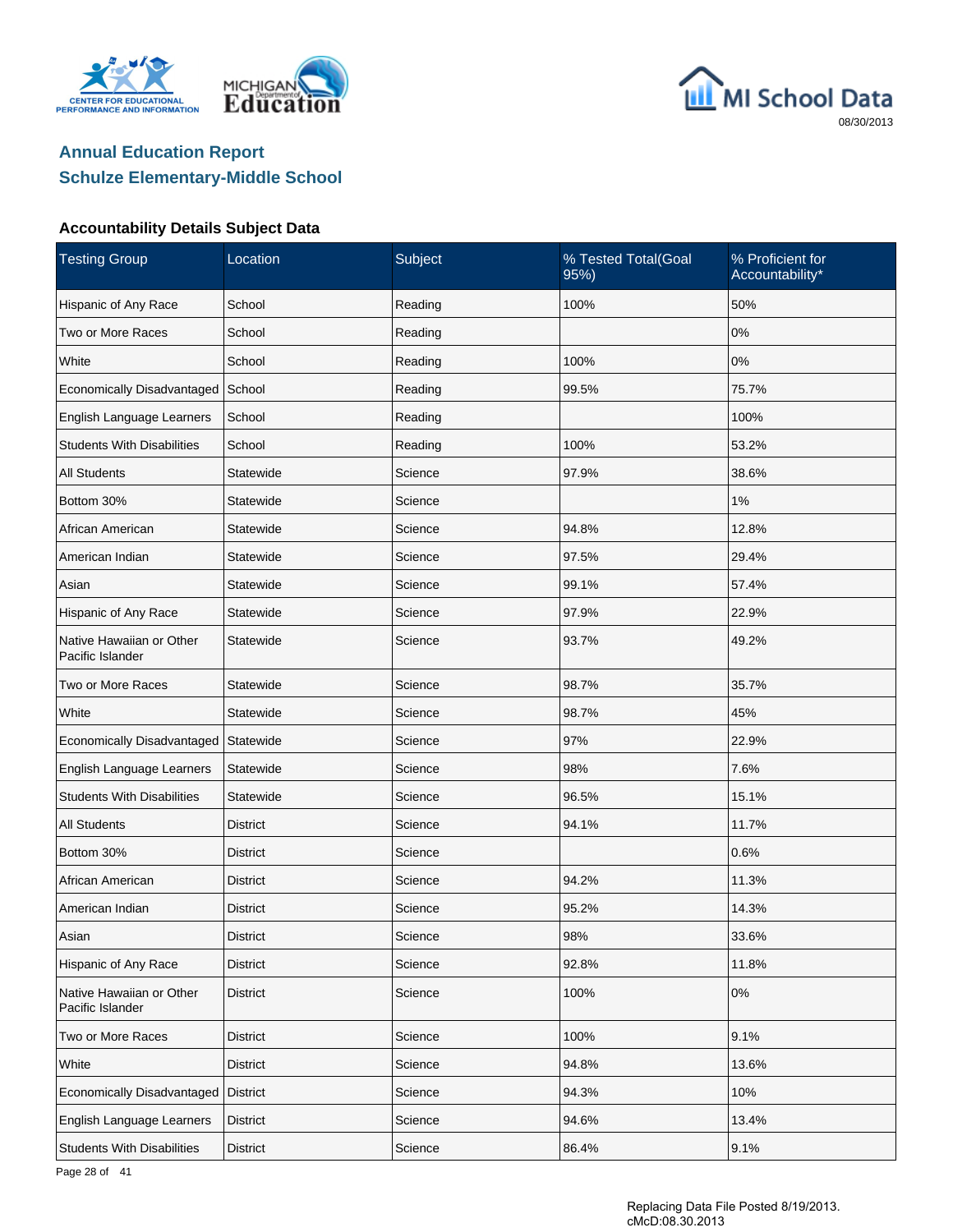





| <b>Testing Group</b>                         | Location        | Subject               | % Tested Total(Goal<br>95%) | % Proficient for<br>Accountability* |
|----------------------------------------------|-----------------|-----------------------|-----------------------------|-------------------------------------|
| <b>All Students</b>                          | School          | Science               | 95.9%                       | 5.8%                                |
| Bottom 30%                                   | School          | Science               |                             | 0%                                  |
| African American                             | School          | Science               | 95.8%                       | 5.9%                                |
| Hispanic of Any Race                         | School          | Science               | 100%                        | 0%                                  |
| Economically Disadvantaged                   | School          | Science               | 95.2%                       | 6.7%                                |
| English Language Learners                    | School          | Science               |                             | 0%                                  |
| <b>Students With Disabilities</b>            | School          | Science               | 84%                         | 3.9%                                |
| <b>All Students</b>                          | Statewide       | <b>Social Studies</b> | 96.7%                       | 57.5%                               |
| Bottom 30%                                   | Statewide       | <b>Social Studies</b> |                             | 8.8%                                |
| African American                             | Statewide       | <b>Social Studies</b> | 92.4%                       | 27.9%                               |
| American Indian                              | Statewide       | <b>Social Studies</b> | 95.9%                       | 52.3%                               |
| Asian                                        | Statewide       | <b>Social Studies</b> | 99%                         | 73.6%                               |
| Hispanic of Any Race                         | Statewide       | <b>Social Studies</b> | 96.1%                       | 43%                                 |
| Native Hawaiian or Other<br>Pacific Islander | Statewide       | <b>Social Studies</b> | 93.2%                       | 59.7%                               |
| Two or More Races                            | Statewide       | <b>Social Studies</b> | 97.6%                       | 53.5%                               |
| White                                        | Statewide       | <b>Social Studies</b> | 98%                         | 64.7%                               |
| Economically Disadvantaged                   | Statewide       | <b>Social Studies</b> | 95.1%                       | 40.3%                               |
| English Language Learners                    | Statewide       | <b>Social Studies</b> | 96.4%                       | 19.6%                               |
| <b>Students With Disabilities</b>            | Statewide       | <b>Social Studies</b> | 91.9%                       | 22.3%                               |
| All Students                                 | District        | <b>Social Studies</b> | 88.6%                       | 22.6%                               |
| Bottom 30%                                   | <b>District</b> | Social Studies        |                             | 0%                                  |
| African American                             | District        | <b>Social Studies</b> | 88.5%                       | 21.4%                               |
| American Indian                              | <b>District</b> | <b>Social Studies</b> | 90.9%                       | 33.3%                               |
| Asian                                        | <b>District</b> | Social Studies        | 97.6%                       | 48.4%                               |
| Hispanic of Any Race                         | <b>District</b> | <b>Social Studies</b> | 88.7%                       | 28.8%                               |
| Native Hawaiian or Other<br>Pacific Islander | <b>District</b> | <b>Social Studies</b> | 100%                        | $0\%$                               |
| Two or More Races                            | <b>District</b> | <b>Social Studies</b> | 85.7%                       | 31.6%                               |
| White                                        | District        | Social Studies        | 88.5%                       | 22.5%                               |
| Economically Disadvantaged                   | <b>District</b> | Social Studies        | 88.2%                       | 19.6%                               |
| English Language Learners                    | District        | Social Studies        | 90.8%                       | 30.5%                               |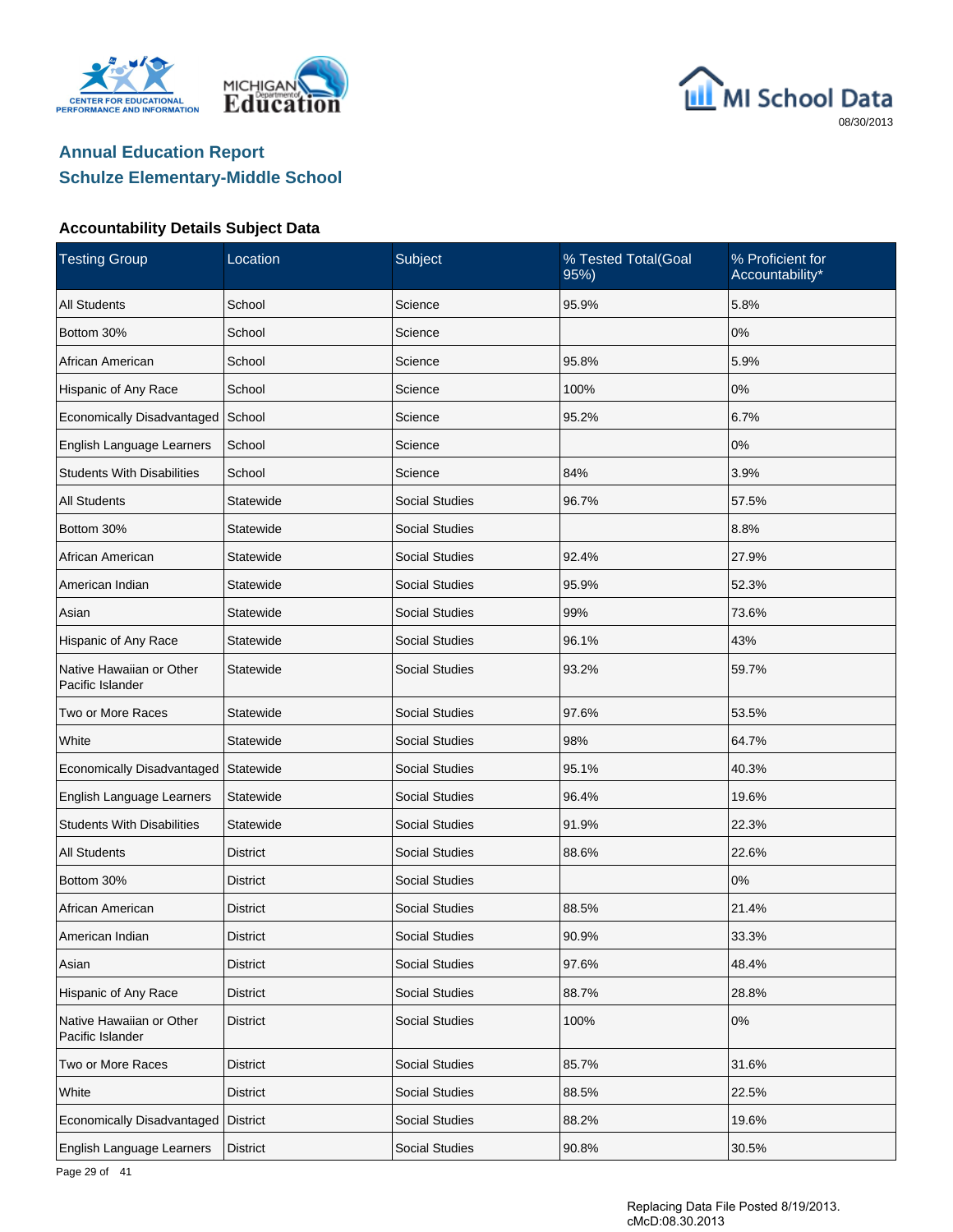





| <b>Testing Group</b>                         | Location        | Subject               | % Tested Total(Goal<br>95%) | % Proficient for<br>Accountability* |
|----------------------------------------------|-----------------|-----------------------|-----------------------------|-------------------------------------|
| <b>Students With Disabilities</b>            | District        | <b>Social Studies</b> | 71.2%                       | 4.4%                                |
| <b>All Students</b>                          | School          | <b>Social Studies</b> | 98.2%                       | $9\%$                               |
| Bottom 30%                                   | School          | <b>Social Studies</b> |                             | $0\%$                               |
| African American                             | School          | <b>Social Studies</b> | 98.2%                       | $9\%$                               |
| Economically Disadvantaged                   | School          | <b>Social Studies</b> | 98%                         | 10.2%                               |
| <b>Students With Disabilities</b>            | School          | <b>Social Studies</b> | 100%                        | 5.9%                                |
| <b>All Students</b>                          | Statewide       | Writing               | 98.2%                       | 69.4%                               |
| Bottom 30%                                   | Statewide       | Writing               |                             | 21.9%                               |
| African American                             | Statewide       | Writing               | 95.6%                       | 48.8%                               |
| American Indian                              | Statewide       | Writing               | 97.7%                       | 61.6%                               |
| Asian                                        | Statewide       | Writing               | 98.9%                       | 82.9%                               |
| Hispanic of Any Race                         | Statewide       | Writing               | 98%                         | 59.7%                               |
| Native Hawaiian or Other<br>Pacific Islander | Statewide       | Writing               | 94.5%                       | 74.4%                               |
| Two or More Races                            | Statewide       | Writing               | 98.9%                       | 68.5%                               |
| White                                        | Statewide       | Writing               | 98.9%                       | 74.3%                               |
| Economically Disadvantaged                   | Statewide       | Writing               | 97.3%                       | 55.7%                               |
| English Language Learners                    | Statewide       | Writing               | 97.3%                       | 42.1%                               |
| <b>Students With Disabilities</b>            | Statewide       | Writing               | 96.6%                       | 27.9%                               |
| <b>All Students</b>                          | District        | Writing               | 95.1%                       | 43.4%                               |
| Bottom 30%                                   | District        | Writing               |                             | 0%                                  |
| African American                             | District        | Writing               | 95.4%                       | 42.4%                               |
| American Indian                              | <b>District</b> | Writing               | 97.2%                       | 59.4%                               |
| Asian                                        | <b>District</b> | Writing               | 87.6%                       | 62.1%                               |
| Hispanic of Any Race                         | <b>District</b> | Writing               | 93.8%                       | 49.6%                               |
| Native Hawaiian or Other<br>Pacific Islander | <b>District</b> | Writing               | 100%                        | $0\%$                               |
| Two or More Races                            | <b>District</b> | Writing               | 100%                        | 38.5%                               |
| White                                        | <b>District</b> | Writing               | 94.3%                       | 37.4%                               |
| Economically Disadvantaged                   | <b>District</b> | Writing               | 95.3%                       | 40.3%                               |
| English Language Learners                    | <b>District</b> | Writing               | 94.7%                       | 50.7%                               |
| <b>Students With Disabilities</b>            | District        | Writing               | 86.8%                       | 16.6%                               |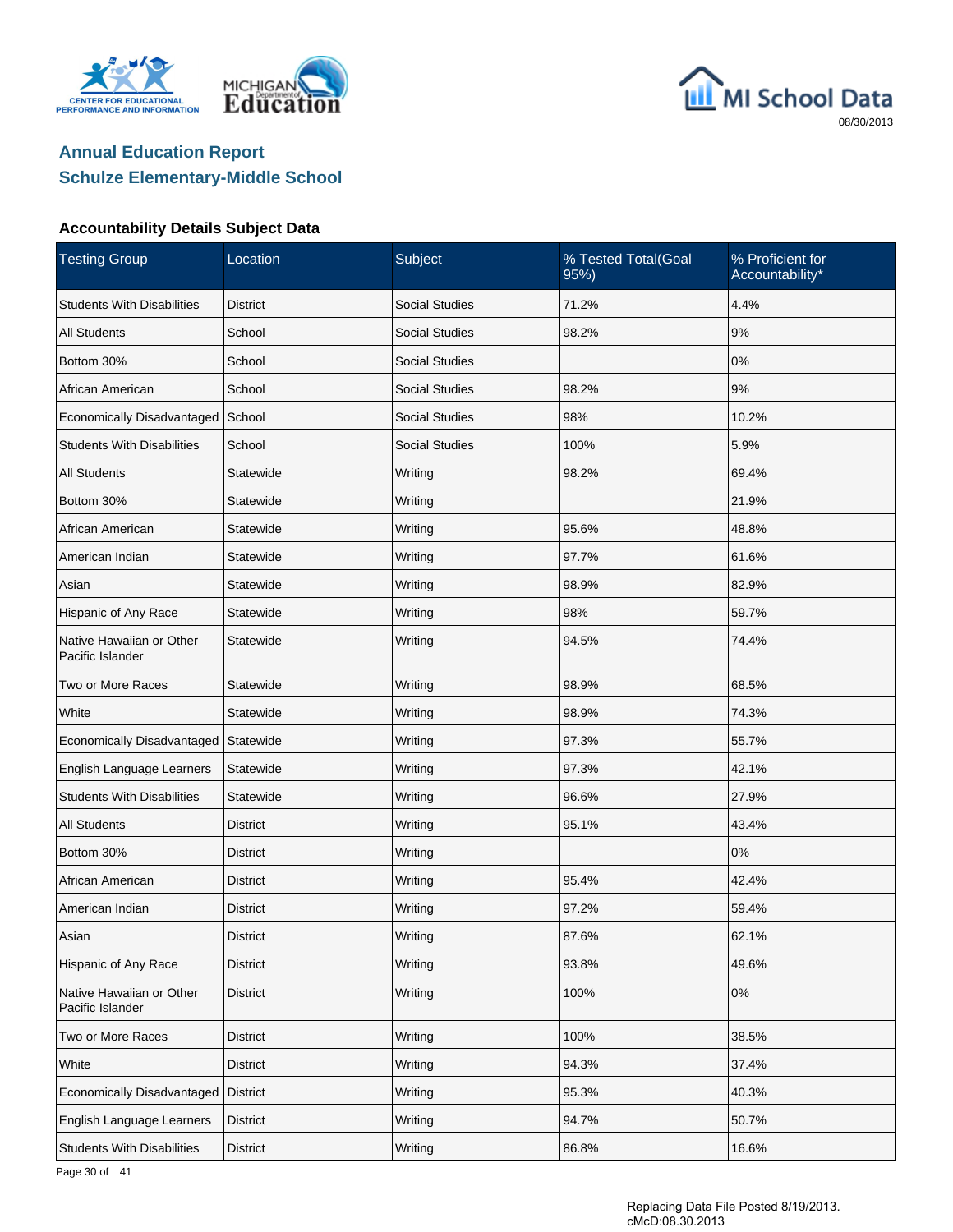





| <b>Testing Group</b>              | Location      | Subject | % Tested Total(Goal<br>95% | % Proficient for<br>Accountability* |
|-----------------------------------|---------------|---------|----------------------------|-------------------------------------|
| <b>All Students</b>               | School        | Writing | 97.2%                      | 50.3%                               |
| Bottom 30%                        | School        | Writing |                            | 10%                                 |
| African American                  | School        | Writing | 97.9%                      | 50.9%                               |
| Two or More Races                 | <b>School</b> | Writing |                            | 0%                                  |
| White                             | School        | Writing |                            | 0%                                  |
| Economically Disadvantaged School |               | Writing | 96.9%                      | 47.6%                               |
| Students With Disabilities        | School        | Writing | 90.5%                      | 30.4%                               |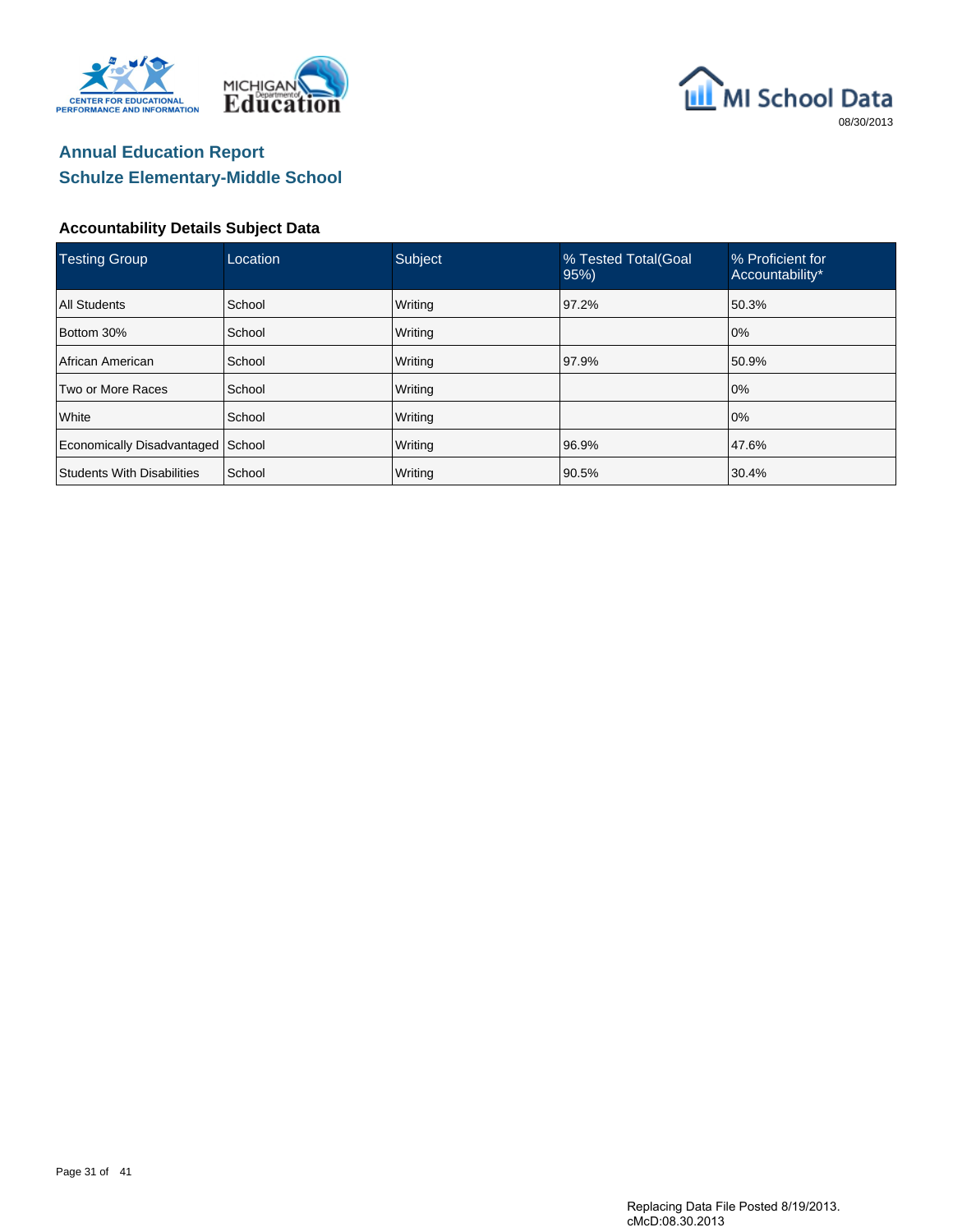





#### **Accountability Details Graduation Data**

| <b>Testing Group</b>                      | Location        | Accountability Scorecard Completion Rate<br>(High Schools only)<br>(Goal 80%) |
|-------------------------------------------|-----------------|-------------------------------------------------------------------------------|
| <b>All Students</b>                       | Statewide       | 76.2%                                                                         |
| African American                          | Statewide       | 59.9%                                                                         |
| American Indian                           | Statewide       | 66.4%                                                                         |
| Asian                                     | Statewide       | 87.4%                                                                         |
| Hispanic of Any Race                      | Statewide       | 64.3%                                                                         |
| Migrant                                   | Statewide       | 68.3%                                                                         |
| Native Hawaiian or Other Pacific Islander | Statewide       | 73.2%                                                                         |
| Two or More Races                         | Statewide       | 73.5%                                                                         |
| White                                     | Statewide       | 81.5%                                                                         |
| Female                                    | Statewide       | 80.8%                                                                         |
| Male                                      | Statewide       | 72%                                                                           |
| Economically Disadvantaged                | Statewide       | 64%                                                                           |
| English Language Learners                 | Statewide       | 63.1%                                                                         |
| <b>Students With Disabilities</b>         | Statewide       | 53.5%                                                                         |
| <b>Homeless</b>                           | Statewide       | 53.8%                                                                         |
| <b>All Students</b>                       | <b>District</b> | 64.7%                                                                         |
| African American                          | <b>District</b> | 65.5%                                                                         |
| Asian                                     | <b>District</b> | 68.6%                                                                         |
| Hispanic of Any Race                      | <b>District</b> | 58.7%                                                                         |
| White                                     | <b>District</b> | 39.8%                                                                         |
| Economically Disadvantaged                | <b>District</b> | 65.1%                                                                         |
| English Language Learners                 | <b>District</b> | 68.6%                                                                         |
| <b>Students With Disabilities</b>         | <b>District</b> | 47.5%                                                                         |

\* All data based on students enrolled for a full academic year.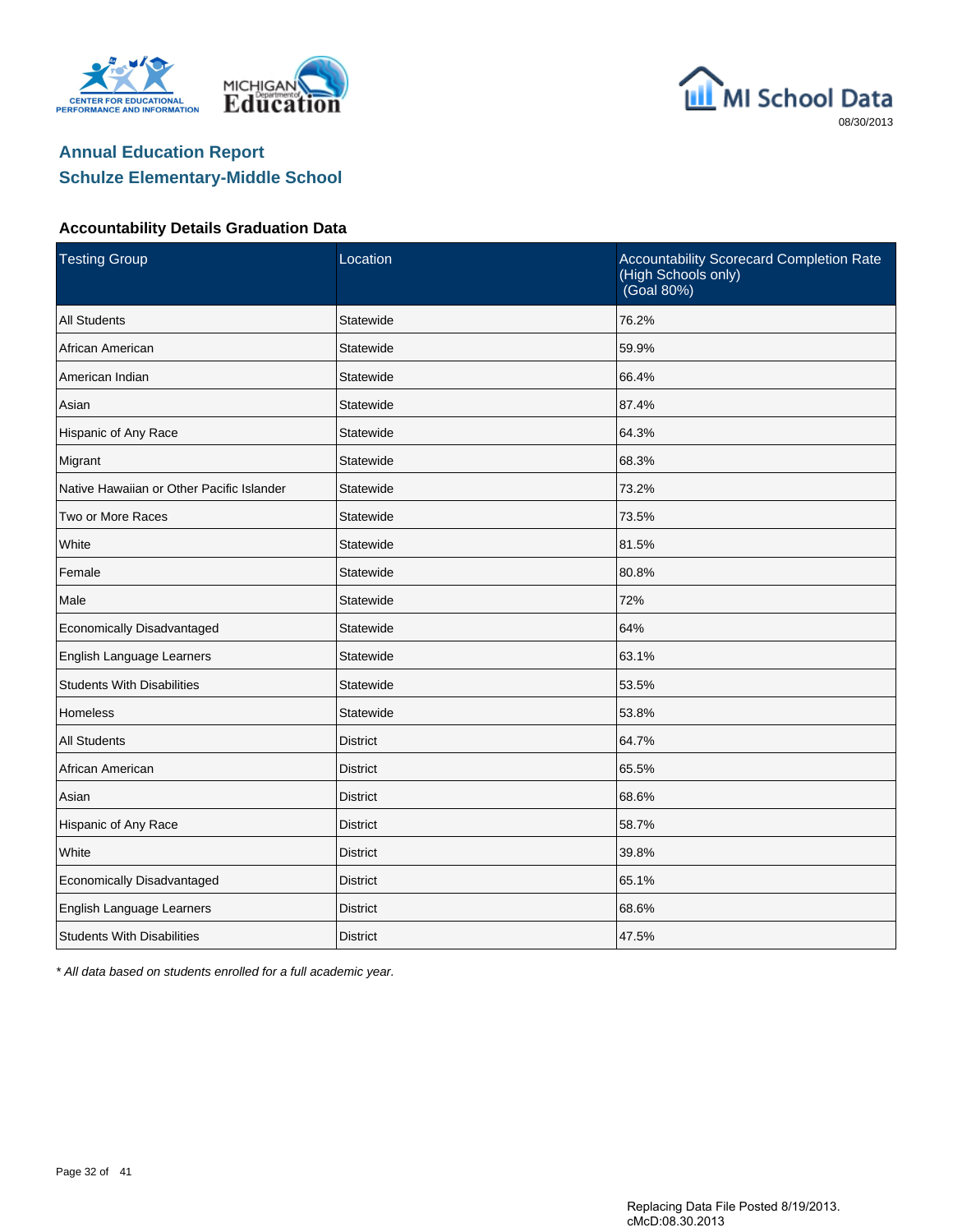



#### **Accountability Details Attendance Data**

| <b>Testing Group</b> | Location        | Attendance Rate<br>(Goal 90%) |
|----------------------|-----------------|-------------------------------|
| <b>All Students</b>  | Statewide       | 94%                           |
| All Students         | <b>District</b> | 86%                           |
| All Students         | School          | 90%                           |

\* All data based on students enrolled for a full academic year.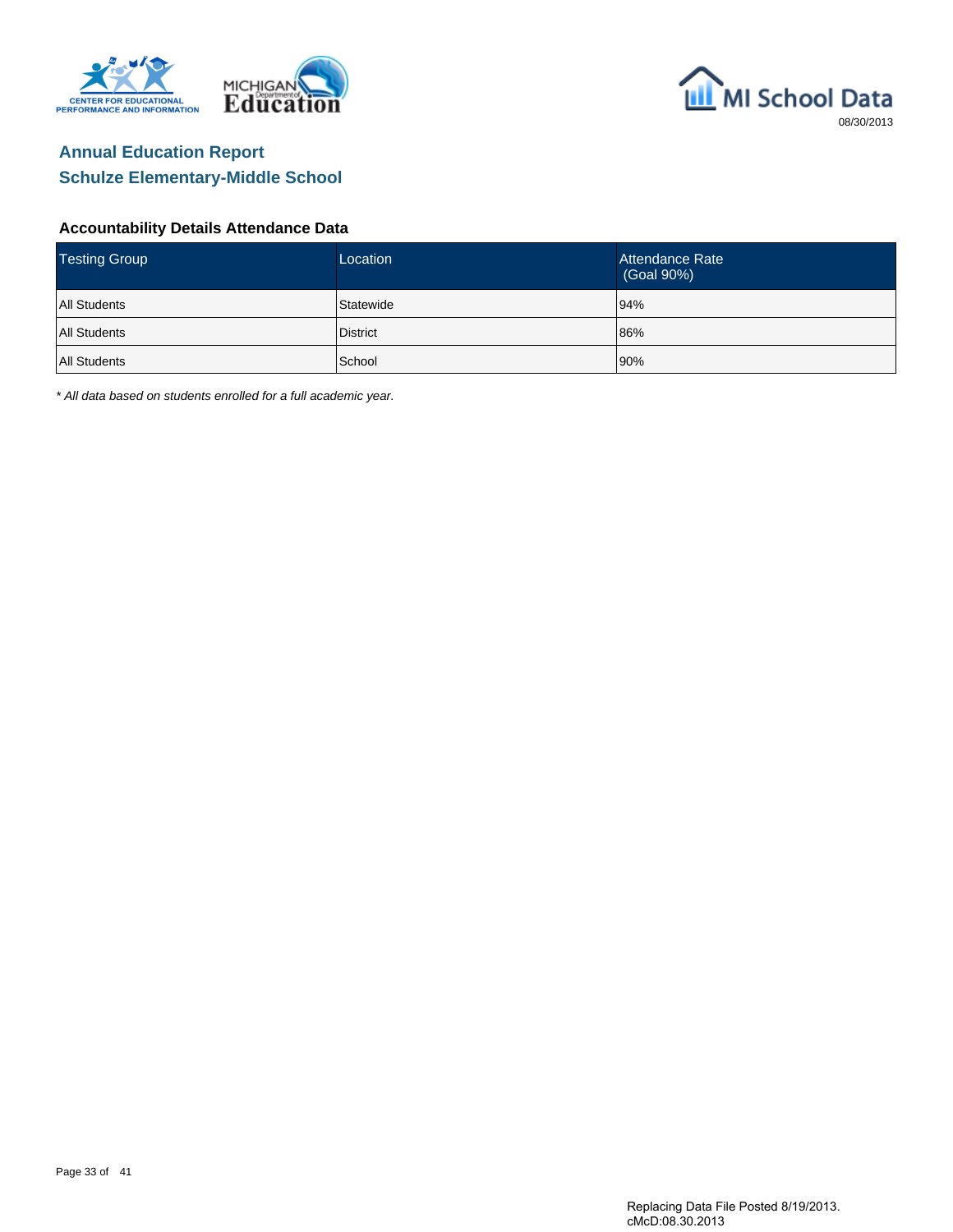



**Schulze Elementary-Middle School**

### **Accountability Status District Data**

| <b>District</b><br><b>Name</b> | Reading<br><b>Status</b> | Reading<br><b>Score</b> | Writing<br><b>Status</b> | Writing<br>Score | Math Status Math Score | Science<br><b>Status</b> | Science<br>Score | <b>Social</b><br><b>Studies</b><br><b>Status</b> | Social<br><b>Studies</b><br>Score | <b>Dverall</b><br><b>Status</b> | Overall<br>Score |
|--------------------------------|--------------------------|-------------------------|--------------------------|------------------|------------------------|--------------------------|------------------|--------------------------------------------------|-----------------------------------|---------------------------------|------------------|
| No Data to Display             |                          |                         |                          |                  |                        |                          |                  |                                                  |                                   |                                 |                  |

Page 34 of 41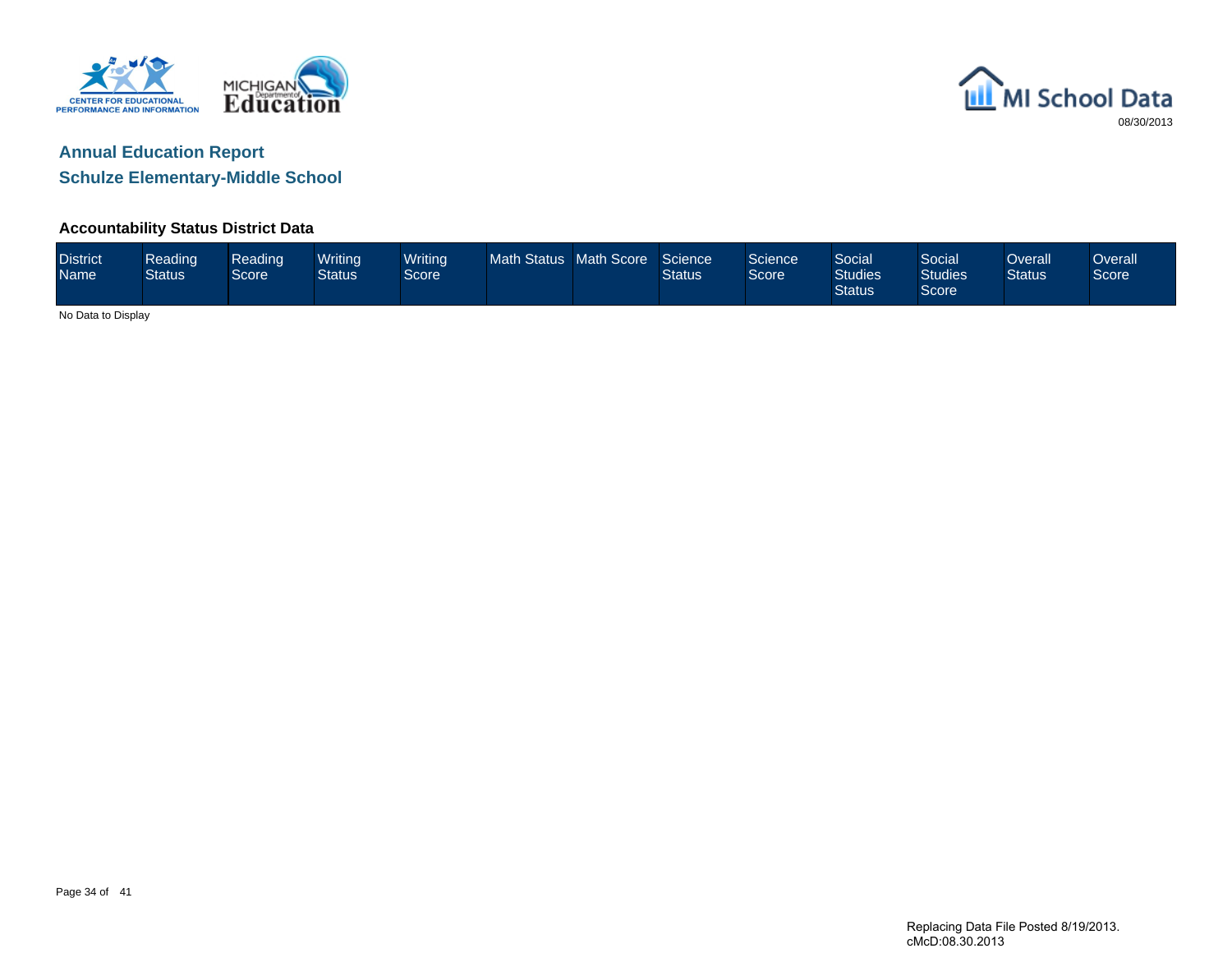



#### **Accountability Status School Data**

| <b>District</b><br>Name <sup>1</sup>       | School<br>Name <sup>1</sup>     | Title 1<br><b>Status</b> | Reading<br><b>Status</b> | Reading<br>Score | Writing<br><b>Status</b> | Writing<br>Score | <b>Math</b><br><b>Status</b> | <b>Math</b><br>Score <sup>1</sup> | Science<br><b>Status</b> | Science<br>Score | Social<br><b>Studies</b><br><b>Status</b> | Social<br><b>Studies</b><br>Score | Overall<br><b>Status</b> | Overall<br>Score |
|--------------------------------------------|---------------------------------|--------------------------|--------------------------|------------------|--------------------------|------------------|------------------------------|-----------------------------------|--------------------------|------------------|-------------------------------------------|-----------------------------------|--------------------------|------------------|
| Detroit City Schulze<br>School<br>District | Elementary-<br>Middle<br>School |                          | <b>I</b> Green           | 12               | Green                    | <sup>2</sup>     | Green                        | l2                                | Red                      | 10               | Red                                       | 0                                 | Orange                   | 28               |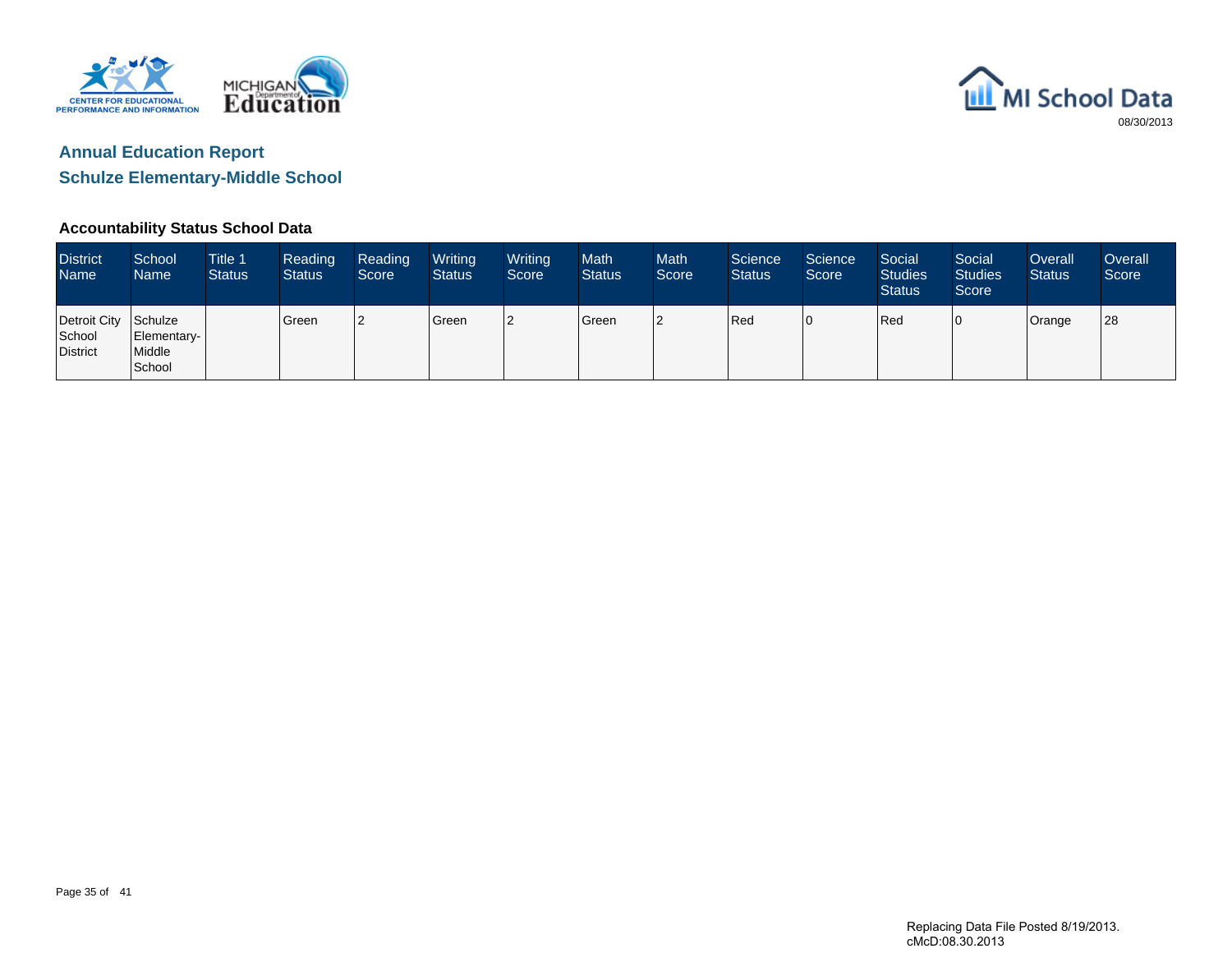



#### **Teacher Quality - Qualification**

|                                                                                                             | Other | B.A. | MA. | <b>P.H.D.</b> |
|-------------------------------------------------------------------------------------------------------------|-------|------|-----|---------------|
| Professional Qualifications of 0<br>All Public Elementary and<br>Secondary School Teachers<br>in the School |       |      | 34  |               |

Professional Qualifications are defined by the State and may include information such as the degrees of public school teachers (e.g., percentage of teachers with Bachelors Degrees or Masters Degrees) or the percentage of fully certified teachers

#### **Teacher Quality - Class**

|                                                                                                                              | School Aggregate | <b>High-Poverty Schools</b> | Low-Poverty Schools |
|------------------------------------------------------------------------------------------------------------------------------|------------------|-----------------------------|---------------------|
| Percentage of Core Academic<br>Subject Elementary and Secondary<br>School Classes not Taught by Highly<br>Qualified Teachers | $0.0\%$          | $0.0\%$                     | $0.0\%$             |

#### **Teacher Quality - Provisional**

|                                                                                                             | <b>Certification Percent</b> |
|-------------------------------------------------------------------------------------------------------------|------------------------------|
| Percentage of Public Elementary and Secondary School Teachers in the<br>School with Emergency Certification | 10%                          |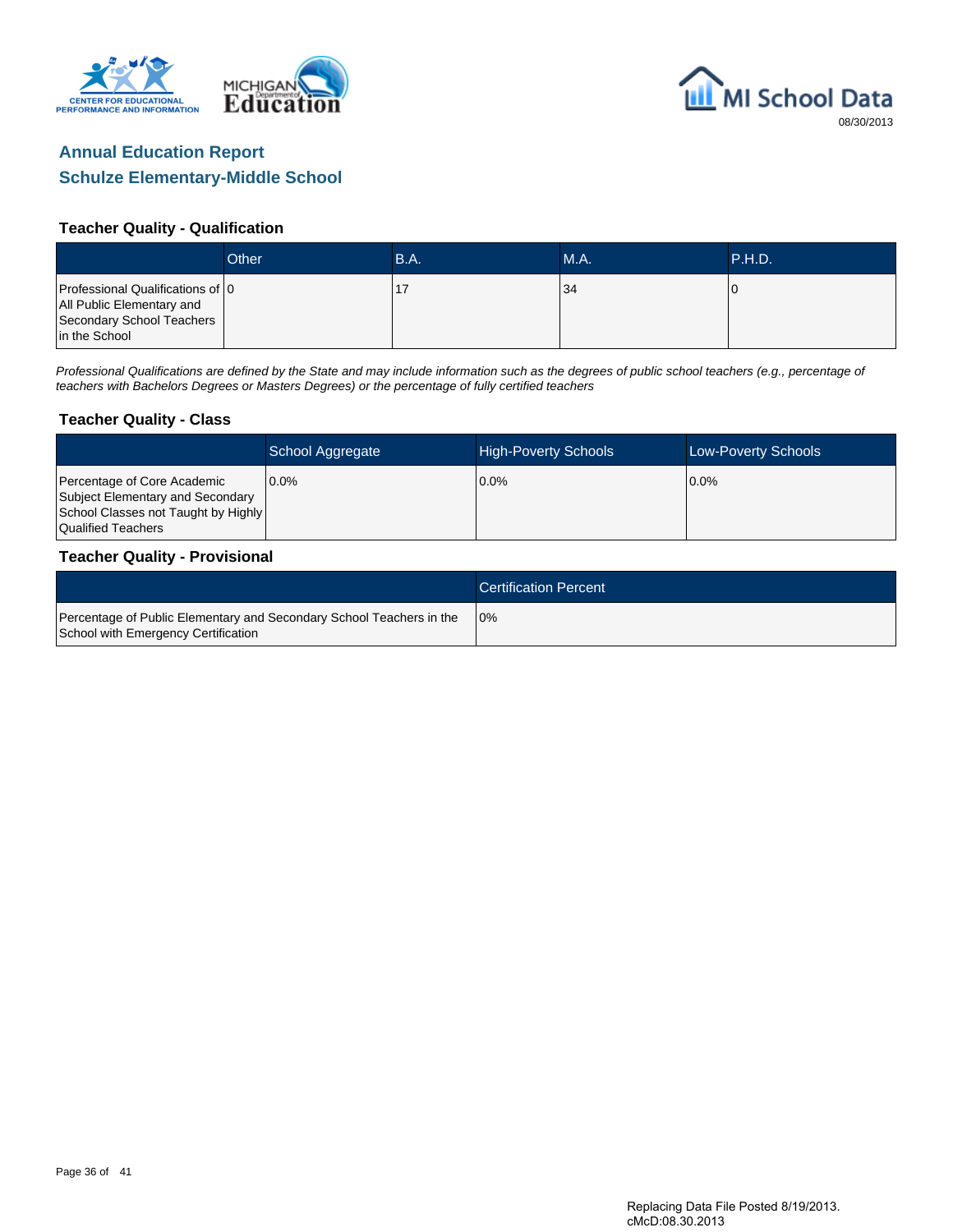





#### **NAEP Grade 4 Math**

|                                                                                                                                             | <b>Percent of Students</b> | Percent below Basic  | <b>Percent Basic</b>                          | <b>Percent Proficient</b>                    | <b>Percent Advanced</b>              |
|---------------------------------------------------------------------------------------------------------------------------------------------|----------------------------|----------------------|-----------------------------------------------|----------------------------------------------|--------------------------------------|
| <b>All Students</b>                                                                                                                         | 100                        | 22                   | 43                                            | 30                                           | 5                                    |
| Male<br>Female                                                                                                                              | 50<br>50                   | 21<br>22             | 42<br>45                                      | 31<br>29                                     | 6<br>4                               |
| National Lunch<br>Program Eligibility<br>Eligible<br>Not Eligible<br>Info not available                                                     | 43<br>56                   | 35<br>11             | 47<br>41                                      | 17<br>41                                     | 8                                    |
| Race/Ethnicity<br>White<br><b>Black</b><br>Hispanic<br>Asian<br>American Indian<br>Native Hawaiian/Pacific<br>Islander<br>Two or More Races | 71<br>16<br>6<br>3<br>2    | 14<br>53<br>31<br>23 | 45<br>39<br>48<br>22<br>ŧ<br>$\ddagger$<br>50 | 36<br>8<br>19<br>45<br>ŧ<br>$\ddagger$<br>21 | 5<br>0<br>2<br>26<br>$\ddagger$<br>6 |
| Student classified as<br>having a disability<br>SD<br>Not SD                                                                                | 13<br>87                   | 50<br>18             | 37<br>44                                      | 13<br>32                                     | 5                                    |
| Student is an English<br>Language Learner<br><b>ELL</b><br>Not ELL                                                                          | 4<br>96                    | 47<br>21             | 41<br>44                                      | 11<br>31                                     | 5                                    |

‡ Reporting Standards not met. Note: Observed differences are not necessarily statistically significant. Detail may not sum to total because of rounding. SOURCE: U.S. Department of Education. Institute for Education Sciences. National Center for Education Statistics. National Assessment Program (NAEP) 2011 Mathematics Achievement.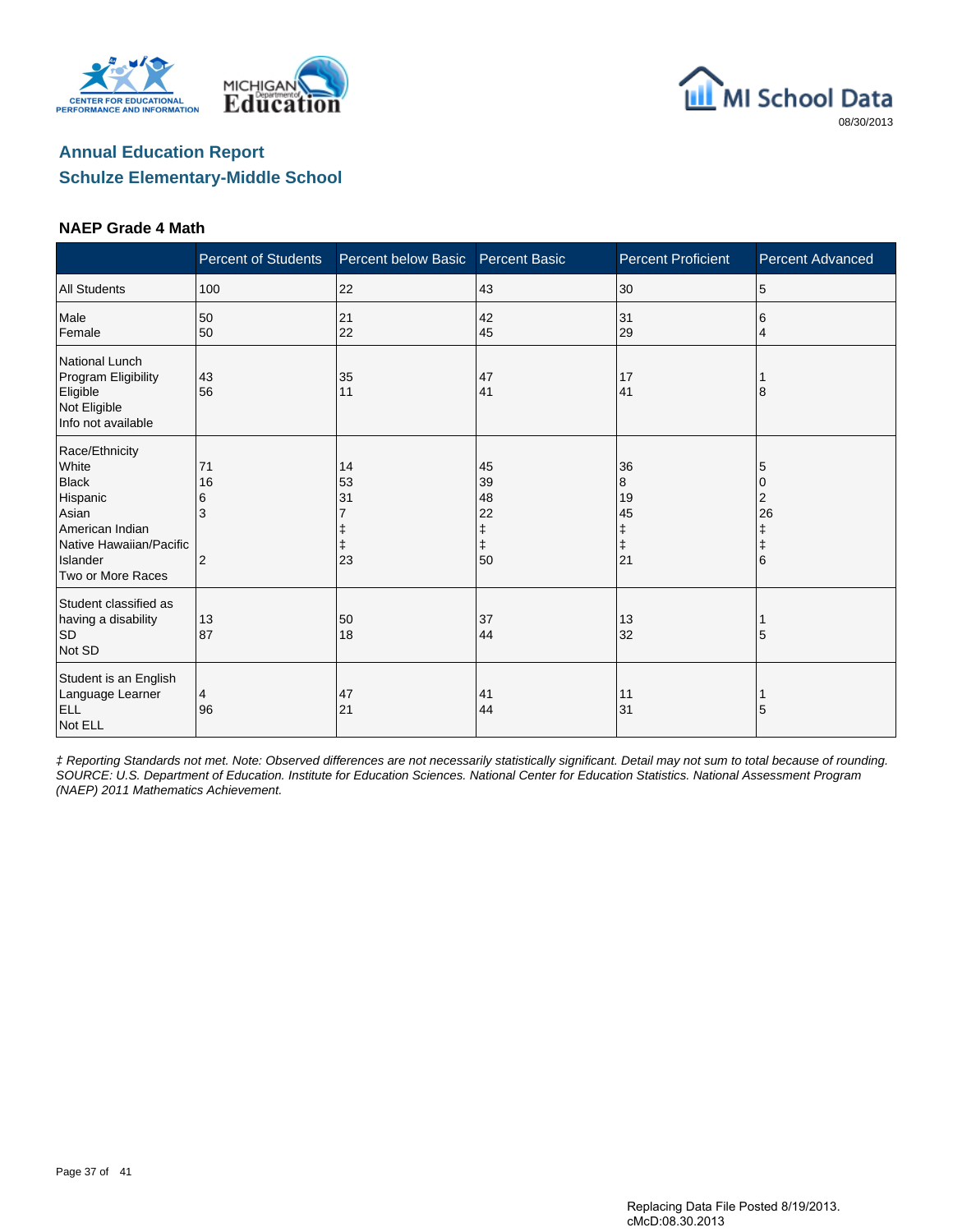





#### **NAEP Grade 8 Math**

|                                                                                                                                             | <b>Percent of Students</b> | Percent below Basic       | <b>Percent Basic</b>      | <b>Percent Proficient</b>             | <b>Percent Advanced</b>         |
|---------------------------------------------------------------------------------------------------------------------------------------------|----------------------------|---------------------------|---------------------------|---------------------------------------|---------------------------------|
| <b>All Students</b>                                                                                                                         | 100                        | 29                        | 40                        | 25                                    | 6                               |
| Male<br>Female                                                                                                                              | 51<br>49                   | 28<br>30                  | 39<br>41                  | 26<br>24                              | 5                               |
| National Lunch<br>Program Eligibility<br>Eligible<br>Not Eligible<br>Info not available                                                     | 42<br>58                   | 45<br>18                  | 39<br>41                  | 15<br>32                              | 2<br>9                          |
| Race/Ethnicity<br>White<br><b>Black</b><br>Hispanic<br>Asian<br>American Indian<br>Native Hawaiian/Pacific<br>Islander<br>Two or More Races | 74<br>16<br>2              | 22<br>66<br>26<br>13<br>ŧ | 43<br>26<br>41<br>25<br>ŧ | 29<br>$\overline{7}$<br>18<br>31<br>ŧ | 6<br>0<br>5<br>32<br>$\ddagger$ |
| Student classified as<br>having a disability<br>$\mathsf{SD}$<br>Not SD                                                                     | 12<br>88                   | 70<br>25                  | 23<br>41                  | 5<br>27                               | 6                               |
| Student is an English<br>Language Learner<br><b>ELL</b><br>Not ELL                                                                          | $\overline{2}$<br>98       | 57<br>29                  | 27<br>40                  | 25                                    | 10<br>6                         |

‡ Reporting Standards not met. NOTE: Detail may not sum to totals because of rounding. Some apparent differences between estimates may not be statistically significant. SOURCE: U.S. Department of Education. Institute for Education Sciences. National Center for Education Statistics. National Assessment Program (NAEP) 2011 Mathematics Achievement.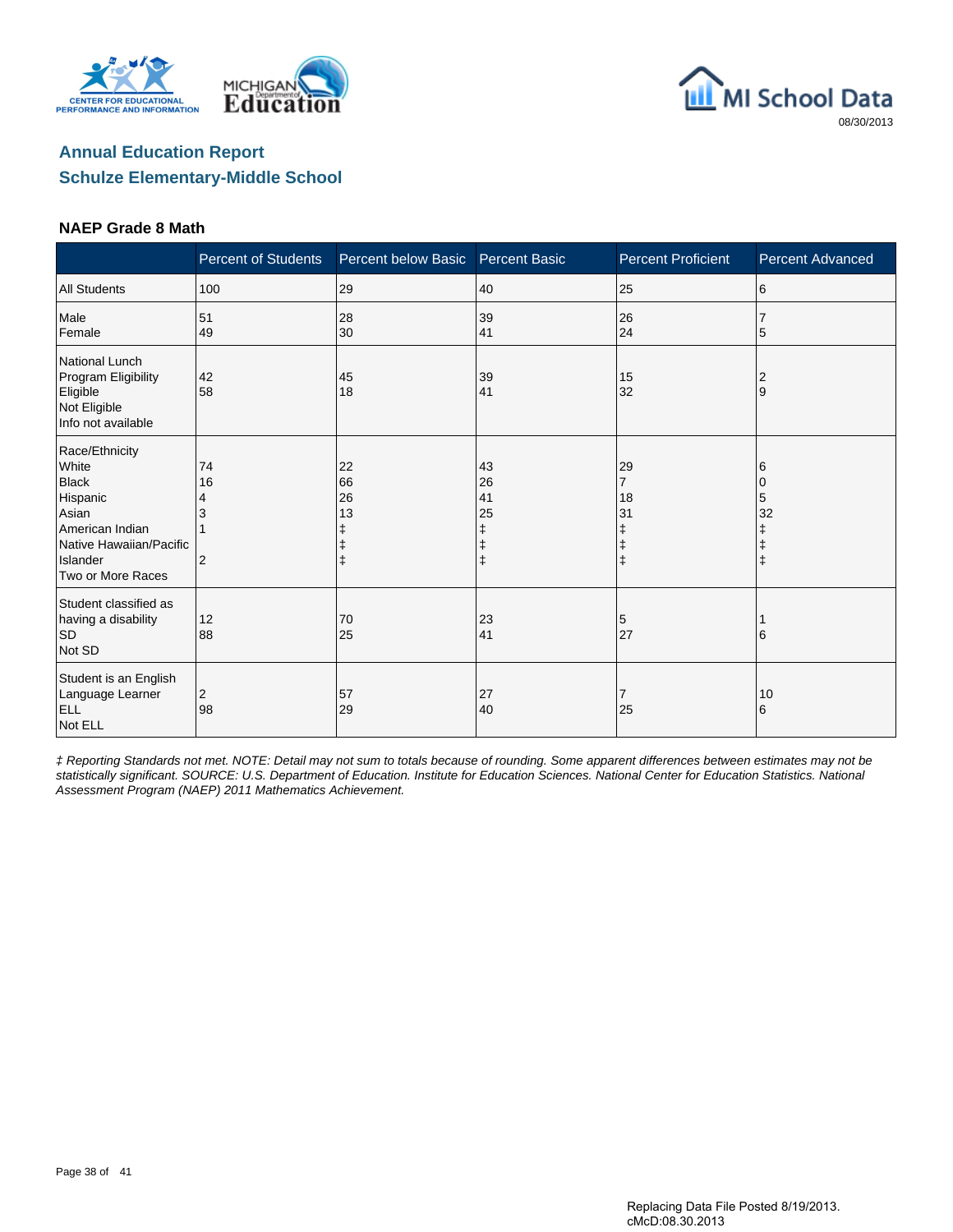





#### **NAEP Grade 4 Reading**

|                                                                                                                                             | <b>Percent of Students</b>                       | Percent below Basic             | <b>Percent Basic</b>                 | <b>Percent Proficient</b>                                 | Percent Advanced   |
|---------------------------------------------------------------------------------------------------------------------------------------------|--------------------------------------------------|---------------------------------|--------------------------------------|-----------------------------------------------------------|--------------------|
| <b>All Students</b>                                                                                                                         | 100                                              | 34                              | 34                                   | 25                                                        | 6                  |
| Male<br>Female                                                                                                                              | 50<br>50                                         | 38<br>31                        | 33<br>36                             | 24<br>26                                                  | 6<br>7             |
| National Lunch<br>Program Eligibility<br>Eligible<br>Not Eligible<br>Info not available                                                     | 45<br>55                                         | 51<br>21                        | 32<br>36                             | 15<br>33                                                  | 2<br>10            |
| Race/Ethnicity<br>White<br><b>Black</b><br>Hispanic<br>Asian<br>American Indian<br>Native Hawaiian/Pacific<br>Islander<br>Two or More Races | 70<br>17<br>6<br>3<br>$\Omega$<br>$\overline{2}$ | 26<br>67<br>51<br>19<br>ŧ<br>36 | 37<br>24<br>29<br>33<br>ŧ<br>ŧ<br>31 | 30<br>$\overline{7}$<br>17<br>33<br>ŧ<br>$\ddagger$<br>19 | 3<br>15<br>ŧ<br>14 |
| Student classified as<br>having a disability<br><b>SD</b><br>Not SD                                                                         | 13<br>87                                         | 73<br>30                        | 17<br>36                             | 8<br>27                                                   | $\overline{2}$     |
| Student is an English<br>Language Learner<br><b>ELL</b><br>Not ELL                                                                          | 3<br>97                                          | 67<br>33                        | 26<br>35                             | 7<br>25                                                   | 0                  |

# Rounds to zero

‡ Reporting Standards not met. NOTE: Detail may not sum to totals because of rounding. Some apparent differences between estimates may not be statistically significant. SOURCE: U.S. Department of Education, Institute of Education Sciences, National Center for Education Statistics, National Assessment of Educational Progress (NAEP), 2011 Reading Assessment.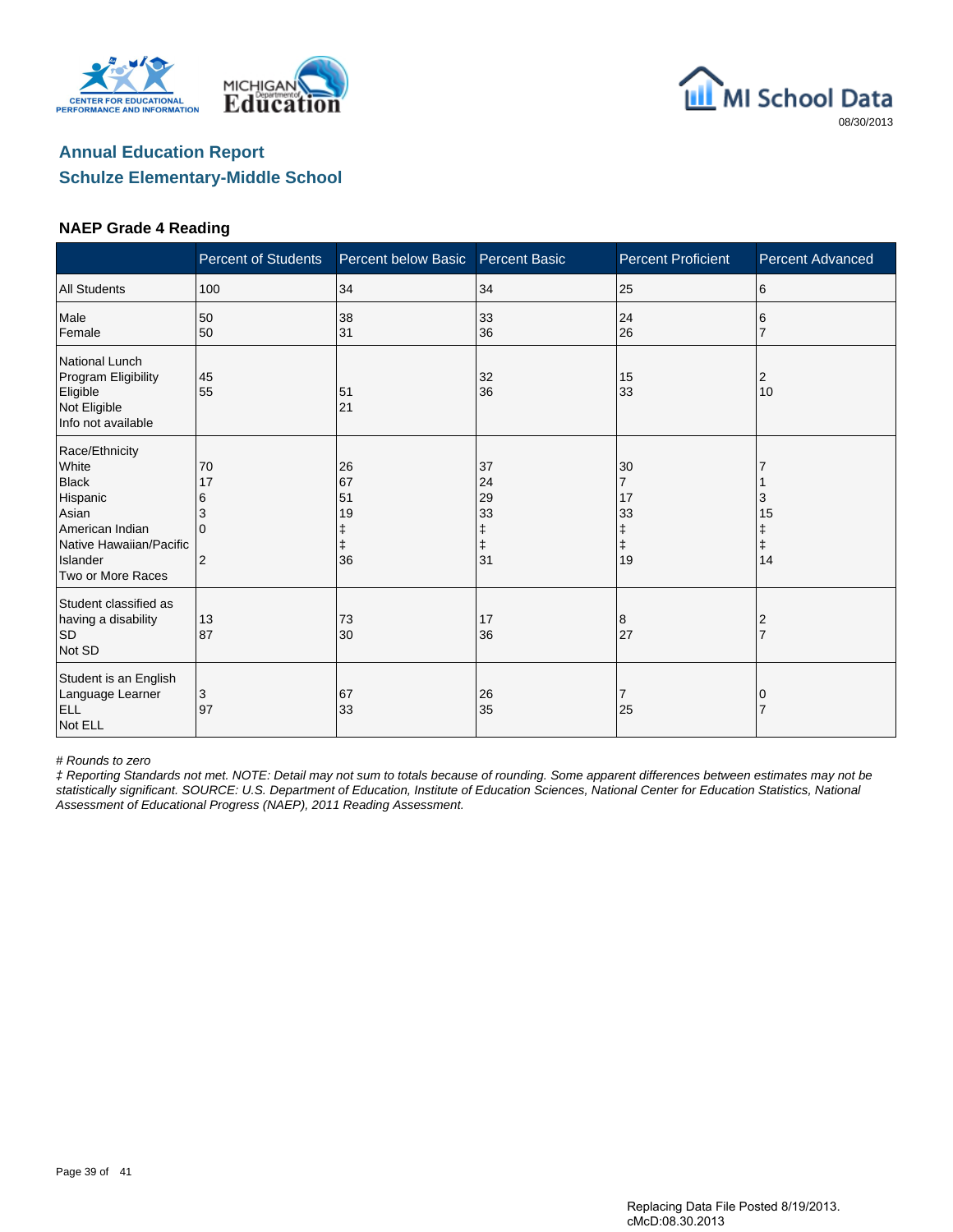





#### **NAEP Grade 8 Reading**

|                                                                                                                                             | <b>Percent of Students</b> | Percent below Basic  | <b>Percent Basic</b>           | <b>Percent Proficient</b>                    | Percent Advanced      |
|---------------------------------------------------------------------------------------------------------------------------------------------|----------------------------|----------------------|--------------------------------|----------------------------------------------|-----------------------|
| <b>All Students</b>                                                                                                                         | 100                        | 23                   | 45                             | 29                                           | 3                     |
| Male<br>Female                                                                                                                              | 50<br>50                   | 28<br>18             | 47<br>43                       | 24<br>35                                     | 2<br>4                |
| National Lunch<br>Program Eligibility<br>Eligible<br>Not Eligible<br>Info not available                                                     | 42<br>58                   | 35<br>14             | 46<br>44                       | 18<br>37                                     | 0<br>4                |
| Race/Ethnicity<br>White<br><b>Black</b><br>Hispanic<br>Asian<br>American Indian<br>Native Hawaiian/Pacific<br>Islander<br>Two or More Races | 74<br>16<br>4              | 18<br>46<br>25<br>19 | 46<br>43<br>50<br>27<br>ŧ<br>ŧ | 33<br>10<br>25<br>39<br>ŧ<br>ŧ<br>$\ddagger$ | 3<br>14<br>$\ddagger$ |
| Student classified as<br>having a disability<br><b>SD</b><br>Not SD                                                                         | 12<br>88                   | 67<br>19             | 27<br>46                       | 6<br>31                                      | $\Omega$<br>3         |
| Student is an English<br>Language Learner<br><b>ELL</b><br>Not ELL                                                                          | 2<br>98                    | 52<br>22             | 40<br>45                       | 8<br>30                                      | 0<br>3                |

# Rounds to zero

‡ Reporting Standards not met. NOTE: Detail may not sum to totals because of rounding. Some apparent differences between estimates may not be statistically significant. SOURCE: U.S. Department of Education, Institute of Education Sciences, National Center for Education Statistics, National Assessment of Educational Progress (NAEP), 2011 Reading Assessment.